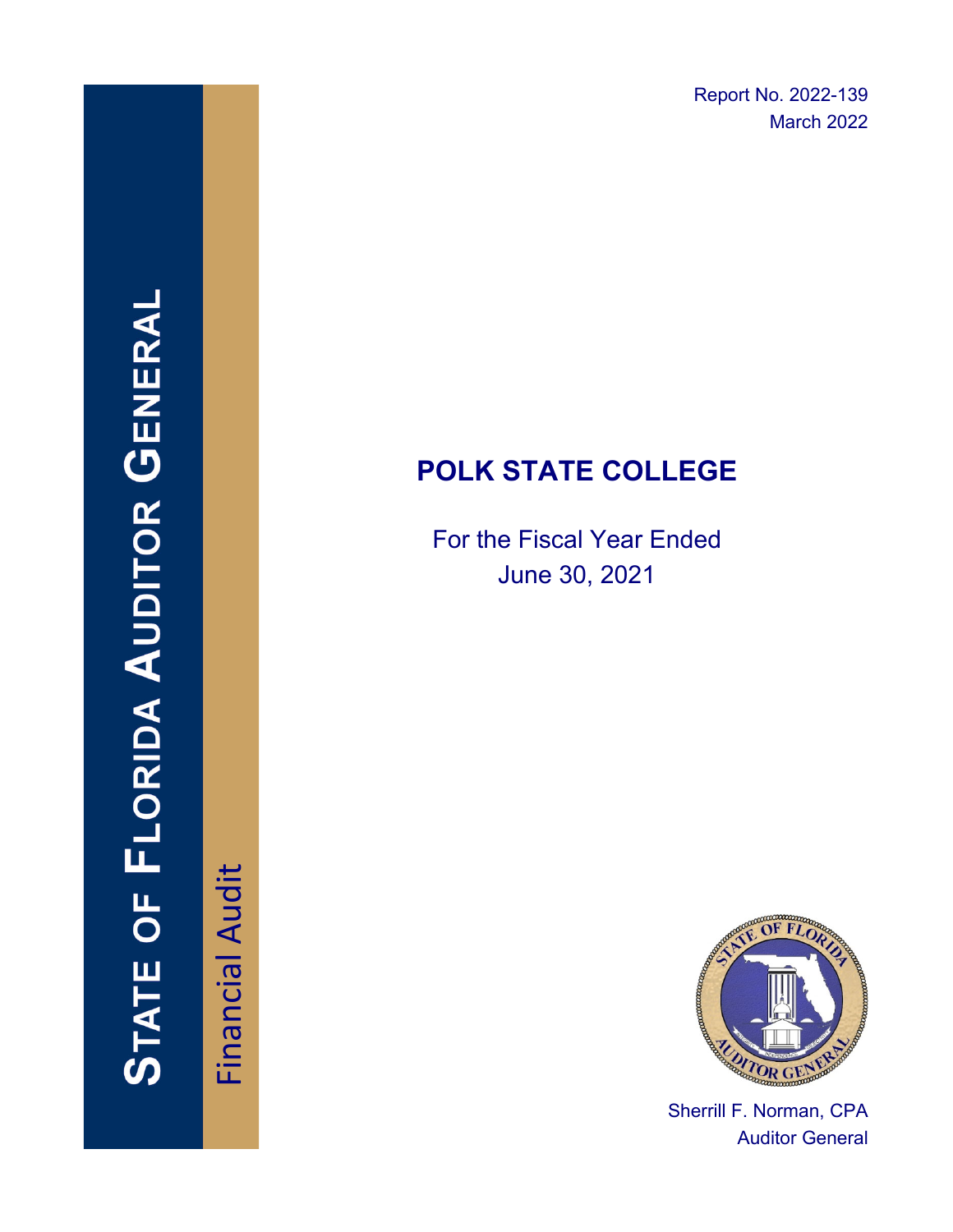#### **Board of Trustees and President**

During the 2020-21 fiscal year, Dr. Angela Garcia Falconetti served as President of Polk State College and the following individuals served as Members of the Board of Trustees:

> Cynthia Hartley Ross, Chair from 8-24-20, Vice Chair through 8-23-20 Ashley Bell Barnett, Vice Chair from 8-24-20 Teresa V. Martinez, Chair through 8-23-20 Dan Dorrell Greg Littleton Mark G. Turner Note: One Trustee position was vacant during the

entire fiscal year.

The Auditor General conducts audits of governmental entities to provide the Legislature, Florida's citizens, public entity management, and other stakeholders unbiased, timely, and relevant information for use in promoting government accountability and stewardship and improving government operations.

The team leader was Wing Yee Mau, CPA, and the audit was supervised by Mark A. Arroyo, CPA.

Please address inquiries regarding this report to Jaime N. Hoelscher, CPA, Audit Manager, by e-mail at jaimehoelscher@aud.state.fl.us or by telephone at (850) 412-2868.

This report and other reports prepared by the Auditor General are available at:

[FLAuditor.gov](http://flauditor.gov/) 

Printed copies of our reports may be requested by contacting us at:

**State of Florida Auditor General** 

**Claude Pepper Building, Suite G74 · 111 West Madison Street · Tallahassee, FL 32399-1450 · (850) 412-2722**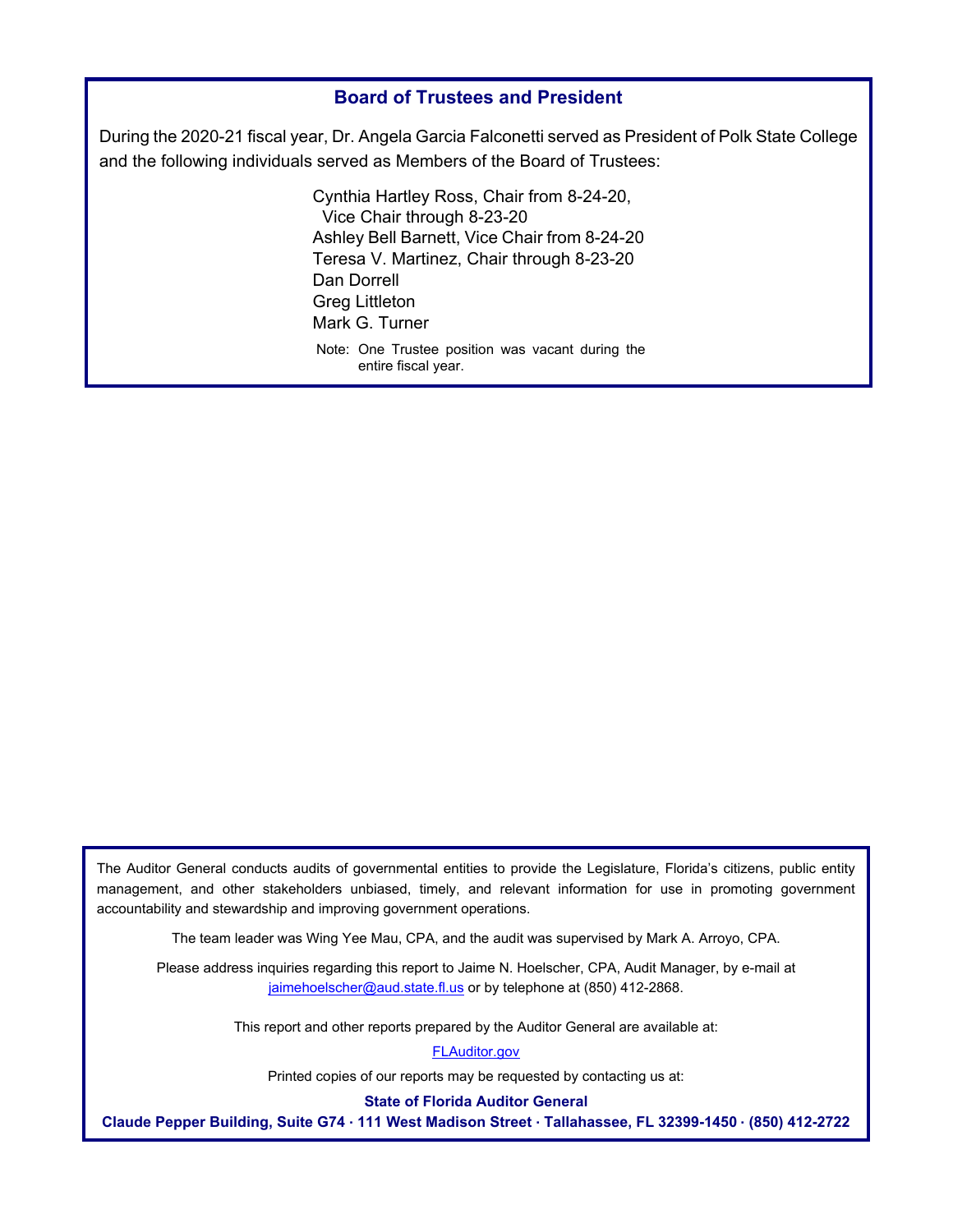### **POLK STATE COLLEGE TABLE OF CONTENTS**

|                                                                                                                                                                         | Page<br><u>No.</u> |
|-------------------------------------------------------------------------------------------------------------------------------------------------------------------------|--------------------|
|                                                                                                                                                                         |                    |
|                                                                                                                                                                         |                    |
|                                                                                                                                                                         |                    |
|                                                                                                                                                                         |                    |
|                                                                                                                                                                         |                    |
| <b>BASIC FINANCIAL STATEMENTS</b>                                                                                                                                       |                    |
|                                                                                                                                                                         |                    |
|                                                                                                                                                                         |                    |
|                                                                                                                                                                         |                    |
|                                                                                                                                                                         |                    |
| OTHER REQUIRED SUPPLEMENTARY INFORMATION                                                                                                                                |                    |
| Schedule of Changes in the College's Total Other Postemployment Benefits Liability                                                                                      |                    |
| Schedule of the College's Proportionate Share of the Net Pension Liability - Florida                                                                                    |                    |
| Schedule of College Contributions - Florida Retirement System Pension Plan  38                                                                                          |                    |
| Schedule of the College's Proportionate Share of the Net Pension Liability - Health                                                                                     |                    |
| Schedule of College Contributions - Health Insurance Subsidy Pension Plan 40                                                                                            |                    |
|                                                                                                                                                                         |                    |
| INDEPENDENT AUDITOR'S REPORT ON INTERNAL CONTROL OVER<br>FINANCIAL REPORTING AND ON COMPLIANCE AND OTHER MATTERS<br>BASED ON AN AUDIT OF FINANCIAL STATEMENTS PERFORMED |                    |
|                                                                                                                                                                         |                    |
|                                                                                                                                                                         |                    |
|                                                                                                                                                                         |                    |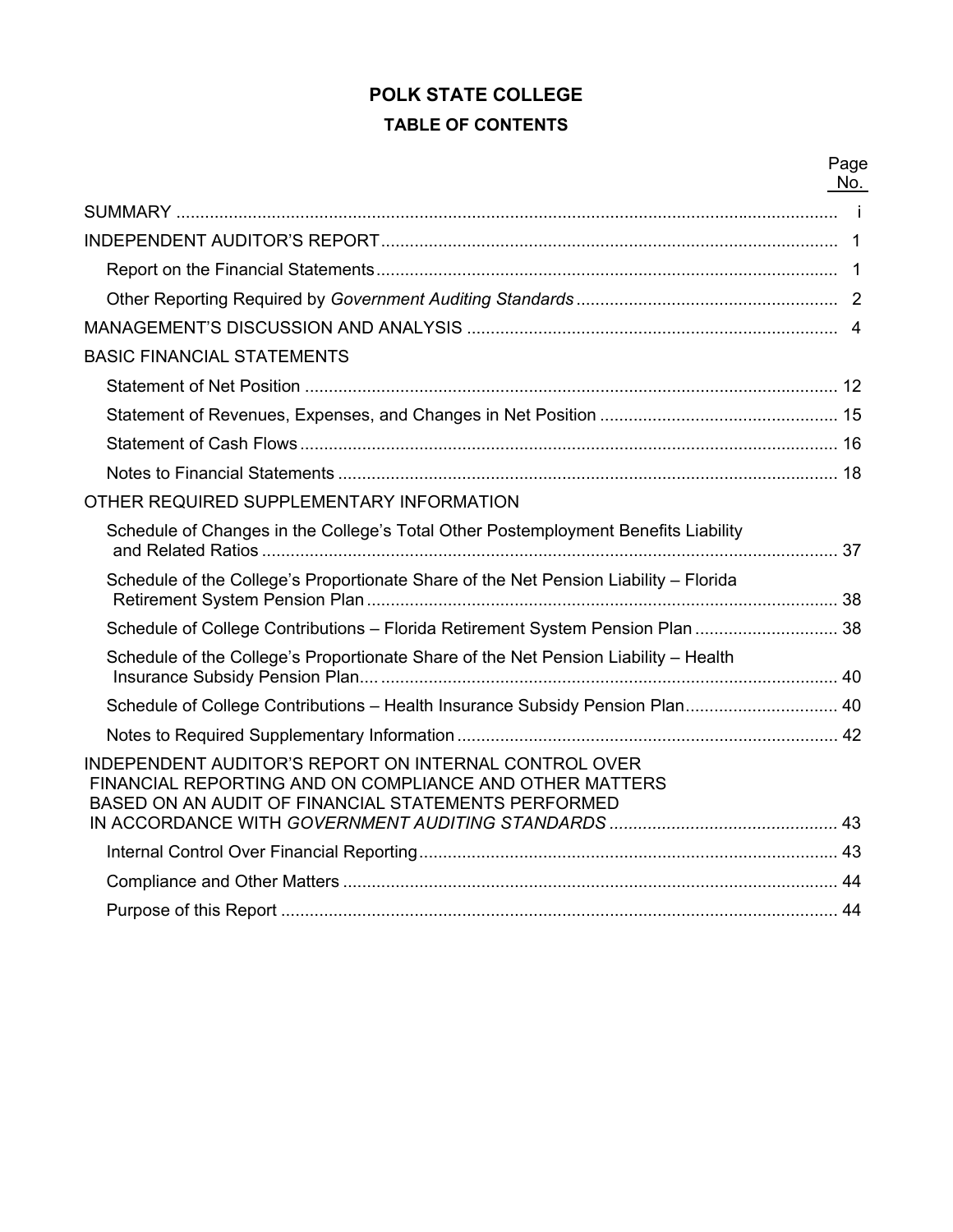#### SUMMARY OF REPORT ON FINANCIAL STATEMENTS

<span id="page-3-0"></span>Our audit disclosed that the basic financial statements of Polk State College (a component unit of the State of Florida) were presented fairly, in all material respects, in accordance with prescribed financial reporting standards.

#### SUMMARY OF REPORT ON INTERNAL CONTROL AND COMPLIANCE

Our audit did not identify any deficiencies in internal control over financial reporting that we consider to be material weaknesses.

The results of our tests disclosed no instances of noncompliance or other matters that are required to be reported under *Government Auditing Standards*, issued by the Comptroller General of the United States.

#### AUDIT OBJECTIVES AND SCOPE

Our audit objectives were to determine whether Polk State College and its officers with administrative and stewardship responsibilities for College operations had:

- Presented the College's basic financial statements in accordance with generally accepted accounting principles;
- Established and implemented internal control over financial reporting and compliance with requirements that could have a direct and material effect on the financial statements; and
- Complied with the various provisions of laws, rules, regulations, contracts, and grant agreements that are material to the financial statements.

The scope of this audit included an examination of the College's basic financial statements as of and for the fiscal year ended June 30, 2021. We obtained an understanding of the College's environment, including its internal control, and assessed the risk of material misstatement necessary to plan the audit of the basic financial statements. We also examined various transactions to determine whether they were executed, in both manner and substance, in accordance with governing provisions of laws, rules, regulations, contracts, and grant agreements.

An examination of Federal awards administered by the College is included within the scope of our Statewide audit of Federal awards administered by the State of Florida.

#### AUDIT METHODOLOGY

We conducted our audit in accordance with auditing standards generally accepted in the United States of America and applicable standards contained in *Government Auditing Standards*, issued by the Comptroller General of the United States.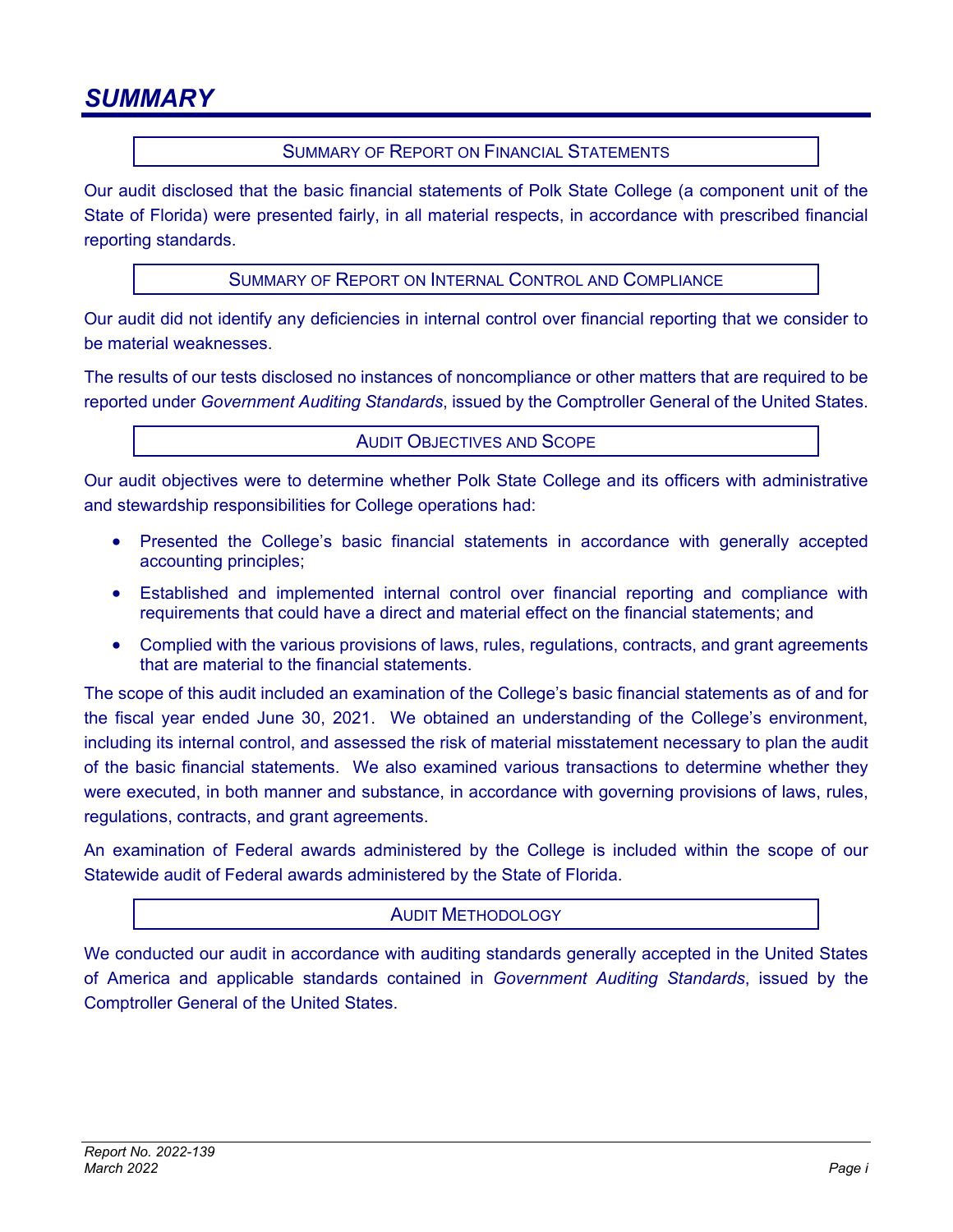<span id="page-4-0"></span>

Sherrill F. Norman, CPA Auditor General

# **AUDITOR GENERAL STATE OF FLORIDA**

Claude Denson Pepper Building, Suite G74 111 West Madison Street Tallahassee, Florida 32399-1450



Phone: (850) 412-2722 Fax: (850) 488-6975

The President of the Senate, the Speaker of the House of Representatives, and the Legislative Auditing Committee

### **INDEPENDENT AUDITOR'S REPORT**

#### **Report on the Financial Statements**

We have audited the accompanying financial statements of Polk State College, a component unit of the State of Florida, and its discretely presented component unit as of and for the fiscal year ended June 30, 2021, and the related notes to the financial statements, which collectively comprise the College's basic financial statements as listed in the table of contents.

#### *Management's Responsibility for the Financial Statements*

Management is responsible for the preparation and fair presentation of these financial statements in accordance with accounting principles generally accepted in the United States of America; this includes the design, implementation, and maintenance of internal control relevant to the preparation and fair presentation of financial statements that are free from material misstatement, whether due to fraud or error.

### *Auditor's Responsibility*

Our responsibility is to express opinions on these financial statements based on our audit. We did not audit the financial statements of the discretely presented component unit, which represent 100 percent of the transactions and account balances of the discretely presented component unit columns. Those statements were audited by other auditors whose report has been furnished to us, and our opinion, insofar as it relates to the amounts included for the discretely presented component unit, is based solely on the report of the other auditors. We conducted our audit in accordance with auditing standards generally accepted in the United States of America and the standards applicable to financial audits contained in *Government Auditing Standards*, issued by the Comptroller General of the United States. Those standards require that we plan and perform the audit to obtain reasonable assurance about whether the financial statements are free from material misstatement.

An audit involves performing procedures to obtain audit evidence about the amounts and disclosures in the financial statements. The procedures selected depend on the auditor's judgment, including the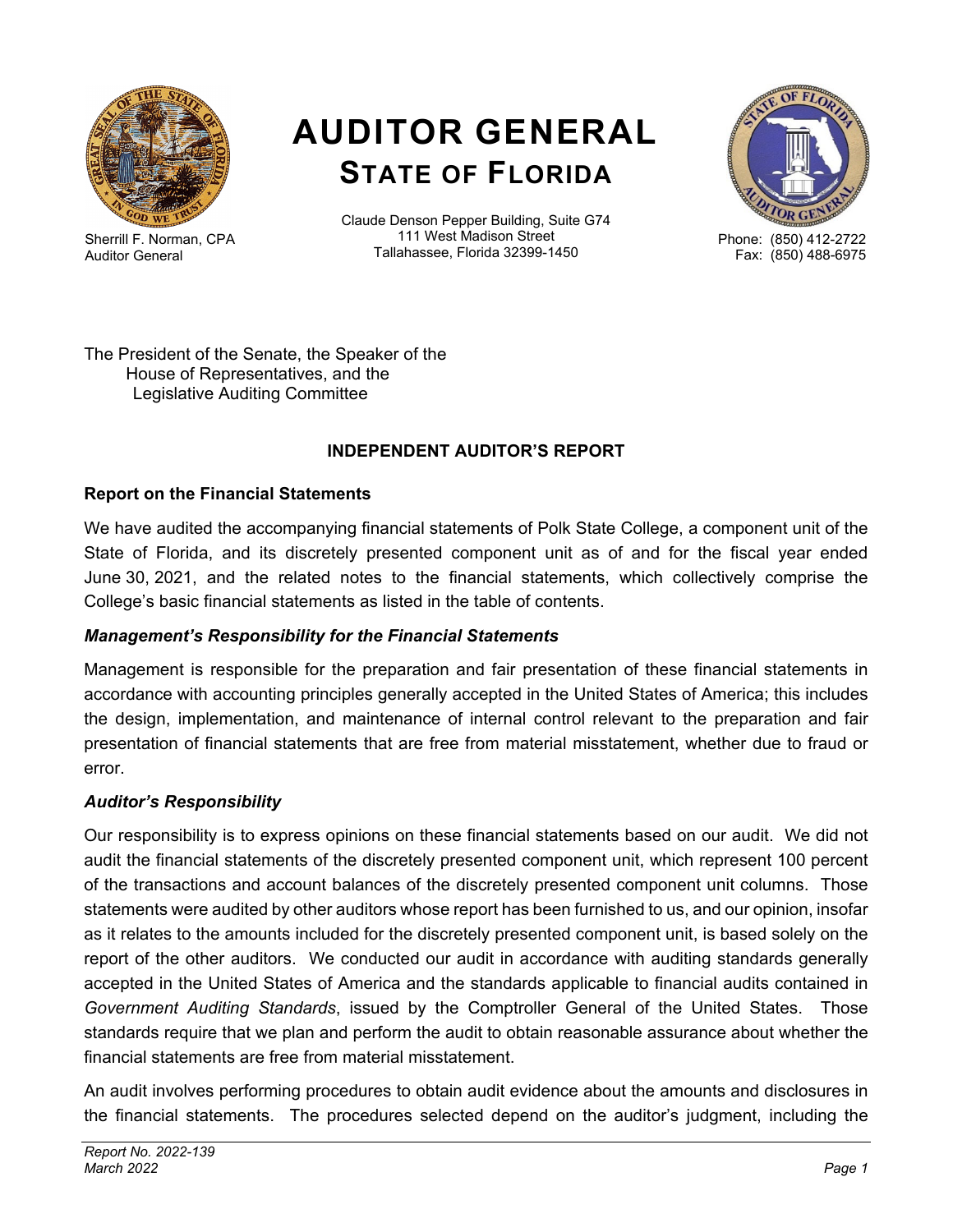<span id="page-5-0"></span>assessment of the risks of material misstatement of the financial statements, whether due to fraud or error. In making those risk assessments, the auditor considers internal control relevant to the entity's preparation and fair presentation of the financial statements in order to design audit procedures that are appropriate in the circumstances, but not for the purpose of expressing an opinion on the effectiveness of the entity's internal control. Accordingly, we express no such opinion. An audit also includes evaluating the appropriateness of accounting policies used and the reasonableness of significant accounting estimates made by management, as well as evaluating the overall presentation of the financial statements.

We believe that the audit evidence we have obtained is sufficient and appropriate to provide a basis for our audit opinions.

### *Opinions*

In our opinion, based on our audit and the report of other auditors, the financial statements referred to above present fairly, in all material respects, the respective financial position of Polk State College and of its discretely presented component unit as of June 30, 2021, and the respective changes in financial position and, where applicable, cash flows thereof for the fiscal year then ended in accordance with accounting principles generally accepted in the United States of America.

### *Other Matter*

### *Required Supplementary Information*

Accounting principles generally accepted in the United States of America require that **MANAGEMENT'S DISCUSSION AND ANALYSIS**, the **Schedule of Changes in the College's Total Other Postemployment Benefits Liability and Related Ratios**, **Schedule of the College's Proportionate Share of the Net Pension Liability – Florida Retirement System Pension Plan**, **Schedule of College Contributions – Florida Retirement System Pension Plan**, **Schedule of the College's Proportionate Share of the Net Pension Liability – Health Insurance Subsidy Pension Plan**, **Schedule of College Contributions – Health Insurance Subsidy Pension Plan**, and **Notes to Required Supplementary Information**, as listed in the table of contents, be presented to supplement the basic financial statements. Such information, although not a part of the basic financial statements, is required by the Governmental Accounting Standards Board who considers it to be an essential part of financial reporting for placing the basic financial statements in an appropriate operational, economic, or historical context. We have applied certain limited procedures to the required supplementary information in accordance with auditing standards generally accepted in the United States of America, which consisted of inquiries of management about the methods of preparing the information and comparing the information for consistency with management's responses to our inquiries, the basic financial statements, and other knowledge we obtained during our audit of the basic financial statements. We do not express an opinion or provide any assurance on the information because the limited procedures do not provide us with sufficient evidence to express an opinion or provide any assurance.

#### **Other Reporting Required by** *Government Auditing Standards*

In accordance with *Government Auditing Standards*, we have also issued our report dated March 7, 2022, on our consideration of the Polk State College's internal control over financial reporting and on our tests of its compliance with certain provisions of laws, rules, regulations, contracts, and grant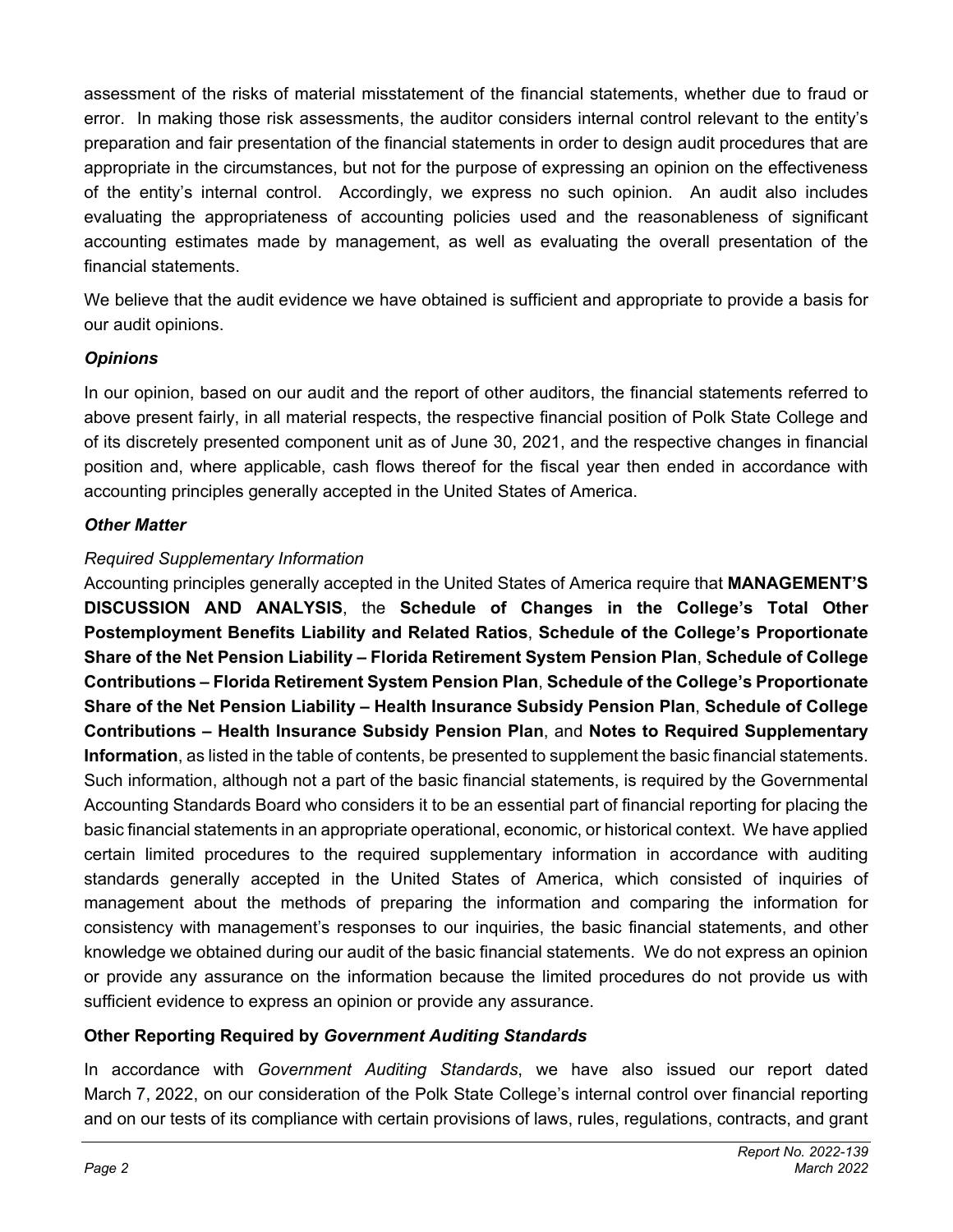agreements and other matters included under the heading **INDEPENDENT AUDITOR'S REPORT ON INTERNAL CONTROL OVER FINANCIAL REPORTING AND ON COMPLIANCE AND OTHER MATTERS BASED ON AN AUDIT OF FINANCIAL STATEMENTS PERFORMED IN ACCORDANCE WITH** *GOVERNMENT AUDITING STANDARDS*. The purpose of that report is solely to describe the scope of our testing of internal control over financial reporting and compliance and the results of that testing, and not to provide an opinion on the effectiveness of the internal control over financial reporting or on compliance. That report is an integral part of an audit performed in accordance with *Government Auditing Standards* in considering the Polk State College's internal control over financial reporting and compliance.

Respectfully submitted,

Sherrill F. Norman, CPA Tallahassee, Florida March 7, 2022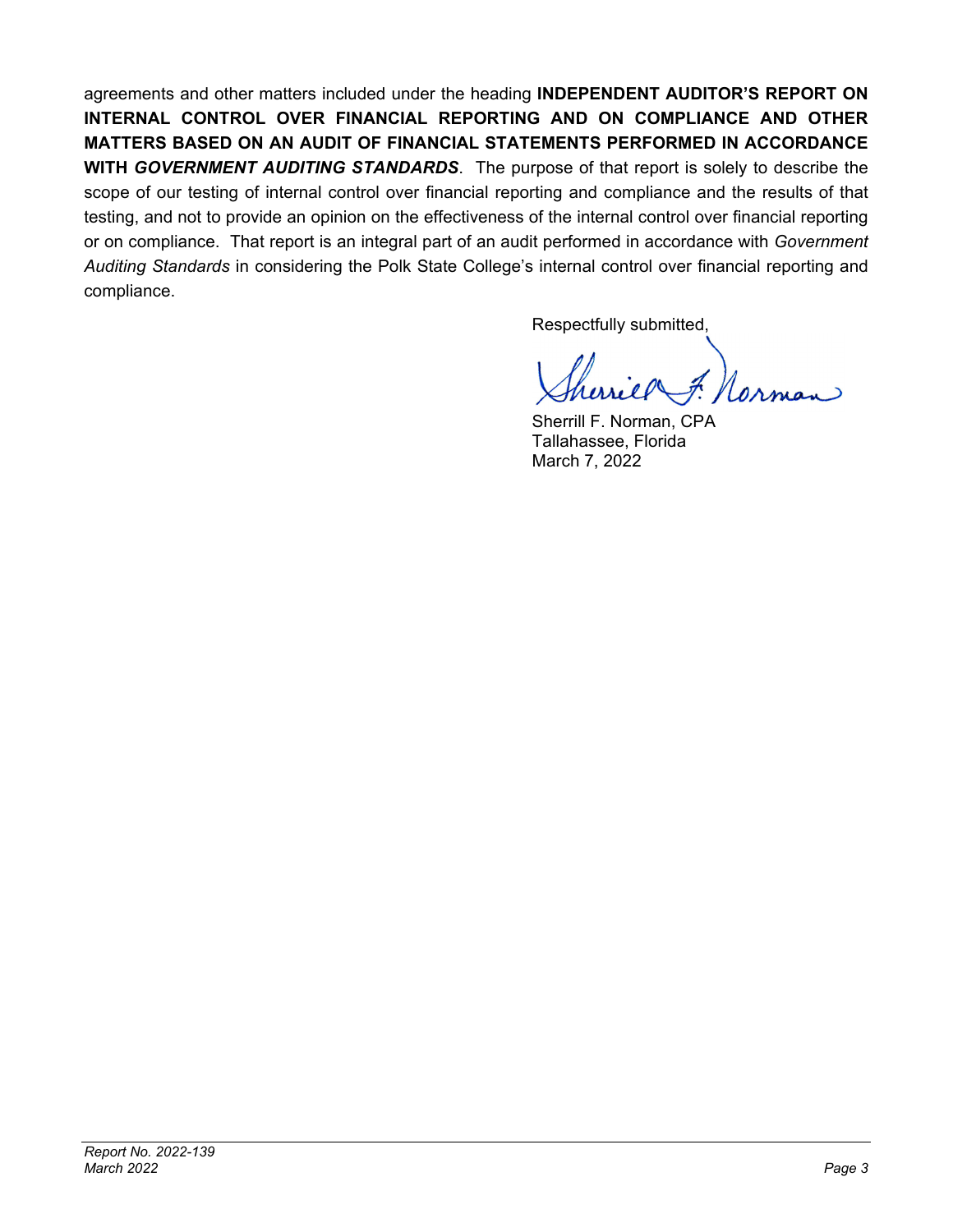## <span id="page-7-0"></span>*MANAGEMENT'S DISCUSSION AND ANALYSIS*

Management's discussion and analysis (MD&A) provides an overview of the financial position and activities of the College for the fiscal year ended June 30, 2021, and should be read in conjunction with the financial statements and notes thereto. The MD&A, and financial statements and notes thereto, are the responsibility of College management. The MD&A contains financial activity of the College for the fiscal years ended June 30, 2021, and June 30, 2020.

### FINANCIAL HIGHLIGHTS

The College's assets and deferred outflows of resources totaled \$113.6 million at June 30, 2021. This balance reflects a \$1 million, or 0.9 percent, decrease as compared to the 2019-20 fiscal year, resulting from an increase in funding from Higher Education Emergency Relief Fund (HEERF) awards and off-set by the loss on disposal of software in progress. While assets and deferred outflows of resources reduced, liabilities and deferred inflows of resources increased by \$4.5 million, or 11.2 percent, totaling \$44.2 million at June 30, 2021, resulting from an increase in net pension liability. As a result, the College's net position decreased by \$5.5 million, resulting in a year-end balance of \$69.4 million.

The College's operating revenues totaled \$13.9 million for the 2020-21 fiscal year, representing a 13.5 percent decrease compared to the 2019-20 fiscal year due mainly to a decrease in student tuition and fees. Operating expenses totaled \$88.1 million for the 2020-21 fiscal year, representing an increase of 3.1 percent as compared to the 2019-20 fiscal year due mainly to an increase in scholarships and waivers.

Net position represents the residual interest in the College's assets and deferred outflows of resources after deducting liabilities and deferred inflows of resources. The College's comparative total net position by category for the fiscal years ended June 30, 2021, and June 30, 2020, is shown in the following graph:



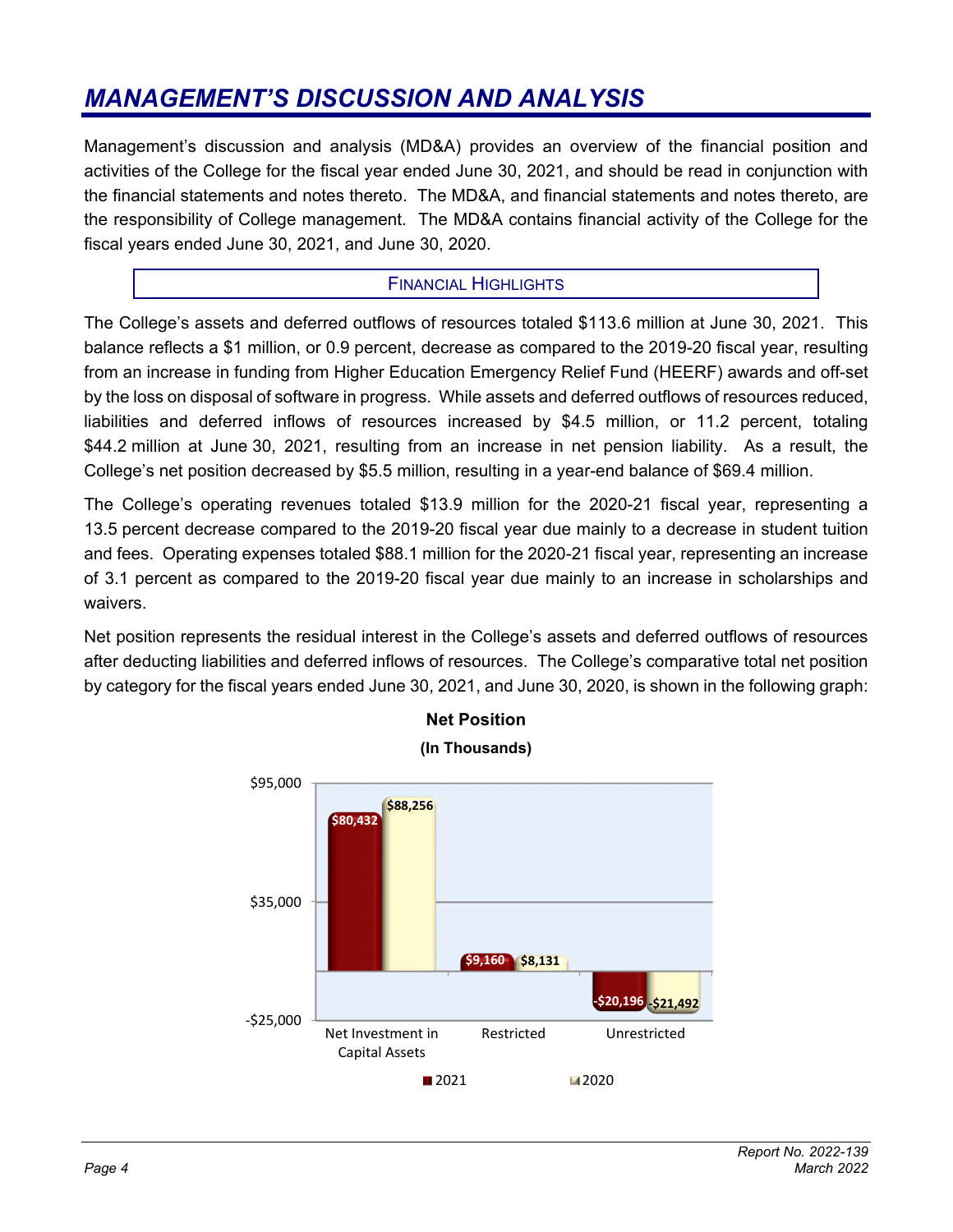The following chart provides a graphical presentation of College revenues by category for the 2020-21 fiscal year:



### OVERVIEW OF FINANCIAL STATEMENTS

Pursuant to the Governmental Accounting Standards Board (GASB) Statement No. 35, the College's financial report consists of three basic financial statements: the statement of net position; the statement of revenues, expenses, and changes in net position; and the statement of cash flows. The financial statements, and notes thereto, encompass the College and its component unit. The component unit is Polk State College Foundation, Inc. Based on the application of the criteria for determining component units, the Polk State College Foundation, Inc. is included within the College reporting entity as a discretely presented component unit.

Information regarding this component unit is presented in the notes to financial statements. This MD&A focuses on the College, excluding the discretely presented component unit.

#### **The Statement of Net Position**

The statement of net position reflects the assets, deferred outflows of resources, liabilities, and deferred inflows of resources of the College, using the accrual basis of accounting, and presents the financial position of the College at a specified time. Assets, plus deferred outflows of resources, less liabilities, less deferred inflows of resources, equals net position, which is one indicator of the College's current financial condition. The changes in net position that occur over time indicate improvement or deterioration in the College's financial condition.

The following summarizes the College's assets, deferred outflows of resources, liabilities, deferred inflows of resources, and net position at June 30: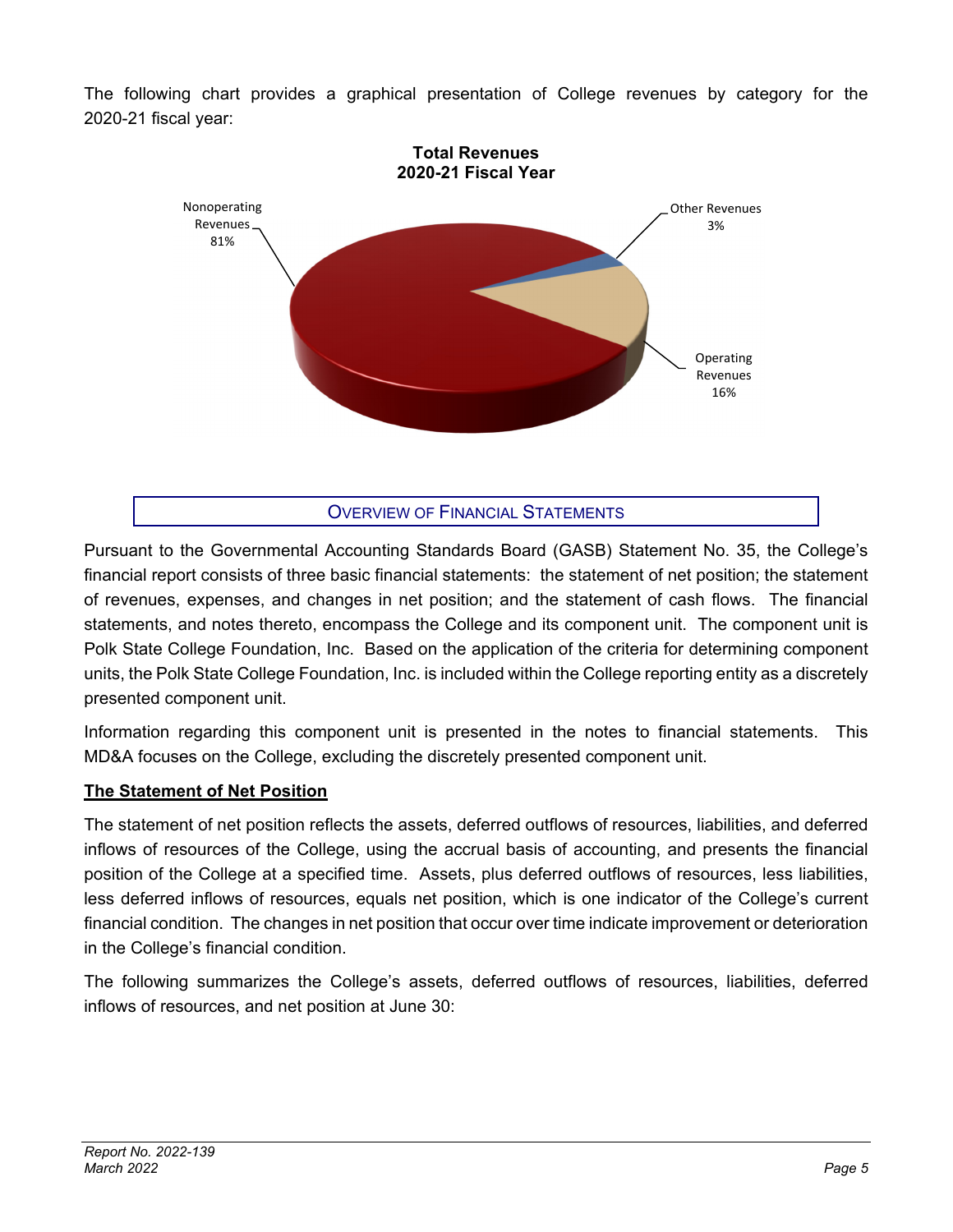#### **Condensed Statement of Net Position at June 30**

**(In Thousands)** 

|                                       | 2021      | 2020      |
|---------------------------------------|-----------|-----------|
| <b>Assets</b>                         |           |           |
| <b>Current Assets</b>                 | \$20,009  | \$14,388  |
| Capital Assets, Net                   | 80,432    | 88,256    |
| <b>Other Noncurrent Assets</b>        | 2,220     | 1,924     |
| <b>Total Assets</b>                   | 102,661   | 104,568   |
| <b>Deferred Outflows of Resources</b> | 10,940    | 10,075    |
| Liabilities                           |           |           |
| <b>Current Liabilities</b>            | 4,263     | 4,068     |
| <b>Noncurrent Liabilities</b>         | 38,700    | 33,143    |
| <b>Total Liabilities</b>              | 42,963    | 37,211    |
| Deferred Inflows of Resources         | 1,242     | 2,537     |
| <b>Net Position</b>                   |           |           |
| Net Investment in Capital Assets      | 80,432    | 88,256    |
| Restricted                            | 9,160     | 8,131     |
| Unrestricted                          | (20, 196) | (21, 492) |
| <b>Total Net Position</b>             | \$69,396  | \$74,895  |

#### **The Statement of Revenues, Expenses, and Changes in Net Position**

The statement of revenues, expenses, and changes in net position presents the College's revenue and expense activity, categorized as operating and nonoperating. Revenues and expenses are recognized when earned or incurred, regardless of when cash is received or paid.

The following summarizes the College's activity for the 2020-21 and 2019-20 fiscal years:

#### **Condensed Statement of Revenues, Expenses, and Changes in Net Position For the Fiscal Years**

**(In Thousands)** 

|                                                                           | 2020-21 |                     | 2019-20 |                    |
|---------------------------------------------------------------------------|---------|---------------------|---------|--------------------|
| <b>Operating Revenues</b><br>Less, Operating Expenses                     | \$      | 13.926<br>88,121    | \$      | 16,094<br>85,494   |
| <b>Operating Loss</b><br>Net Nonoperating Revenues                        |         | (74, 195)<br>70,510 |         | (69,400)<br>62,938 |
| <b>Loss Before Other Revenues and Losses</b><br>Other Revenues and Losses |         | (3,685)<br>(1, 814) |         | (6, 462)<br>2,823  |
| <b>Net Decrease In Net Position</b>                                       |         | (5, 499)            |         | (3,639)            |
| Net Position, Beginning of Year                                           |         | 74,895              |         | 78,534             |
| <b>Net Position, End of Year</b>                                          | \$      | 69.396              | S       | 74.895             |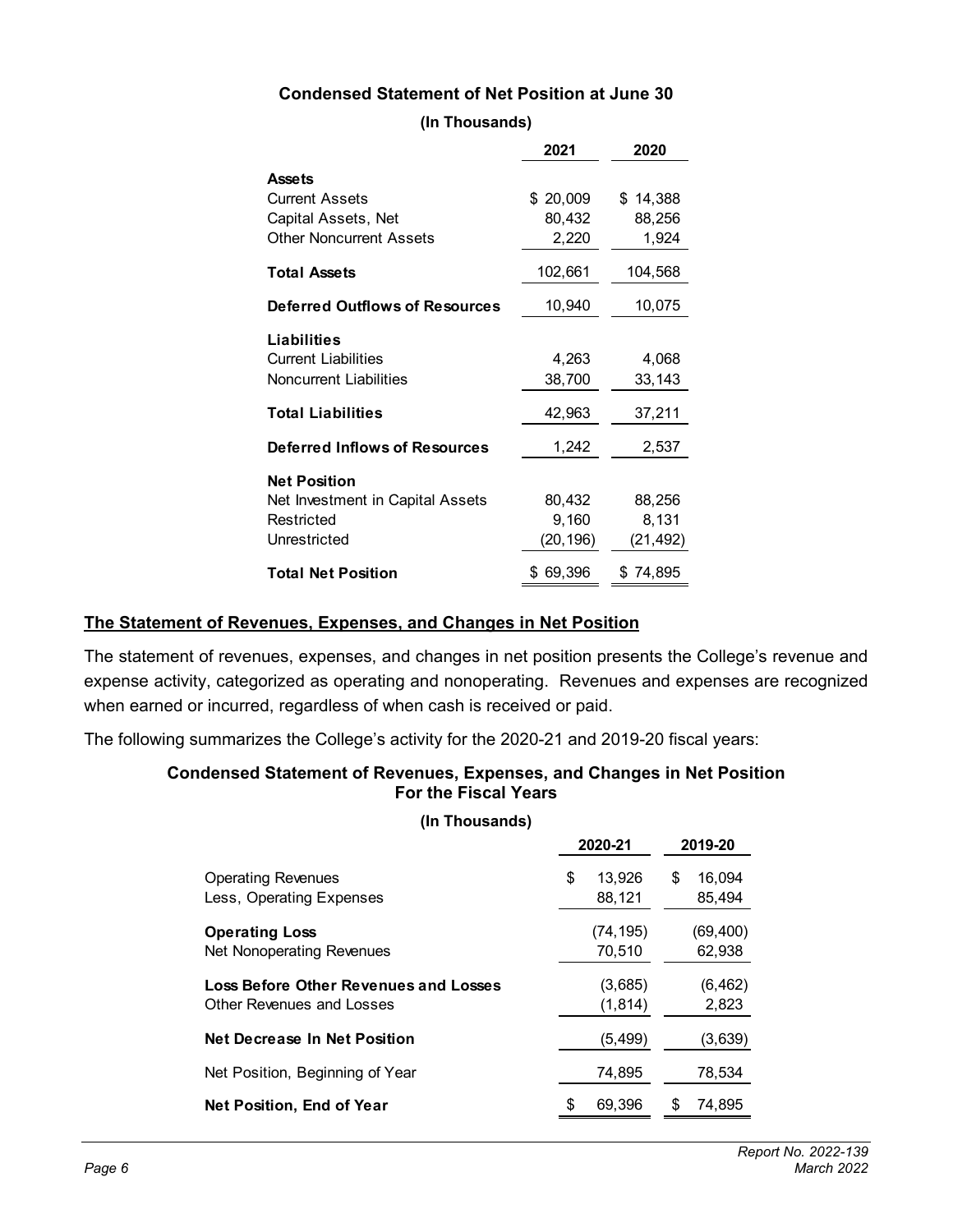### **Operating Revenues**

GASB Statement No. 35 categorizes revenues as either operating or nonoperating. Operating revenues generally result from exchange transactions where each of the parties to the transaction either gives or receives something of equal or similar value.

The following summarizes the operating revenues by source that were used to fund operating activities for the 2020-21 and 2019-20 fiscal years:

### **Operating Revenues For the Fiscal Years**

## **(In Thousands)**

|                                                                               |    | 2020-21 |    | 2019-20     |
|-------------------------------------------------------------------------------|----|---------|----|-------------|
| <b>Student Tuition and Fees, Net</b>                                          | \$ | 9.693   | \$ | 12.189      |
| <b>Grants and Contracts</b>                                                   |    | 3,652   |    | 3,034<br>53 |
| Sales and Services of Educational Departments<br><b>Auxiliary Enterprises</b> |    | 528     |    | 744         |
| Other                                                                         |    | 53      |    | 74          |
| <b>Total Operating Revenues</b>                                               | S  | 13.926  | S  | 16.094      |

The following chart presents the College's operating revenues for the 2020-21 and 2019-20 fiscal years:



## **Operating Revenues**

**(In Thousands)** 

College operating revenue changes were the result of a \$2.5 million decrease in student tuition and fees due to a decrease in enrollment.

### **Operating Expenses**

Expenses are categorized as operating or nonoperating. The majority of the College's expenses are operating expenses as defined by GASB Statement No. 35. GASB gives financial reporting entities the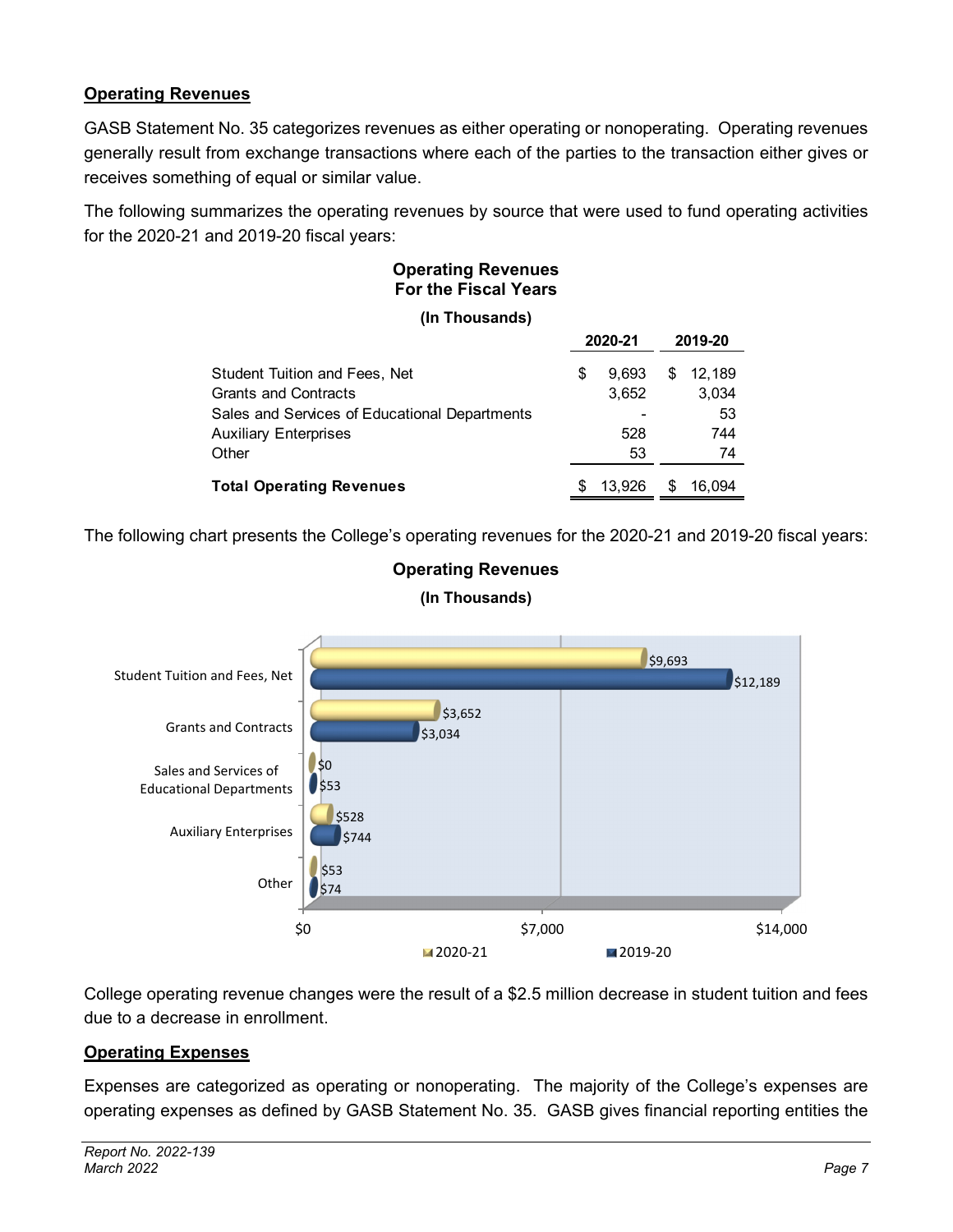choice of reporting operating expenses in the functional or natural classifications. The College has chosen to report the expenses in their natural classification on the statement of revenues, expenses, and changes in net position and has displayed the functional classification in the notes to financial statements.

The following summarizes operating expenses by natural classification for the 2020-21 and 2019-20 fiscal years:

### **Operating Expenses For the Fiscal Years**

### **(In Thousands) 2020-21 2019-20** Personnel Services  $$ 49,411 $ 48,872$ Scholarships and Waivers 13,508 12,343 Utilities and Communications 2,301 2,252 Contractual Services 9,202 9,204 Other Services and Expenses 5,852 5,191 Materials and Supplies **4,197** 3,748 Depreciation 3,650 3,884 **Total Operating Expenses**  $$88,121$   $$85,494$

The following chart presents the College's operating expenses for the 2020-21 and 2019-20 fiscal years:



**Operating Expenses (In Thousands)** 

College operating expense changes were the result of increase in scholarships and waivers due to disbursement of HEERF funds to students.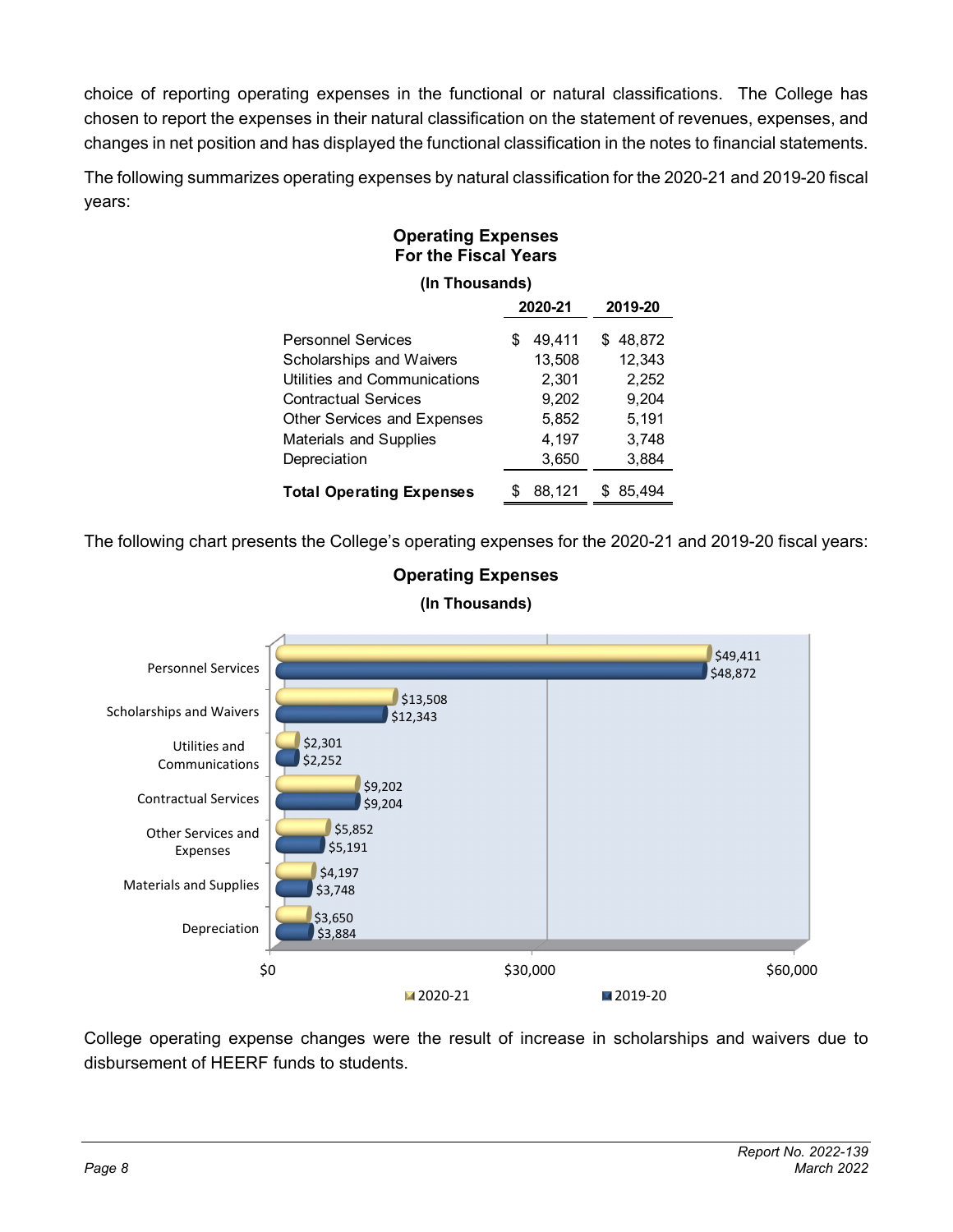### **Nonoperating Revenues**

Certain revenue sources that the College relies on to provide funding for operations, including State noncapital appropriations, Federal and State student financial aid, certain gifts and grants, and investment income, are defined by GASB as nonoperating. The following summarizes the College's nonoperating revenues for the 2020-21 and 2019-20 fiscal years:

#### **Nonoperating Revenues For the Fiscal Years**

#### **(In Thousands)**

|                                         | 2020-21   | 2019-20      |
|-----------------------------------------|-----------|--------------|
| <b>State Noncapital Appropriations</b>  | \$ 33,515 | \$32,587     |
| Federal and State Student Financial Aid | 21,196    | 22,162       |
| <b>Gifts and Grants</b>                 | 15,773    | 8,097        |
| Investment Income                       | 26        | 92           |
| <b>Nonoperating Revenues</b>            | \$70,510  | 62,938<br>S. |

The \$7.6 million increase in nonoperating revenues was primarily due to an increase of \$7.1 million in gifts and grants for HEERF funds received.

#### **Other Revenues and Losses**

This category is composed of State capital appropriations, capital grants, contracts, gifts, and fees, and loss on disposal of software in progress. The following summarizes the College's other revenues and losses for the 2020-21 and 2019-20 fiscal years:

#### **Other Revenues and Losses For the Fiscal Years**

#### **(In Thousands)**

|                                                                                                                               | 2020-21                 | 2019-20      |  |
|-------------------------------------------------------------------------------------------------------------------------------|-------------------------|--------------|--|
| <b>State Capital Appropriations</b><br>Capital Grants, Contracts, Gifts, and Fees<br>Loss on Disposal of Software in Progress | 248<br>2.405<br>(4.467) | 209<br>2.614 |  |
| Total                                                                                                                         | \$(1,814)               | \$ 2,823     |  |

The decrease in other revenues and losses of \$4.6 million, is primarily the result of the loss on disposal of software in progress because the College will not proceed with the implementation of the software.

#### **The Statement of Cash Flows**

The statement of cash flows provides information about the College's financial results by reporting the major sources and uses of cash and cash equivalents. This statement will assist in evaluating the College's ability to generate net cash flows, its ability to meet its financial obligations as they come due, and its need for external financing. Cash flows from operating activities show the net cash used by the operating activities of the College. Cash flows from capital financing activities include all plant funds and related long-term debt activities. Cash flows from investing activities show the net source and use of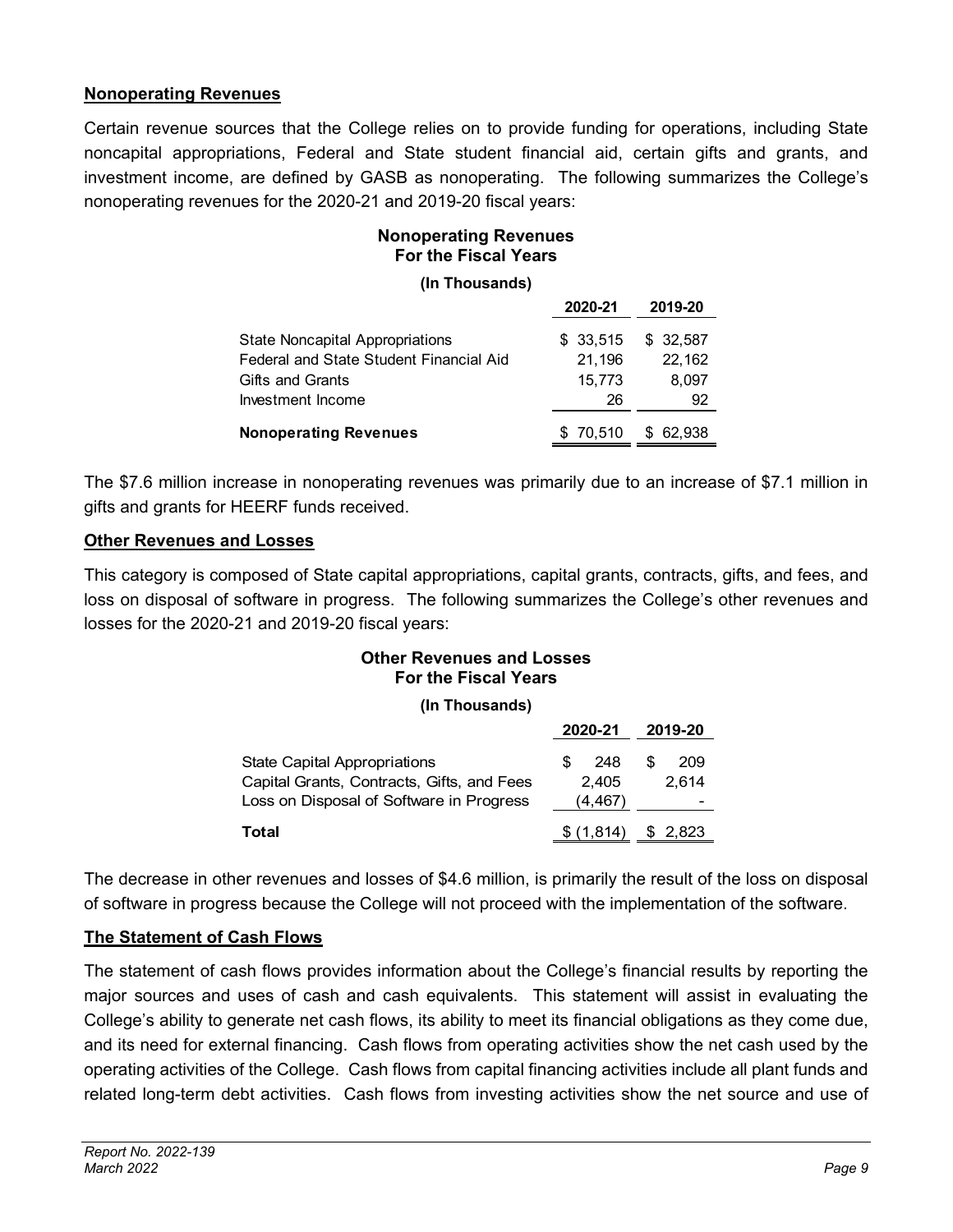cash related to purchasing or selling investments, and earning income on those investments. Cash flows from noncapital financing activities include those activities not covered in other sections.

The following summarizes the College's cash flows for the 2020-21 and 2019-20 fiscal years:

#### **Condensed Statement of Cash Flows For the Fiscal Years**

#### **(In Thousands)**

|                                              | 2020-21      | 2019-20      |
|----------------------------------------------|--------------|--------------|
| Cash Provided (Used) by:                     |              |              |
| <b>Operating Activities</b>                  | \$ (65, 146) | \$ (60, 896) |
| <b>Noncapital Financing Activities</b>       | 67,348       | 62,889       |
| Capital and Related Financing Activities     | 2,313        | 2,260        |
| <b>Investing Activities</b>                  | 26           | 92           |
| Net Increase in Cash and Cash Equivalents    | 4.541        | 4,345        |
| Cash and Cash Equivalents, Beginning of Year | 10,571       | 6,226        |
| Cash and Cash Equivalents, End of Year       | \$15,112     | \$10,571     |

Major sources of funds came from State noncapital appropriations (\$33.5 million), Federal and State student financial aid (\$20.9 million), gifts and grants received other than capital or endowment purposes (\$13.1 million), net student tuition and fees (\$11.5 million), Federal Direct Loan program receipts (\$8.2 million), and grants and contracts (\$3.1 million). Major uses of funds were for payments to employees and for employee benefits (\$45.6 million), payment to suppliers (\$19.2 million), payments for scholarships (\$12.9 million), and disbursements to students for Federal Direct Loans program disbursements (\$8.2 million).

#### CAPITAL ASSETS

#### **Capital Assets**

At June 30, 2021, the College had \$154.5 million in capital assets, less accumulated depreciation of \$74.1 million, for net capital assets of \$80.4 million. Depreciation charges for the current fiscal year totaled \$3.7 million. The following table summarizes the College's capital assets, net of accumulated depreciation, at June 30:

#### **Capital Assets, Net at June 30**

| (In Thousands)                      |             |             |
|-------------------------------------|-------------|-------------|
|                                     | 2021        | 2020        |
| Land                                | 6,388<br>\$ | 6,388<br>\$ |
| Artwork                             | 12          | 12          |
| Software in Progress                |             | 4,467       |
| <b>Buildings</b>                    | 71,923      | 74.842      |
| Other Structures and Improvements   | 1,602       | 2,003       |
| Furniture, Machinery, and Equipment | 359         | 372         |
| Leasehold Improvements              | 148         | 172         |
| <b>Capital Assets, Net</b>          | \$80.432    | \$88.256    |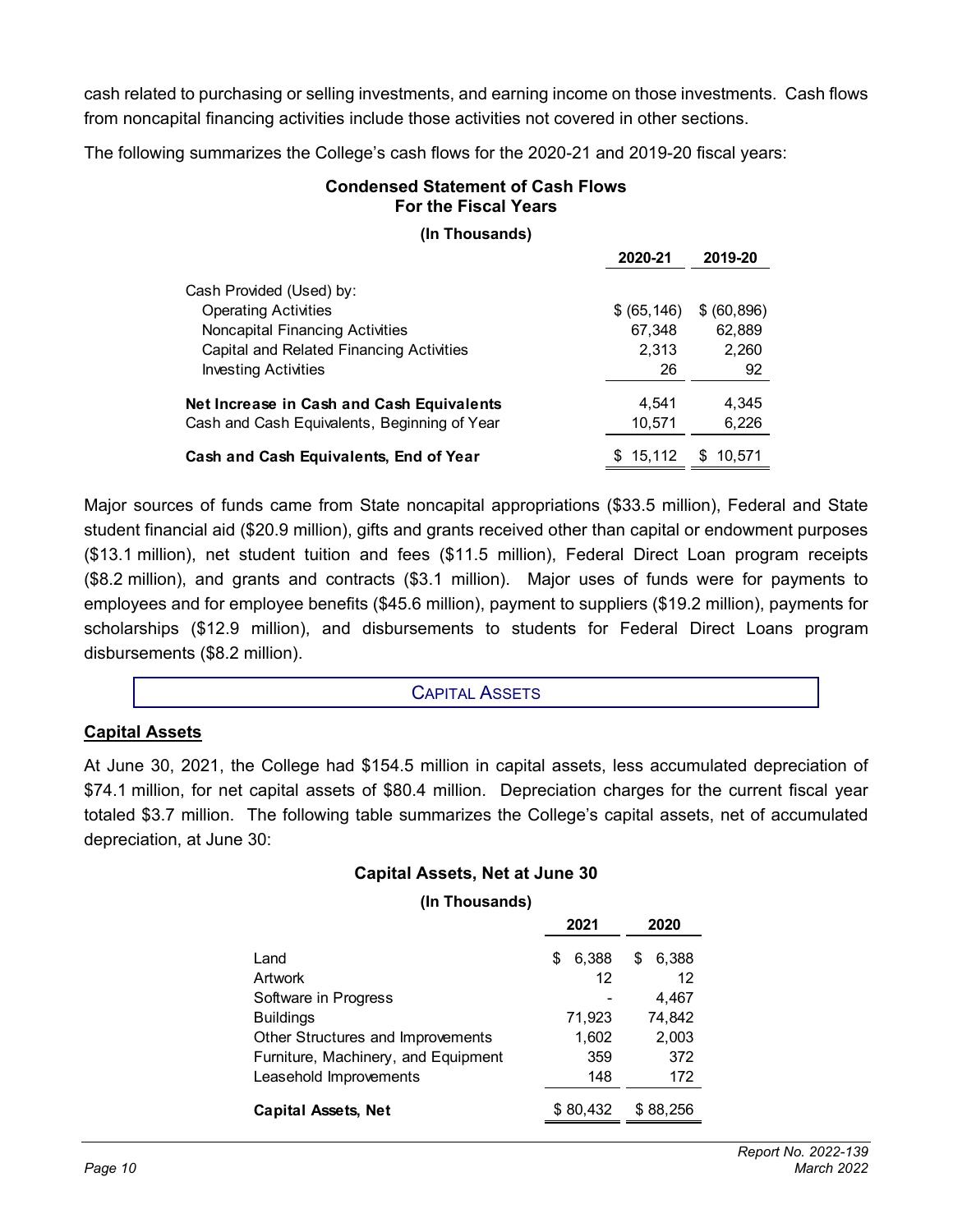Additional information about the College's capital assets is presented in the notes to financial statements.

### ECONOMIC FACTORS THAT WILL AFFECT THE FUTURE

The College's economic condition is closely tied to that of the State of Florida. Because of limited economic growth and increased demand for State resources, only a modest increase in State funding is anticipated in the 2021-22 fiscal year. There will not be a tuition increase for the 2021-22 fiscal year.

The College continues to manage enrollment issues related to the COVID-19 pandemic and expects enrollment to be flat or decline for the 2021-22 fiscal year. Increased funding from HEERF during the 2020-21 fiscal year will continue during the 2021-22 fiscal year and will go to backfill needs caused by the pandemic and its impacts to the College's operations.

In addition, the COVID-19 pandemic has created changes in employment conditions requiring the College to reassess its position classifications and compensation structure in order to be competitive for labor in both retention and recruitment areas. This is being seen throughout Florida and the nation.

### REQUESTS FOR INFORMATION

Questions concerning information provided in the MD&A or other required supplementary information, and financial statements and notes thereto, or requests for additional financial information should be addressed to the Executive Director, Business Affairs/Controller, Polk State College, 999 Avenue H Northeast, Winter Haven, Florida 33881.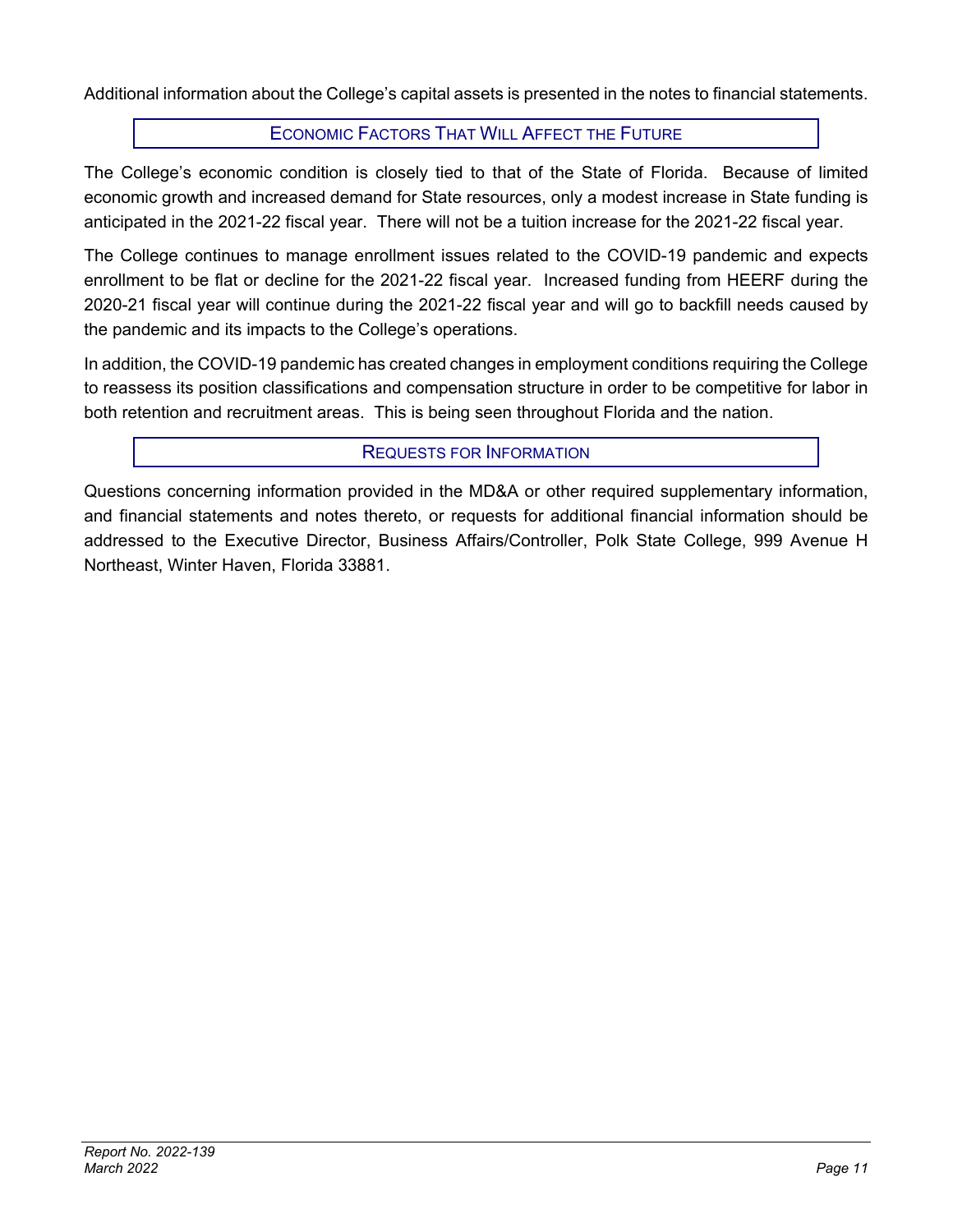## <span id="page-15-0"></span>*BASIC FINANCIAL STATEMENTS*

#### **POLK STATE COLLEGE A Component Unit of the State of Florida Statement of Net Position**

**June 30, 2021** 

|                                          | College      | Component<br>Unit |
|------------------------------------------|--------------|-------------------|
| <b>ASSETS</b>                            |              |                   |
| Current Assets:                          |              |                   |
| Cash and Cash Equivalents                | \$10,469,645 | 2,501,499<br>\$   |
| Restricted Cash and Cash Equivalents     | 2,422,361    |                   |
| Contributions Receivable, Net            |              | 27,275            |
| Accounts Receivable, Net                 | 1,214,191    |                   |
| Notes Receivable, Net                    |              | 58,099            |
| Due from Other Governmental Agencies     | 5,504,891    |                   |
| Due from Component Unit                  | 275,777      |                   |
| <b>Other Current Assets</b>              | 122,662      | 17,313            |
| <b>Total Current Assets</b>              | 20,009,527   | 2,604,186         |
| <b>Noncurrent Assets:</b>                |              |                   |
| Restricted Cash and Cash Equivalents     | 2,219,524    |                   |
| <b>Restricted Investments</b>            |              | 37,042,812        |
| Contributions Receivable, Net            |              | 193,648           |
| Notes Receivable, Net                    |              | 88,958            |
| Depreciable Capital Assets, Net          | 74,032,936   |                   |
| Nondepreciable Capital Assets            | 6,399,301    | 32,782            |
| <b>Other Noncurrent Assets</b>           |              | 300,000           |
| <b>Total Noncurrent Assets</b>           | 82,651,761   | 37,658,200        |
| <b>TOTAL ASSETS</b>                      | 102,661,288  | 40,262,386        |
| DEFERRED OUTFLOWS OF RESOURCES           |              |                   |
| <b>Other Postemployment Benefits</b>     | 96,571       |                   |
| Pensions                                 | 10,843,075   |                   |
| TOTAL DEFERRED OUTFLOWS OF RESOURCES     | 10,939,646   |                   |
| <b>LIABILITIES</b>                       |              |                   |
| <b>Current Liabilities:</b>              |              |                   |
| <b>Accounts Payable</b>                  | 663,253      | 55,692            |
| Salary and Payroll Taxes Payable         | 2,597,426    |                   |
| <b>Unearned Revenue</b>                  | 262,993      |                   |
| Deposits Held for Others                 | 335,743      |                   |
| Long-Term Liabilities - Current Portion: |              |                   |
| <b>Compensated Absences Payable</b>      | 143,585      |                   |
| Other Postemployment Benefits Liability  | 27,260       |                   |
| Net Pension Liability                    | 233,087      |                   |
| <b>Total Current Liabilities</b>         | 4,263,347    | 55,692            |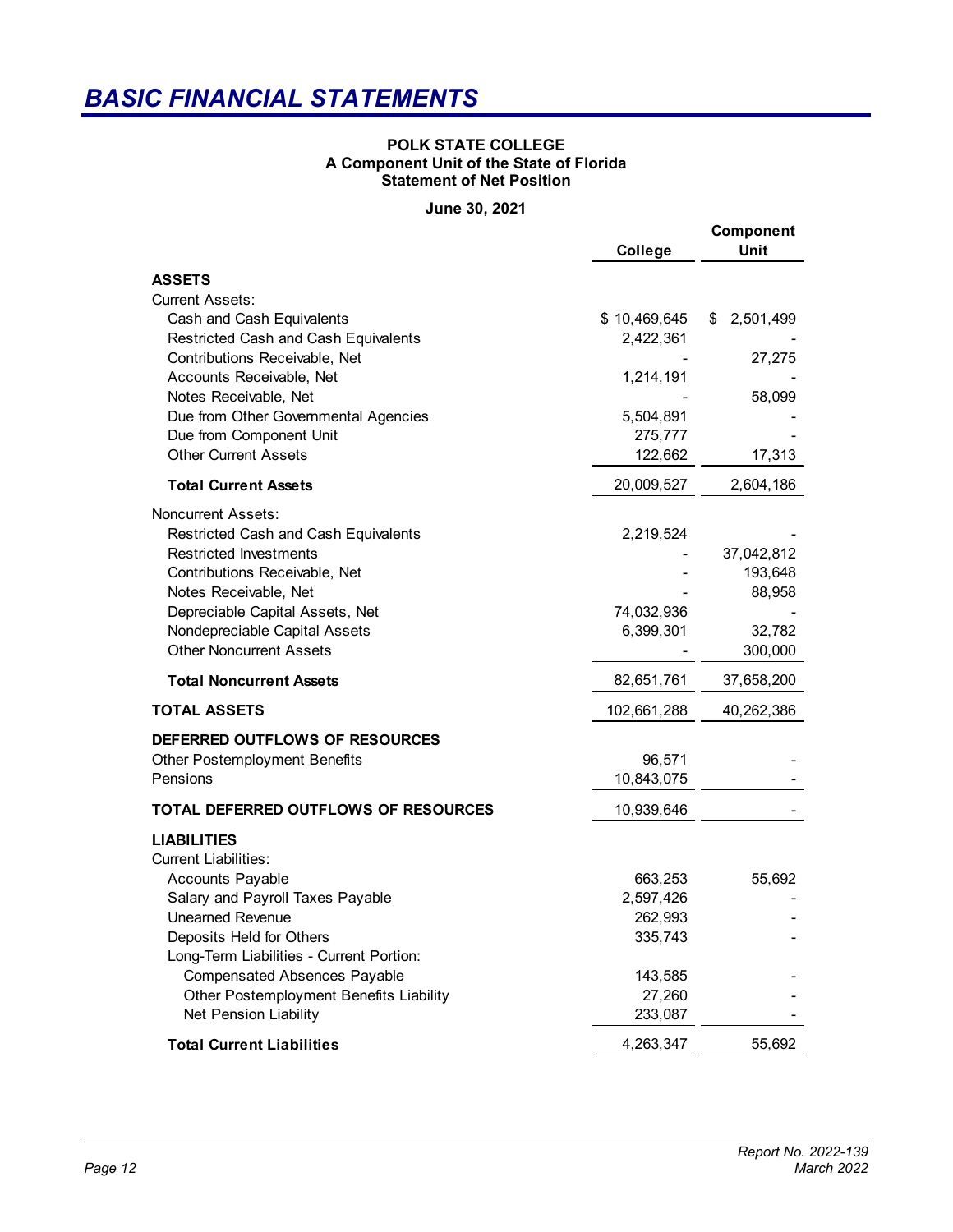|                                                                                                         | College                            | Component<br>Unit                              |
|---------------------------------------------------------------------------------------------------------|------------------------------------|------------------------------------------------|
| <b>LIABILITIES (Continued)</b><br>Noncurrent Liabilities:                                               |                                    |                                                |
| <b>Compensated Absences Payable</b><br>Other Postemployment Benefits Liability<br>Net Pension Liability | 4,071,259<br>969,282<br>33,659,882 |                                                |
| <b>Total Noncurrent Liabilities</b>                                                                     | 38,700,423                         |                                                |
| <b>TOTAL LIABILITIES</b>                                                                                | 42,963,770                         | 55,692                                         |
| DEFERRED INFLOWS OF RESOURCES<br><b>Other Postemployment Benefits</b><br>Pensions                       | 141,504<br>1,100,003               |                                                |
| TOTAL DEFERRED INFLOWS OF RESOURCES                                                                     | 1,241,507                          |                                                |
| <b>NET POSITION</b><br><b>Investment in Capital Assets</b><br>Restricted:<br>Nonexpendable:             | 80,432,237                         | 32,782                                         |
| Endowment                                                                                               |                                    | 20,051,575                                     |
| Expendable:<br>Grants and Loans<br>Scholarships<br><b>Capital Projects</b><br>Other                     | 5,957,981<br>981,887<br>2,219,524  | 1,028,000<br>12,741,469<br>11,625<br>5,030,243 |
| Unrestricted                                                                                            | (20,195,972)                       | 1,311,000                                      |
| <b>TOTAL NET POSITION</b>                                                                               | 69,395,657<br>\$                   | \$40,206,694                                   |

The accompanying notes to financial statements are an integral part of this statement.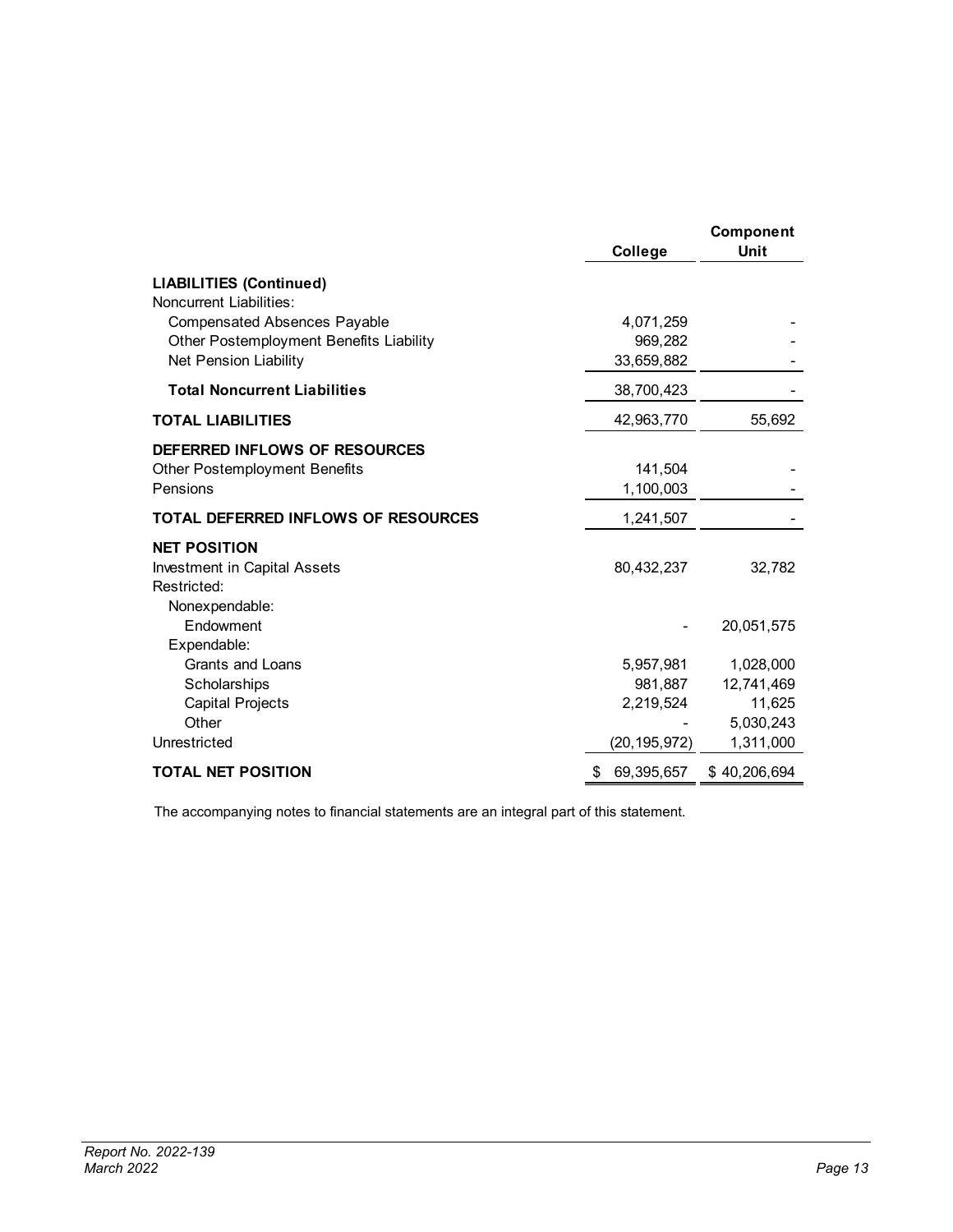THIS PAGE INTENTIONALLY LEFT BLANK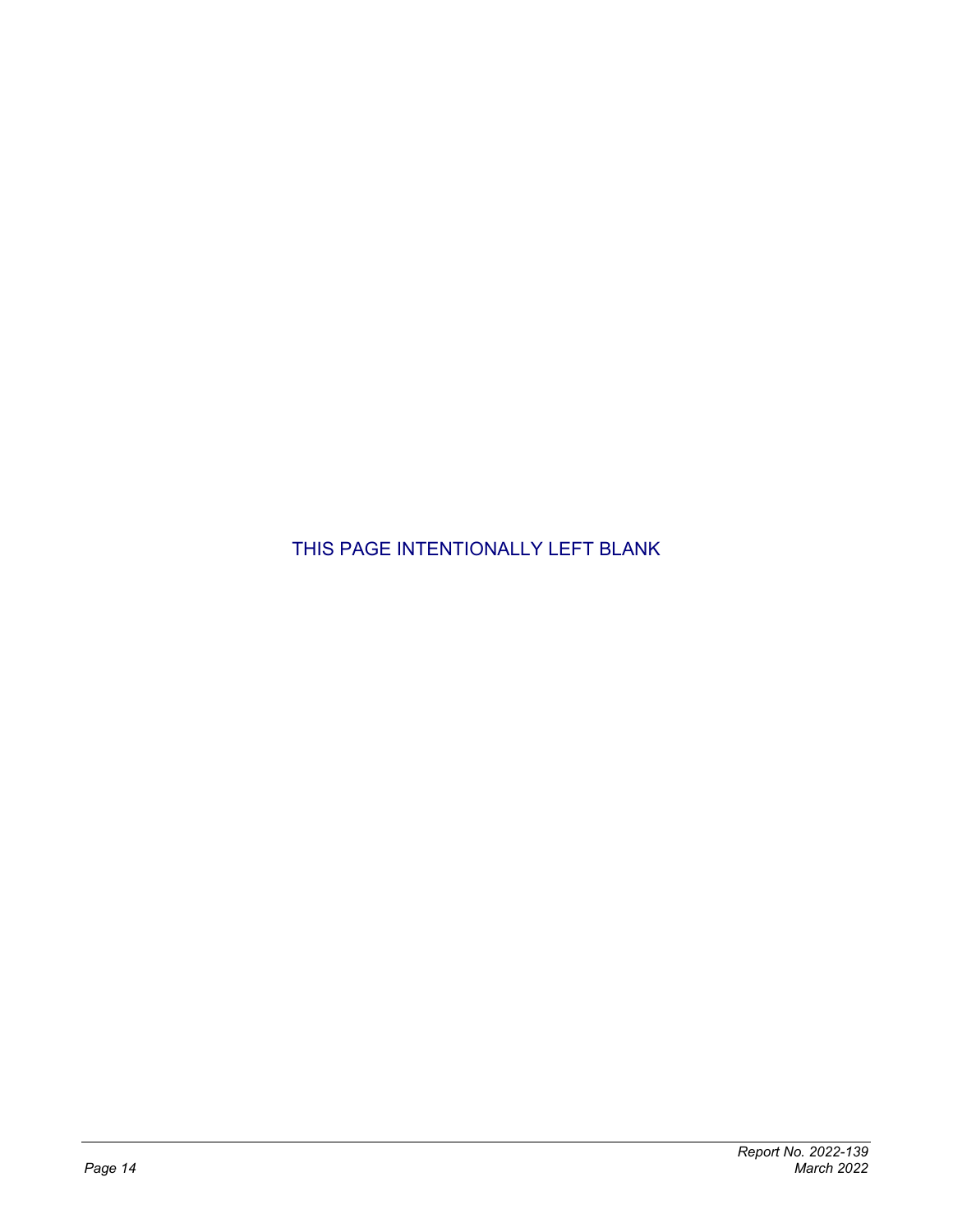#### **POLK STATE COLLEGE A Component Unit of the State of Florida Statement of Revenues, Expenses, and Changes in Net Position**

#### **For the Fiscal Year Ended June 30, 2021**

<span id="page-18-0"></span>

|                                                | College         | Component<br>Unit |
|------------------------------------------------|-----------------|-------------------|
|                                                |                 |                   |
| <b>REVENUES</b><br><b>Operating Revenues:</b>  |                 |                   |
| Student Tuition and Fees, Net of Scholarship   |                 |                   |
| Allowances of \$9,587,624                      | \$<br>9,692,815 | \$                |
| <b>Federal Grants and Contracts</b>            | 1,566,024       |                   |
| State and Local Grants and Contracts           | 1,893,065       |                   |
| Nongovernmental Grants and Contracts           | 193,329         |                   |
| <b>Auxiliary Enterprises</b>                   | 527,492         |                   |
| <b>Other Operating Revenues</b>                | 53,083          | 108,680           |
| <b>Total Operating Revenues</b>                | 13,925,808      | 108,680           |
| <b>EXPENSES</b>                                |                 |                   |
| <b>Operating Expenses:</b>                     |                 |                   |
| <b>Personnel Services</b>                      | 49,410,948      | 762,407           |
| Scholarships and Waivers                       | 13,507,484      | 1,028,010         |
| Utilities and Communications                   | 2,301,286       | 72,226            |
| <b>Contractual Services</b>                    | 9,202,189       | 362,923           |
| Other Services and Expenses                    | 5,852,330       | 310,785           |
| <b>Materials and Supplies</b>                  | 4,196,777       | 14,849            |
| Depreciation                                   | 3,650,465       |                   |
| <b>Total Operating Expenses</b>                | 88, 121, 479    | 2,551,200         |
| <b>Operating Loss</b>                          | (74, 195, 671)  | (2, 442, 520)     |
| <b>NONOPERATING REVENUES</b>                   |                 |                   |
| <b>State Noncapital Appropriations</b>         | 33,514,921      |                   |
| <b>Federal and State Student Financial Aid</b> | 21,196,451      |                   |
| Gifts and Grants                               | 15,772,853      | 1,923,751         |
| Investment Income                              | 25,756          | 3,973,407         |
| <b>Other Nonoperating Revenues</b>             |                 | 17,307            |
| <b>Total Nonoperating Revenues</b>             | 70,509,981      | 5,914,465         |
| Income (Loss) Before Other Revenues and Losses | (3,685,690)     | 3,471,945         |
| <b>State Capital Appropriations</b>            | 248,522         |                   |
| Capital Grants, Contracts, Gifts, and Fees     | 2,404,848       |                   |
| Loss on Disposal of Software In Progress       | (4, 467, 226)   |                   |
| <b>Total Other Revenues and Losses</b>         | (1,813,856)     |                   |
| Increase (Decrease) in Net Position            | (5,499,546)     | 3,471,945         |
| Net Position, Beginning of Year                | 74,895,203      | 36,734,749        |
| Net Position, End of Year                      | \$69,395,657    | \$40,206,694      |

The accompanying notes to financial statements are an integral part of this statement.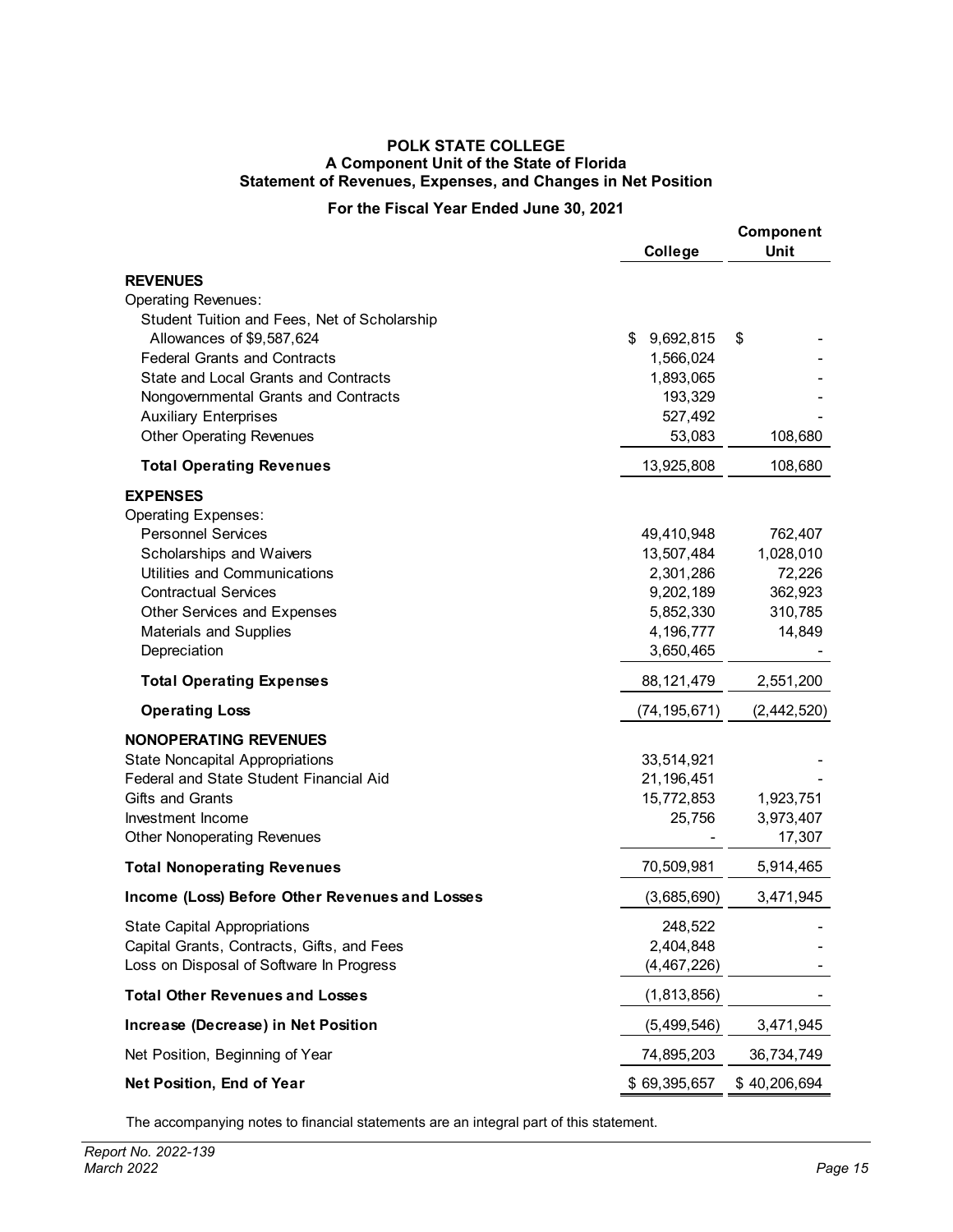#### **POLK STATE COLLEGE A Component Unit of the State of Florida Statement of Cash Flows**

**For the Fiscal Year Ended June 30, 2021** 

<span id="page-19-0"></span>

|                                                                                                                                                                                                                                                                                                                                                | College                                                                            |
|------------------------------------------------------------------------------------------------------------------------------------------------------------------------------------------------------------------------------------------------------------------------------------------------------------------------------------------------|------------------------------------------------------------------------------------|
| <b>CASH FLOWS FROM OPERATING ACTIVITIES</b>                                                                                                                                                                                                                                                                                                    |                                                                                    |
| Student Tuition and Fees, Net<br><b>Grants and Contracts</b><br>Payments to Suppliers<br>Payments for Utilities and Communications                                                                                                                                                                                                             | \$11,456,098<br>3,096,688<br>(19, 188, 513)<br>(2,301,286)                         |
| Payments to Employees<br>Payments for Employee Benefits<br>Payments for Scholarships<br><b>Auxiliary Enterprises</b><br><b>Other Receipts</b>                                                                                                                                                                                                  | (35,073,758)<br>(10, 492, 957)<br>(12, 887, 316)<br>196,253<br>49,002              |
| <b>Net Cash Used by Operating Activities</b>                                                                                                                                                                                                                                                                                                   | (65, 145, 789)                                                                     |
| CASH FLOWS FROM NONCAPITAL FINANCING ACTIVITIES<br><b>State Noncapital Appropriations</b><br>Federal and State Student Financial Aid<br>Federal Direct Loan Program Receipts<br>Federal Direct Loan Program Disbursements<br>Gifts and Grants Received for Other Than Capital or Endowment Purposes<br><b>Other Nonoperating Disbursements</b> | 33,514,921<br>20,932,277<br>8,243,631<br>(8, 243, 631)<br>13,054,178<br>(153, 777) |
| Net Cash Provided by Noncapital Financing Activities                                                                                                                                                                                                                                                                                           | 67,347,599                                                                         |
| CASH FLOWS FROM CAPITAL AND RELATED FINANCING ACTIVITIES<br><b>State Capital Appropriations</b><br><b>Capital Grants and Gifts</b><br>Purchases of Capital Assets<br>Principal Paid on Capital Debt and Leases                                                                                                                                 | 285,298<br>2,404,848<br>(293, 717)<br>(83, 333)                                    |
| Net Cash Provided by Capital and Related Financing Activities                                                                                                                                                                                                                                                                                  | 2,313,096                                                                          |
| <b>CASH FLOWS FROM INVESTING ACTIVITIES</b><br>Investment Income                                                                                                                                                                                                                                                                               | 25,756                                                                             |
| <b>Net Cash Provided by Investing Activities</b>                                                                                                                                                                                                                                                                                               | 25,756                                                                             |
| Net Increase in Cash and Cash Equivalents<br>Cash and Cash Equivalents, Beginning of Year                                                                                                                                                                                                                                                      | 4,540,662<br>10,570,868                                                            |
| Cash and Cash Equivalents, End of Year                                                                                                                                                                                                                                                                                                         | \$15,111,530                                                                       |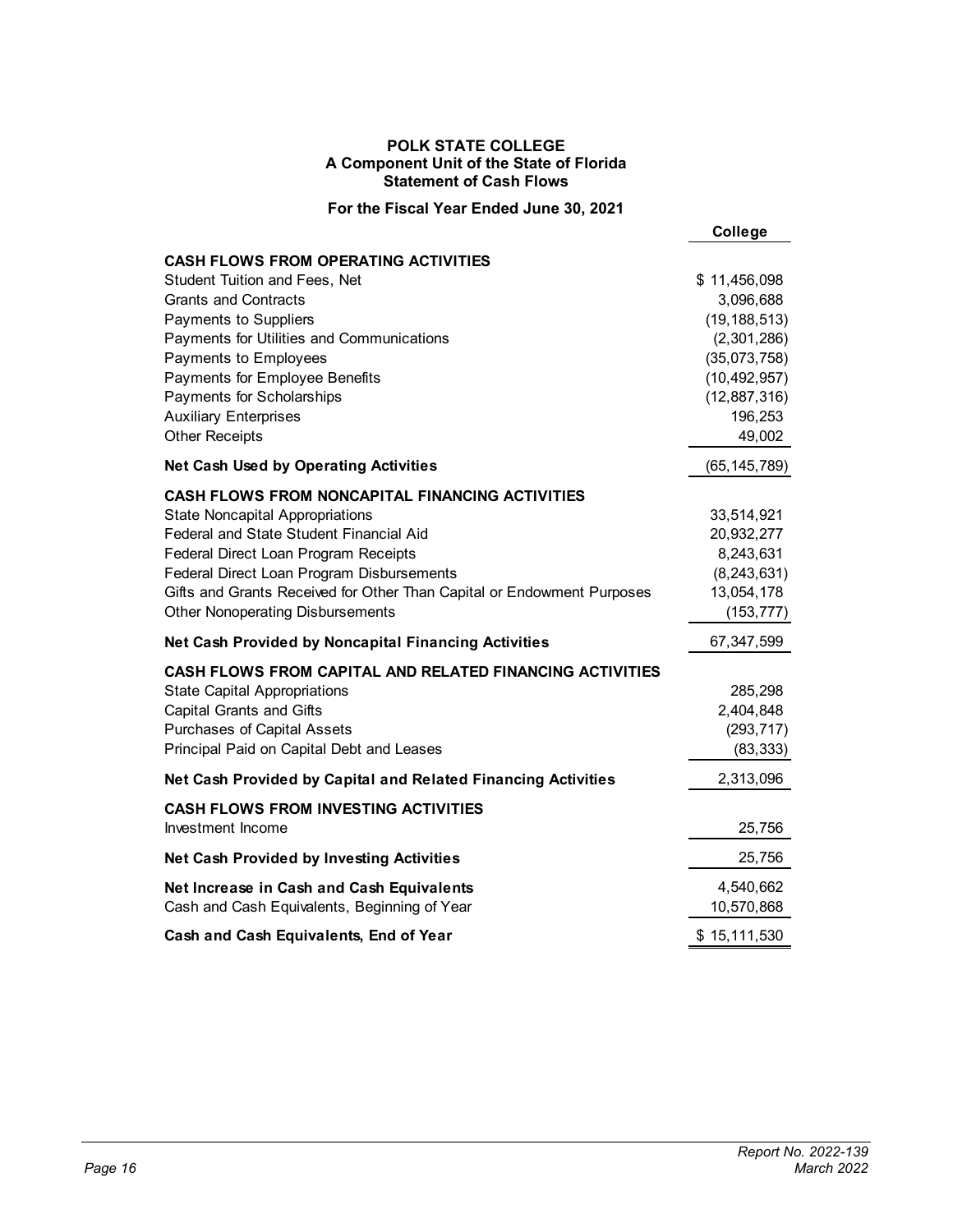|                                                                                | College            |
|--------------------------------------------------------------------------------|--------------------|
| <b>RECONCILIATION OF OPERATING LOSS</b>                                        |                    |
| TO NET CASH USED BY OPERATING ACTIVITIES                                       |                    |
| <b>Operating Loss</b>                                                          | $$$ (74, 195, 671) |
| Adjustments to Reconcile Operating Loss                                        |                    |
| to Net Cash Used by Operating Activities:                                      |                    |
| <b>Depreciation Expense</b>                                                    | 3,650,465          |
| Changes in Assets, Liabilities, Deferred Outflows of Resources,                |                    |
| and Deferred Inflows of Resources:                                             |                    |
| Receivables, Net                                                               | 1,547,905          |
| Due from Other Governmental Agencies                                           | 234,066            |
| Due from Component Unit                                                        | (208, 551)         |
| <b>Other Current Assets</b>                                                    | (4,081)            |
| <b>Accounts Payable</b>                                                        | (10,076)           |
| Salaries and Payroll Taxes Payable                                             | 372,273            |
| <b>Compensated Absences Payable</b>                                            | (113, 120)         |
| Unearned Revenue                                                               | (4,079)            |
| Other Postemployment Benefits Liability                                        | 5.600              |
| Net Pension Liability                                                          | 5,738,975          |
| Deferred Outflows of Resources Related to Other Postemployment Benefits        | 16,593             |
| Deferred Inflows of Resources Related to Other Postemployment Benefits         | 63,772             |
| Deferred Outflows of Resources Related to Pensions                             | (880, 998)         |
| Deferred Inflows of Resources Related to Pensions                              | (1,358,862)        |
| <b>NET CASH USED BY OPERATING ACTIVITIES</b>                                   | (65, 145, 789)     |
| SUPPLEMENTAL DISCLOSURE OF NONCASH CAPITAL FINANCING ACTIVITIES                |                    |
| Losses related to the disposal of software in progress were recognized on the  |                    |
| statement of revenues, expenses, and changes in net position, but are not cash |                    |
| transactions for the statement of cash flows.                                  | \$<br>(4,467,226)  |

The accompanying notes to financial statements are an integral part of this statement.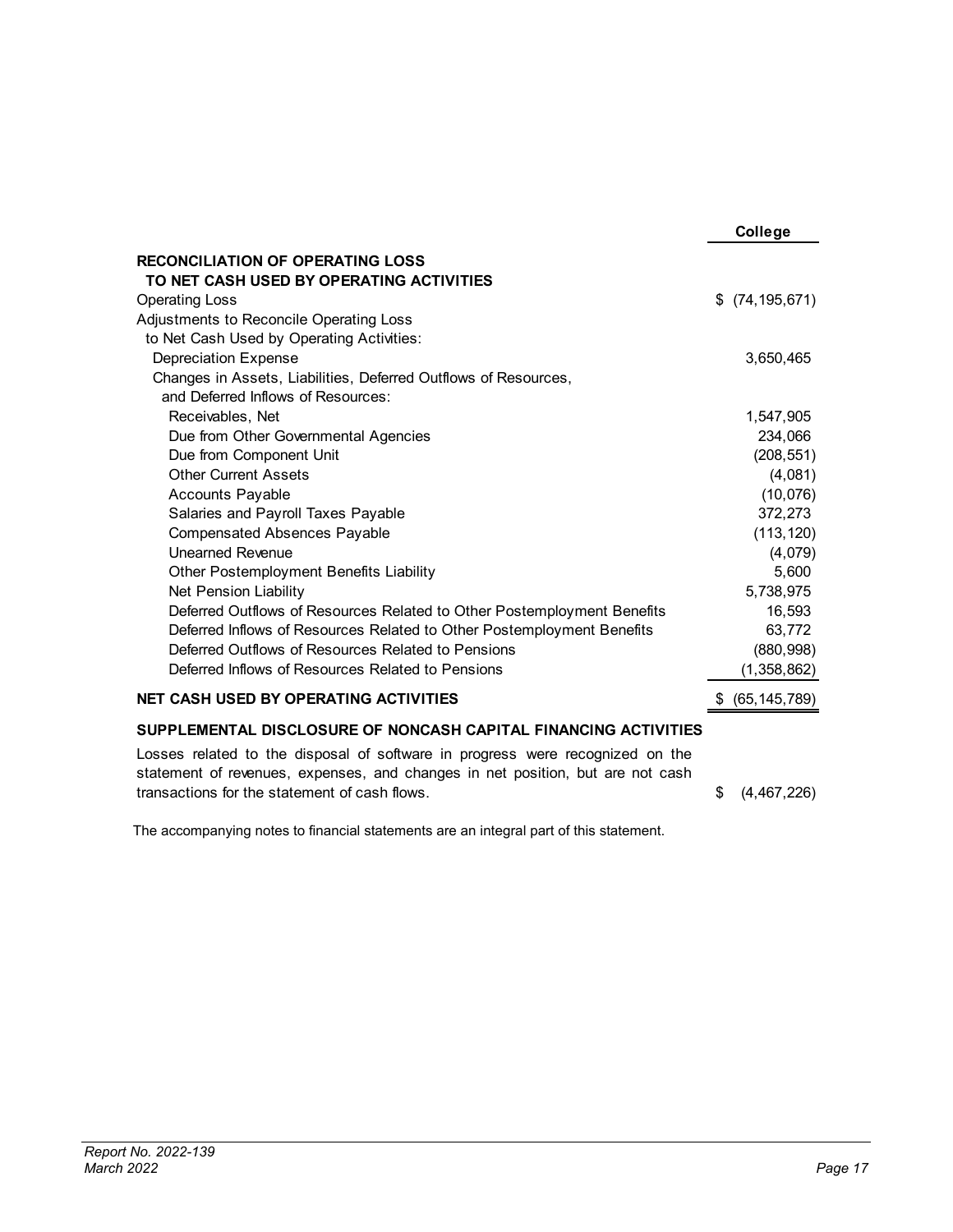## <span id="page-21-0"></span>*NOTES TO FINANCIAL STATEMENTS*

### **1. Summary of Significant Accounting Policies**

**Reporting Entity**. The governing body of Polk State College, a component unit of the State of Florida, is the College Board of Trustees. The Board of Trustees constitutes a corporation and is composed of seven members appointed by the Governor and confirmed by the Senate. The Board of Trustees is under the general direction and control of the Florida Department of Education, Division of Florida Colleges, and is governed by State law and State Board of Education (SBE) rules. However, the Board of Trustees is directly responsible for the day-to-day operations and control of the College within the framework of applicable State laws and SBE rules. The College serves Polk County.

Criteria for defining the reporting entity are identified and described in the Governmental Accounting Standards Board's (GASB) *Codification of Governmental Accounting and Financial Reporting Standards*, Sections 2100 and 2600. These criteria were used to evaluate potential component units for which the Board of Trustees is financially accountable and other organizations for which the nature and significance of their relationship with the Board of Trustees are such that exclusion would cause the College's financial statements to be misleading. Based on the application of these criteria, the College is a component unit of the State of Florida, and its financial balances and activities are reported in the State's Annual Comprehensive Financial Report by discrete presentation.

**Discretely Presented Component Unit**. Based on the application of the criteria for determining component units, the Polk State College Foundation, Inc. (Foundation), a legally separate entity, is included within the College's reporting entity as a discretely presented component unit and is governed by a separate board.

The Foundation is also a direct-support organization, as defined in Section 1004.70, Florida Statutes, and although legally separate from the College, is financially accountable to the College. The Foundation is managed independently, outside the College's budgeting process, and its powers generally are vested in a governing board pursuant to various State statutes. The Foundation receives, holds, invests, and administers property, and makes expenditures to or for the benefit of the College.

The Foundation is audited by other auditors pursuant to Section 1004.70(6), Florida Statutes. The Foundation's audited financial statements are available to the public and can be obtained from the Chief Financial Officer, Polk State College Foundation, Inc., 999 Avenue H Northeast, Winter Haven, Florida 33881. The financial data reported on the accompanying financial statements was derived from the Foundation's audited financial statements for the fiscal year ended December 31, 2020.

**Basis of Presentation**. The College's accounting policies conform with accounting principles generally accepted in the United States of America applicable to public colleges and universities as prescribed by GASB. The National Association of College and University Business Officers (NACUBO) also provides the College with recommendations prescribed in accordance with generally accepted accounting principles promulgated by GASB and the Financial Accounting Standards Board (FASB). GASB allows public colleges various reporting options. The College has elected to report as an entity engaged in only business-type activities. This election requires the adoption of the accrual basis of accounting and entitywide reporting including the following components: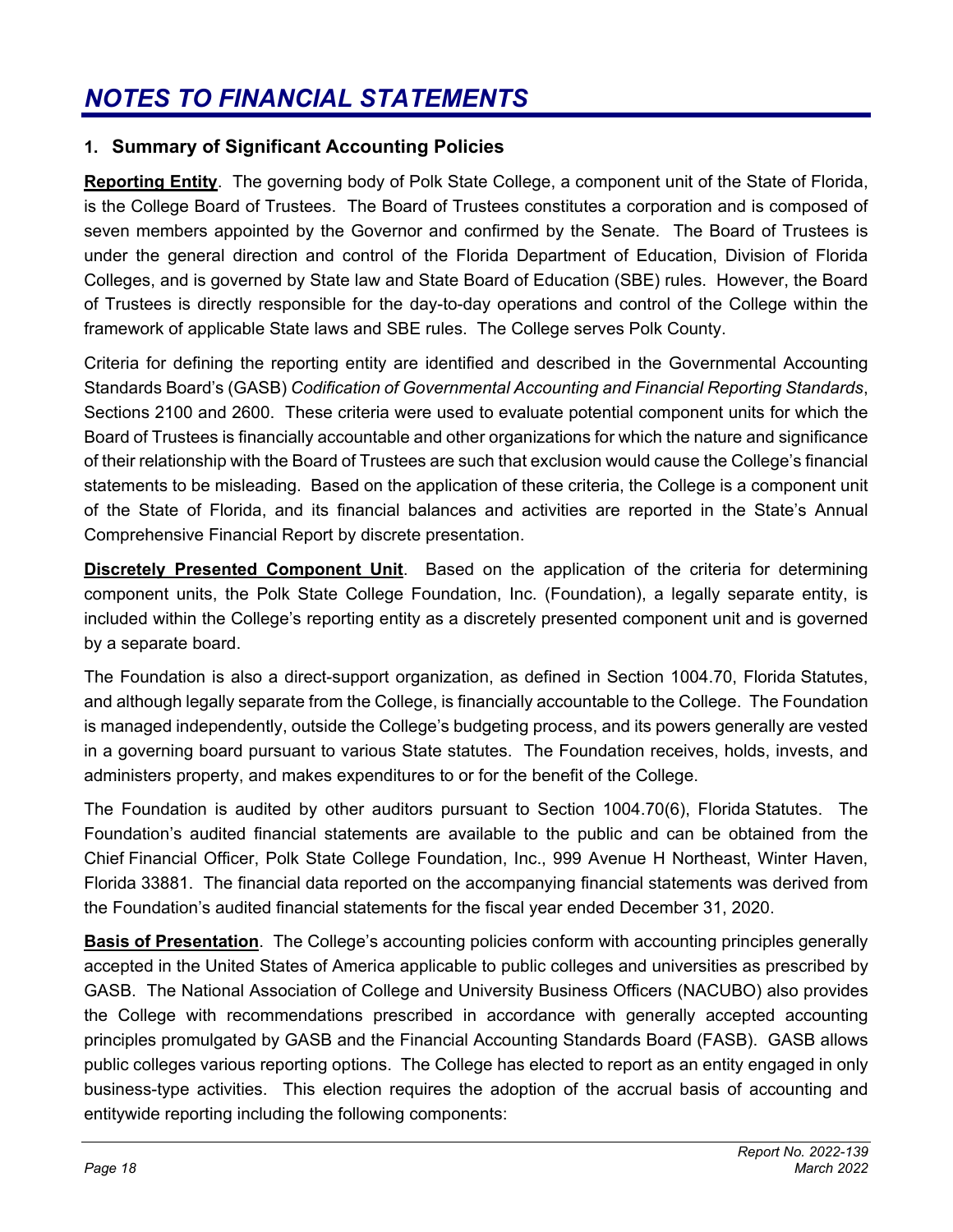- Management's Discussion and Analysis
- Basic Financial Statements:
	- o Statement of Net Position
	- o Statement of Revenues, Expenses, and Changes in Net Position
	- o Statement of Cash Flows
	- o Notes to Financial Statements
- Other Required Supplementary Information

**Measurement Focus and Basis of Accounting**. Basis of accounting refers to when revenues, expenses, assets, deferred outflows of resources, liabilities, and deferred inflows of resources are recognized in the accounts and reported in the financial statements. Specifically, it relates to the timing of the measurements made, regardless of the measurement focus applied. The College's financial statements are presented using the economic resources measurement focus and the accrual basis of accounting. Revenues, expenses, gains, losses, assets, deferred outflows of resources, liabilities, and deferred inflows of resources resulting from exchange and exchange-like transactions are recognized when the exchange takes place. Revenues, expenses, gains, losses, assets, deferred outflows of resources, liabilities, and deferred inflows of resources resulting from nonexchange activities are generally recognized when all applicable eligibility requirements, including time requirements, are met. The College follows GASB standards of accounting and financial reporting.

The College's component unit uses the economic resources measurement focus and accrual basis of accounting, and follows FASB standards of accounting and financial reporting for not-for-profit organizations.

Significant interdepartmental sales between auxiliary service departments and other institutional departments have been accounted for as reductions of expenses and not revenues of those departments.

The College's principal operating activity is instruction. Operating revenues and expenses generally include all fiscal transactions directly related to instruction as well as administration, academic support, student services, physical plant operations, and depreciation of capital assets. Nonoperating revenues include State noncapital appropriations, Federal and State student financial aid, gifts and grants, and investment income. Other revenues generally include revenues for capital construction projects.

The statement of net position is presented in a classified format to distinguish between current and noncurrent assets and liabilities. When both restricted and unrestricted resources are available to fund certain programs, it is the College's policy to first apply the restricted resources to such programs followed by the use of the unrestricted resources.

The statement of revenues, expenses, and changes in net position is presented by major sources and is reported net of tuition scholarship allowances. Tuition scholarship allowances are the difference between the stated charge for goods and services provided by the College and the amount that is actually paid by the student or the third party making payment on behalf of the student. The College is able to identify, within its accounting system, amounts paid for tuition and fees by financial aid. The College records a scholarship allowance against tuition and fees for the total amount paid by financial aid.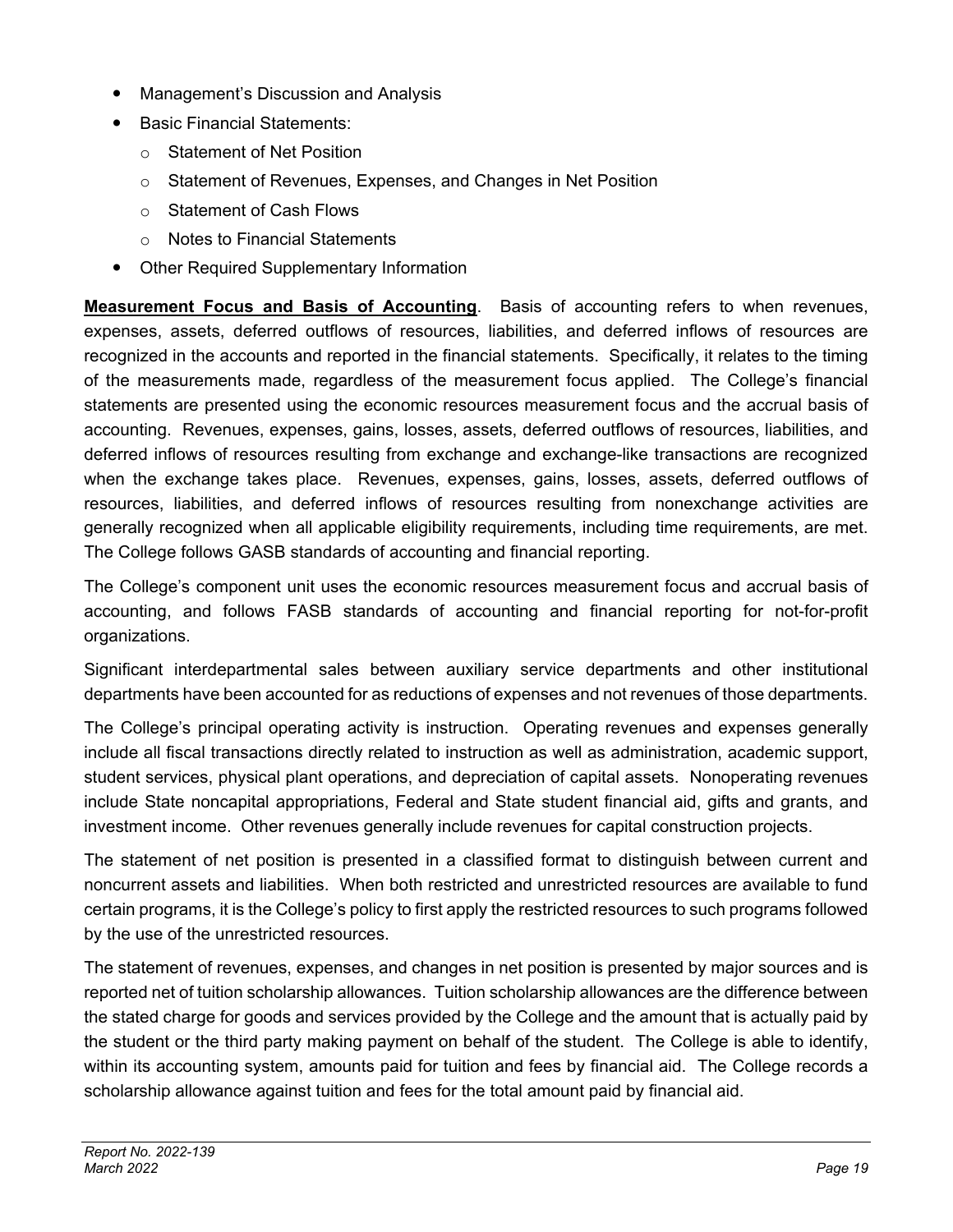The statement of cash flows is presented using the direct method in compliance with GASB Statement No. 9, *Reporting Cash Flows of Proprietary and Nonexpendable Trust Funds and Governmental Entities That Use Proprietary Fund Accounting*.

**Cash and Cash Equivalents**. The amount reported as cash and cash equivalents consists of cash on hand, cash in demand accounts, and cash in money market accounts. For reporting cash flows, the College considers all highly liquid investments with original maturities of 3 months or less, that are not held solely for income or profit, to be cash equivalents.

College cash deposits are held in banks qualified as public depositories under Florida law. All such deposits are insured by Federal depository insurance, up to specified limits, or collateralized with securities held in Florida's multiple financial institution collateral pool required by Chapter 280, Florida Statutes. Cash and cash equivalents that are externally restricted to make debt service payments, maintain sinking or reserve funds, or to purchase or construct capital or other restricted assets are classified as restricted.

**Capital Assets**. College capital assets consist of land, artwork, buildings, other structures and improvements, furniture, machinery, and equipment, and leasehold improvements. These assets are capitalized and recorded at cost at the date of acquisition or at acquisition value at the date received in the case of gifts. Additions, improvements, and other outlays that significantly extend the useful life of an asset are capitalized. Other costs incurred for repairs and maintenance are expensed as incurred. The College has a capitalization threshold of \$5,000 for tangible personal property and \$25,000 for buildings and other structures and improvements. Depreciation is computed on the straight-line basis over the following estimated useful lives:

- $\bullet$  Buildings 40 years
- Other Structures and Improvements 10 years
- Furniture, Machinery, and Equipment:
	- $\circ$  Computer Equipment 3 years
	- $\circ$  Vehicles, Office Machines, and Educational Equipment 5 years
	- $\circ$  Furniture 7 years
- Leasehold Improvements Life of Lease 20 years

**Noncurrent Liabilities**. Noncurrent liabilities include compensated absences payable, other postemployment benefits liability, and net pension liabilities that are not scheduled to be paid within the next fiscal year.

**Pensions**. For purposes of measuring the net pension liability, deferred outflows of resources and deferred inflows of resources related to pensions, and pension expense, information about the fiduciary net positions of the Florida Retirement System (FRS) defined benefit plan and the Health Insurance Subsidy (HIS) defined benefit plan and additions to/deductions from the FRS and HIS fiduciary net positions have been determined on the same basis as they are reported by the FRS and the HIS plans. Benefit payments (including refunds of employee contributions) are recognized when due and payable in accordance with benefit terms. Investments are reported at fair value.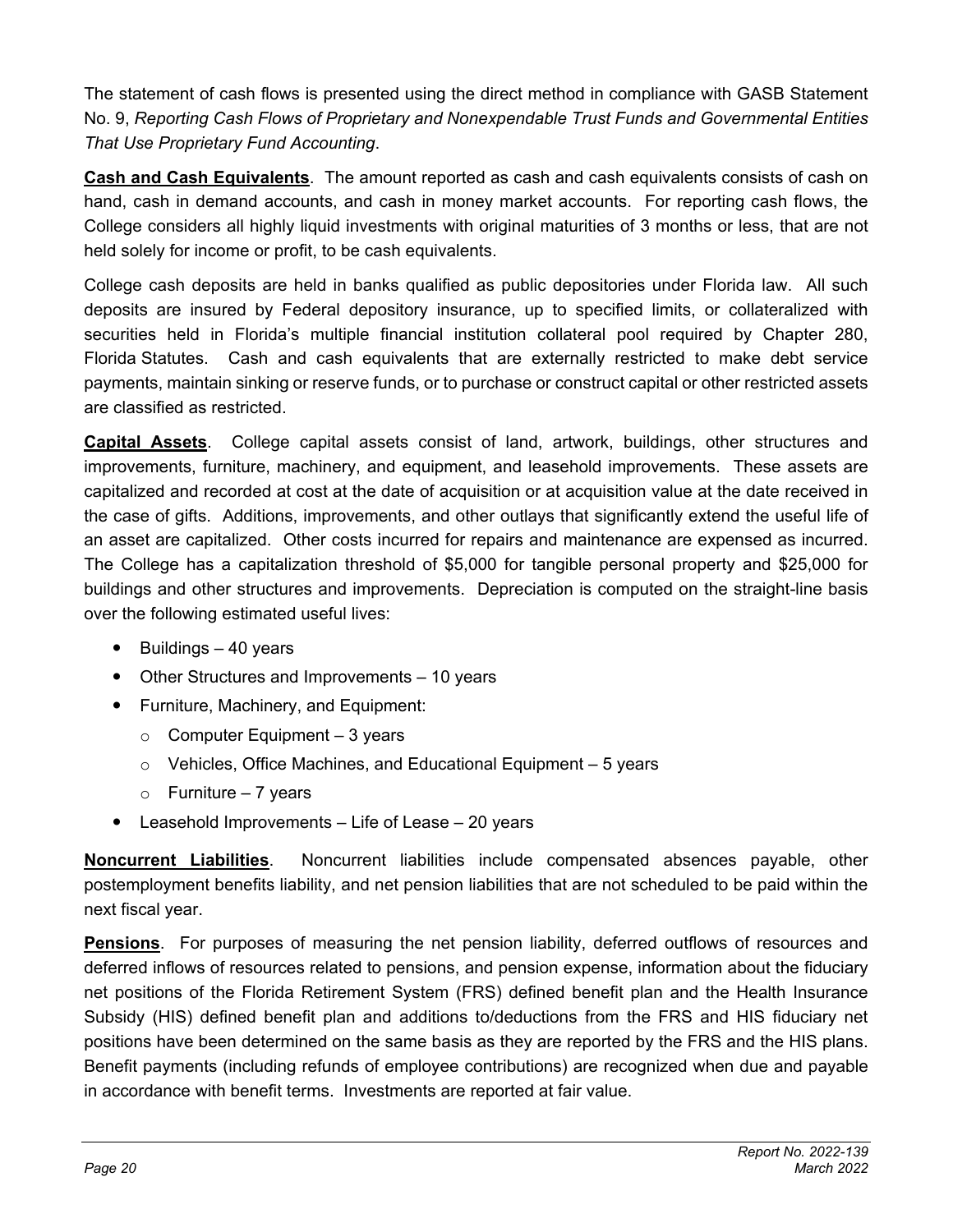### **2. Deficit Net Position in Individual Funds**

The College reported an unrestricted net position which included a deficit in the current funds - unrestricted, as shown below. This deficit can be attributed to the full recognition of long-term liabilities (i.e., compensated absences payable, other postemployment benefits liability, and net pension liabilities) in the current unrestricted funds.

| <b>Fund</b>                                            | <b>Net Position</b> |                           |  |  |
|--------------------------------------------------------|---------------------|---------------------------|--|--|
| Current Funds - Unrestricted<br><b>Auxiliary Funds</b> |                     | (20, 653, 232)<br>457,260 |  |  |
| Total                                                  |                     | (20, 195, 972)            |  |  |

#### **3. Investments**

**Component Unit Investments**. The College's component unit (Foundation) categorizes its fair value measurements within the fair value hierarchy established by generally accepted accounting principles. The hierarchy is based on the valuation inputs used to measure the fair value of the asset. Level 1 inputs are quoted prices in active markets for identical assts, Level 2 inputs are significant other observable inputs and Level 3 inputs are significant unobservable inputs.

Investments and interests held by the Foundation on December 31, 2020, are reported at fair value as follows:

|                                         |                 | <b>Fair Value Measurements Using</b> |                         |             |                   |
|-----------------------------------------|-----------------|--------------------------------------|-------------------------|-------------|-------------------|
|                                         |                 |                                      | <b>Quoted Prices</b>    | Significant |                   |
|                                         |                 |                                      | in Active               |             | <b>Other</b>      |
|                                         |                 |                                      | <b>Markets for</b>      |             | <b>Observable</b> |
|                                         |                 |                                      | <b>Identical Assets</b> |             | <b>Inputs</b>     |
| Investments by fair value level         | Amount          |                                      | (Level 1)               |             | (Level 2)         |
| <b>Bonds</b>                            | \$<br>3,736,165 | \$                                   | 3,736,165               | \$          |                   |
| <b>Mutual Funds</b>                     |                 |                                      |                         |             |                   |
| <b>Stock Funds</b>                      | 23,396,723      |                                      | 23,396,723              |             |                   |
| <b>Allocation Funds</b>                 | 1,856,388       |                                      | 1,856,388               |             |                   |
| <b>Bonds</b>                            | 8,053,536       |                                      | 8,053,536               |             |                   |
| Total investments by fair value level   | 37,042,812      | S                                    | 37,042,812              | \$          |                   |
| Beneficial Interest in Trust Assets (1) | \$<br>176,132   | \$                                   |                         | \$          | 176,132           |
| <b>Total Assets</b>                     | 37,218,944      | \$                                   | 37,042,812              | \$          | 176,132           |
|                                         |                 |                                      |                         |             |                   |

(1) The Beneficial Interest in Trust Assets was reported in Contributions Receivable, Net.

#### **4. Accounts Receivable**

Accounts receivable represent amounts for student fee deferments, various student services provided by the College, uncollected commissions for food service and vending machine sales, unused credit memos, and contract and grant reimbursements due from third parties. The accounts receivable are reported net of a \$1,068,993 allowance for doubtful accounts.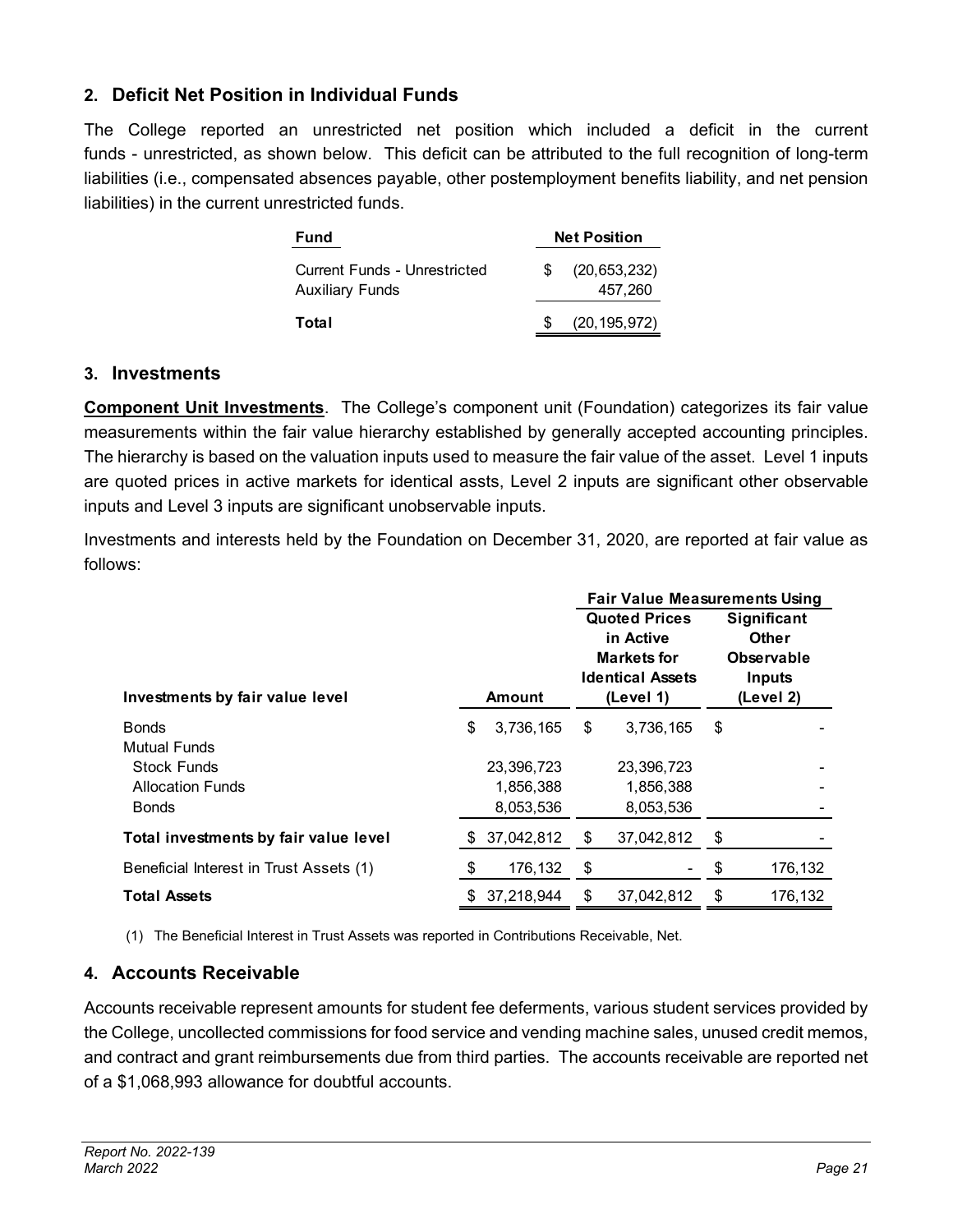### **5. Due From Other Governmental Agencies**

The amount due from other governmental agencies primarily consists of \$5.1 million for Federal student financial aid and Higher Education Emergency Relief Fund (HEERF) funds due from the United States Department of Education that were disbursed to students during the 2020-21 fiscal year.

### **6. Due From Component Unit**

The amount of \$275,777 due from component unit consists of amounts owed to the College by the Foundation for scholarships and student aid. The College's financial statements are reported for the fiscal year ended June 30, 2021. The Foundation's financial statements are reported for the fiscal year ended December 31, 2020. Accordingly, amounts reported by the College as due from and to component unit on the statement of net position do not agree with amounts reported by the component unit as due from and to the College.

### **7. Capital Assets**

Capital assets activity for the fiscal year ended June 30, 2021, is shown in the following table:

| <b>Description</b>                           | <b>Beginning</b><br><b>Balance</b> | <b>Additions</b>  | <b>Reductions</b> | <b>Ending</b><br><b>Balance</b> |
|----------------------------------------------|------------------------------------|-------------------|-------------------|---------------------------------|
| Nondepreciable Capital Assets:               |                                    |                   |                   |                                 |
| Land                                         | \$.<br>6,387,601                   | \$                | \$                | 6,387,601<br>\$                 |
| Artwork                                      | 11,700                             |                   |                   | 11,700                          |
| Software in Progress (1)                     | 4,467,226                          |                   | 4,467,226         |                                 |
| <b>Total Nondepreciable Capital Assets</b>   | 10,866,527<br>S                    | \$                | 4,467,226<br>S    | 6,399,301<br>\$                 |
| Depreciable Capital Assets:                  |                                    |                   |                   |                                 |
| <b>Buildings</b>                             | \$129,280,621                      | \$                | \$                | 129,280,621<br>\$               |
| Other Structures and Improvements            | 9,361,795                          |                   |                   | 9,361,795                       |
| Furniture, Machinery, and Equipment          | 8,782,432                          | 293,717           | 46,174            | 9,029,975                       |
| Leasehold Improvements                       | 493,964                            |                   |                   | 493,964                         |
| <b>Total Depreciable Capital Assets</b>      | 147,918,812                        | 293,717           | 46,174            | 148, 166, 355                   |
| Less, Accumulated Depreciation:              |                                    |                   |                   |                                 |
| <b>Buildings</b>                             | 54,438,630                         | 2,918,459         |                   | 57,357,089                      |
| Other Structures and Improvements            | 7,359,065                          | 400,546           |                   | 7,759,611                       |
| Furniture, Machinery, and Equipment          | 8,410,359                          | 306,759           | 46,174            | 8,670,944                       |
| Leasehold Improvements                       | 321,074                            | 24,701            |                   | 345,775                         |
| <b>Total Accumulated Depreciation</b>        | 70,529,128                         | 3,650,465         | 46,174            | 74, 133, 419                    |
| <b>Total Depreciable Capital Assets, Net</b> | 77,389,684                         | (3,356,748)<br>\$ | \$                | 74,032,936<br>\$                |

(1) In June 2021, the Board approved disposal of the software in progress because the software did not meet College expectations and other software will be used.

#### **8. Unearned Revenue**

Unearned revenue at June 30, 2021, includes student capital improvement fees and other student tuition and fees received prior to fiscal year end related to subsequent accounting periods. As of June 30, 2021, the College reported the following amounts as unearned revenue: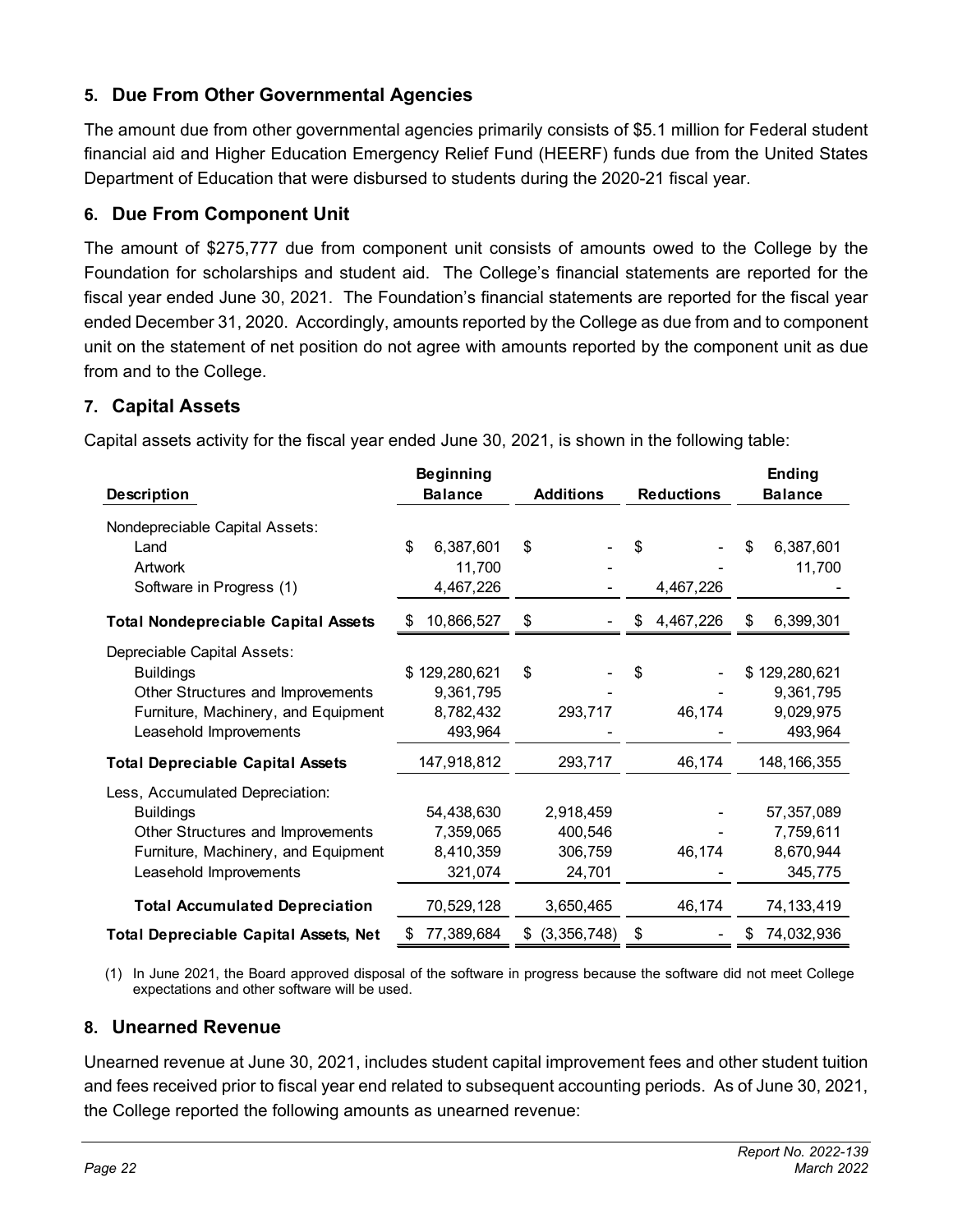| <b>Description</b>                                                         | Amount |                   |  |  |
|----------------------------------------------------------------------------|--------|-------------------|--|--|
| Capital Grants, Contracts, Gifts & Fees<br><b>Student Tuition and Fees</b> | \$.    | 26.514<br>236.479 |  |  |
| <b>Total Unearned Revenue</b>                                              |        | 262,993           |  |  |

### **9. Long-Term Liabilities**

Long-term liabilities activity for the fiscal year ended June 30, 2021, is shown in the following table:

| <b>Description</b>                  | <b>Beginning</b><br><b>Balance</b> | <b>Additions</b>     | <b>Reductions</b> |           | <b>Ending</b><br><b>Balance</b> | <b>Current</b><br><b>Portion</b> |
|-------------------------------------|------------------------------------|----------------------|-------------------|-----------|---------------------------------|----------------------------------|
| Note Payable                        | \$<br>83.333                       | \$<br>$\blacksquare$ | S                 | 83.333    | \$<br>۰                         | \$                               |
| <b>Compensated Absences Payable</b> | 4,327,964                          | 50.933               |                   | 164.053   | 4.214.844                       | 143,585                          |
| <b>Other Postemployment</b>         |                                    |                      |                   |           |                                 |                                  |
| <b>Benefits Liability</b>           | 990,942                            | 122,698              |                   | 117.098   | 996,542                         | 27,260                           |
| Net Pension Liability               | 28, 153, 994                       | 8,318,208            |                   | 2,579,233 | 33,892,969                      | 233,087                          |
| <b>Total Long-Term Liabilities</b>  | \$33,556,233                       | \$8,491,839          | \$.               | 2,943,717 | \$39,104,355                    | \$<br>403,932                    |

**Compensated Absences Payable**. College employees may accrue annual and sick leave based on length of service, subject to certain limitations regarding the amount that will be paid upon termination. The College reports a liability for the accrued leave; however, State noncapital appropriations fund only the portion of accrued leave that is used or paid in the current fiscal year. Although the College expects the liability to be funded primarily from future appropriations, generally accepted accounting principles do not permit the recording of a receivable in anticipation of future appropriations. At June 30, 2021, the estimated liability for compensated absences, which includes the College's share of the Florida Retirement System and FICA contributions, totaled \$4,214,844. The current portion of the compensated absences liability, \$143,585, is the amount expected to be paid in the coming fiscal year and represents a historical percentage of leave used applied to total accrued leave liability. The College calculates its current portion of compensated absences liability by applying the remaining percentage of time for those employees in the Deferred Retirement Option Program plus the total payouts for employees who have notified the College that they are leaving employment during the fiscal year.

**Other Postemployment Benefits Payable**. The College follows GASB Statement No. 75, *Accounting and Financial Reporting for Postemployment Benefits Other Than Pensions*, for other postemployment benefits administered by the Florida College System Risk Management Consortium (Consortium).

### *General Information about the OPEB Plan*

*Plan Description*. The Other Postemployment Benefits Plan (OPEB Plan) is a single-employer defined benefit plan administered by the Consortium that provides OPEB for all employees who satisfy the College's retirement eligibility provisions. Pursuant to the provisions of Section 112.0801, Florida Statutes, former employees who retire from the College are eligible to participate in the College's healthcare and life insurance coverage. The College subsidizes the premium rates paid by retirees by allowing them to participate in the OPEB Plan at reduced or blended group (implicitly subsidized) premium rates for both active and retired employees. These rates provide an implicit subsidy for retirees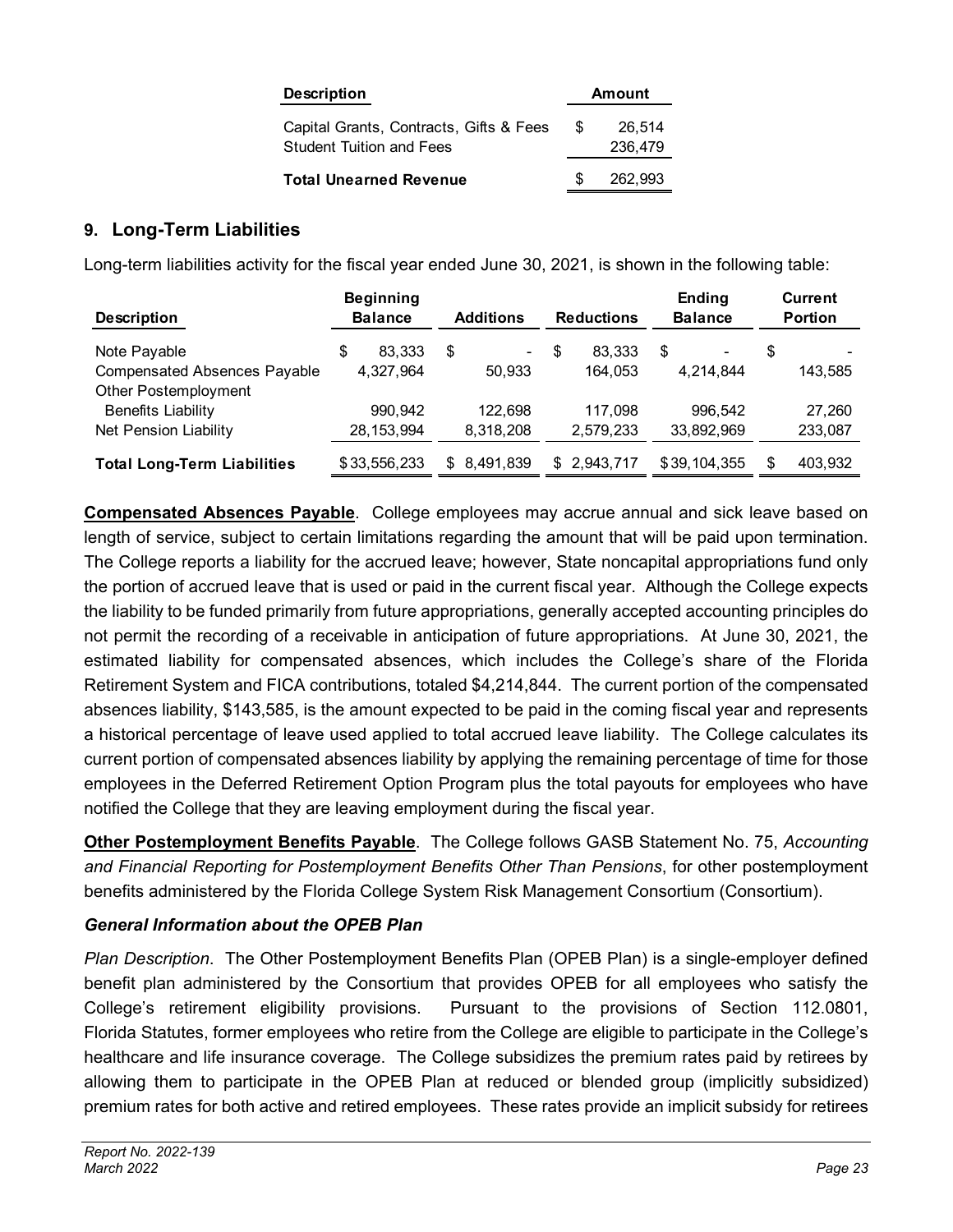because, on an actuarial basis, their current and future claims are expected to result in higher costs to the OPEB Plan on average than those of active employees. The College does not offer any explicit subsidies for retiree coverage. Retirees are required to enroll in the Federal Medicare (Medicare) program for their primary coverage as soon as they are eligible. The OPEB Plan contribution requirements and benefit terms of the College and the OPEB Plan members are established and may be amended by action from the Board. No assets are accumulated in a trust that meet the criteria in paragraph 4 of GASB Statement No. 75.

*Benefits Provided*. The OPEB Plan provides healthcare benefits for retirees and their dependents. The OPEB Plan only provides an implicit subsidy as described above.

*Employees Covered by Benefit Terms*. At June 30, 2020, the following employees were covered by the benefit terms:

| Inactive Employees or Beneficiaries Currently Receiving Benefits | 29  |
|------------------------------------------------------------------|-----|
| <b>DROP Members</b>                                              | 20  |
| <b>Active Employees</b>                                          | 496 |
| Total                                                            | 545 |

### *Total OPEB Liability*

The College's total OPEB liability of \$996,542 was measured as of June 30, 2020, and was determined by an actuarial valuation as of June 30, 2019.

*Actuarial Assumptions and Other Inputs*. The total OPEB liability in the June 30, 2019, actuarial valuation was determined using the following actuarial assumptions and other inputs, applied to all periods included in the measurement, unless otherwise specified:

| Inflation                                                          | 2.40 percent                                                                      |
|--------------------------------------------------------------------|-----------------------------------------------------------------------------------|
| Real wage growth                                                   | 0.85 percent                                                                      |
| Wage inflation                                                     | 3.25 percent                                                                      |
| Salary increases<br><b>Regular Employees</b><br>Senior Management  | $3.40 - 7.80$ percent<br>$4.10 - 8.20$ percent                                    |
| Discount rate<br><b>Prior Measurement Date</b><br>Measurement Date | 3.50 percent<br>2.21 percent                                                      |
| Healthcare cost trend rates                                        |                                                                                   |
| Pre-Medicare                                                       | 7.00 percent for 2019, decreasing to an<br>ultimate rate of 4.60 percent for 2026 |
| Medicare                                                           | 5.00 percent for 2019, decreasing to an<br>ultimate rate of 4.60 percent for 2021 |

The discount rate was based on the Bond Buyer General Obligation 20-year Municipal Bond Index.

Mortality rates were based on the PUB-2010 mortality tables, with adjustments for FRS experience and generational mortality improvements using Scale MP-2018.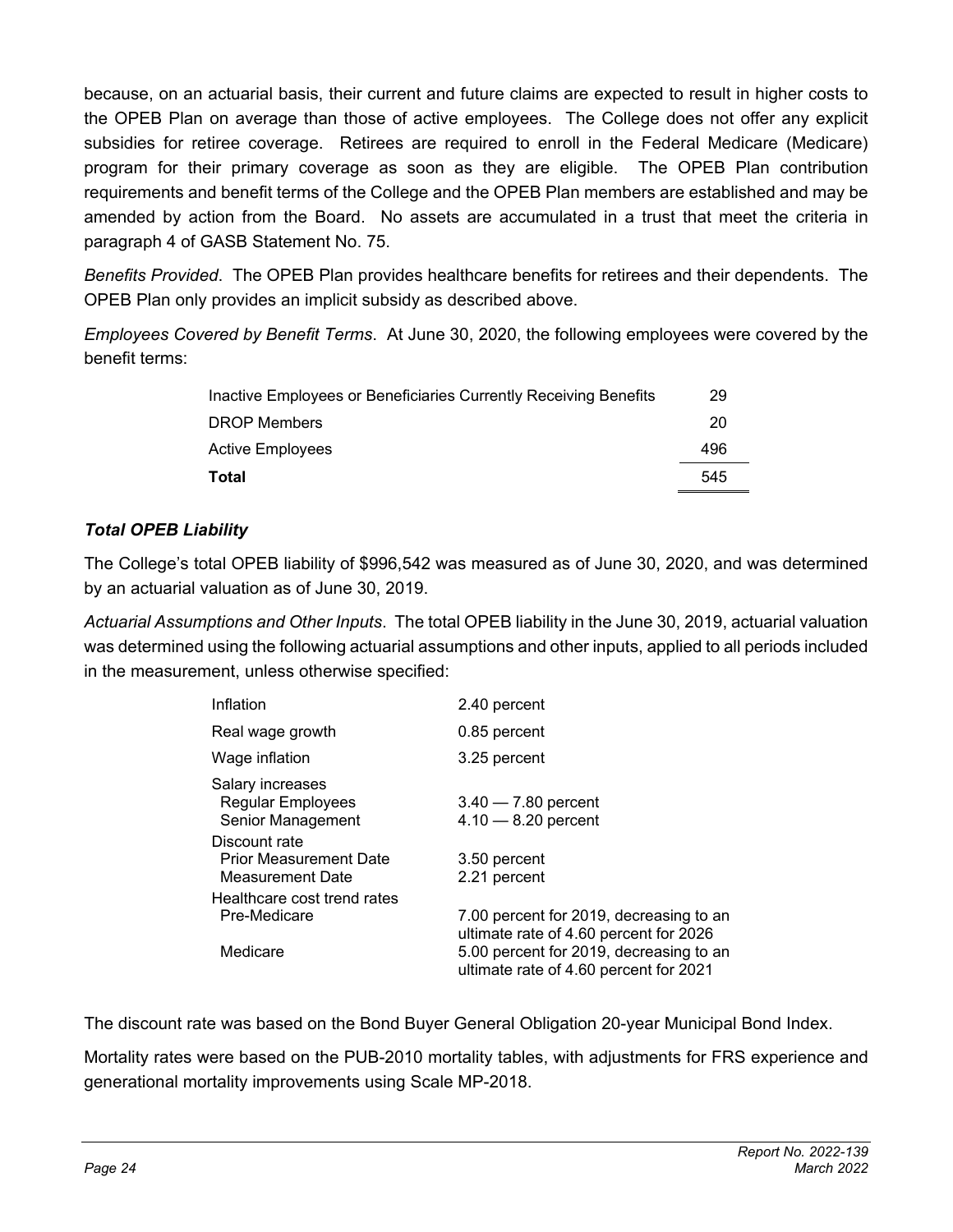The demographic actuarial assumptions for retirement, disability incidence, withdrawal, and salary increases used in the June 30, 2020, valuation were based on the results of an actuarial experience study for the period July 1, 2013, through June 1, 2018, adopted by the FRS.

The remaining actuarial assumptions (e.g., initial per capita costs, health care cost trends, rate of plan participation, rates of plan election, etc.) used in the June 30, 2020, valuation were based on a review of recent plan experience done concurrently with the June 30, 2019, valuation.

#### *Changes in the Total OPEB Liability*

|                                        |   | <b>Amount</b> |  |  |  |
|----------------------------------------|---|---------------|--|--|--|
| Balance at 6/30/20                     |   | 990,942       |  |  |  |
| Changes for the year:                  |   |               |  |  |  |
| Service Cost                           |   | 85,618        |  |  |  |
| Interest                               |   | 37,080        |  |  |  |
| Changes in Assumptions or Other Inputs |   | (82, 511)     |  |  |  |
| <b>Benefit Payments</b>                |   | (34, 587)     |  |  |  |
| <b>Net Changes</b>                     |   | 5,600         |  |  |  |
| Balance at 6/30/21                     | S | 996.542       |  |  |  |

Changes of assumptions and other inputs reflect a change in the discount rate from 3.50 percent in 2019 to 2.21 percent in 2020.

*Sensitivity of the Total OPEB Liability to Changes in the Discount Rate*. The following table presents the total OPEB liability of the College, as well as what the College's total OPEB liability would be if it were calculated using a discount rate that is 1 percentage point lower (1.21 percent) or 1 percentage point higher (3.21 percent) than the current rate:

|                      | $1\%$<br>Current              |                                    | 1%                            |  |  |
|----------------------|-------------------------------|------------------------------------|-------------------------------|--|--|
|                      | <b>Decrease</b><br>$(1.21\%)$ | <b>Discount Rate</b><br>$(2.21\%)$ | <b>Increase</b><br>$(3.21\%)$ |  |  |
| Total OPEB liability | \$1,173,815                   | \$996.542                          | \$856,376                     |  |  |

*Sensitivity of the Total OPEB Liability to Changes in the Healthcare Cost Trend Rates*. The following table presents the total OPEB liability of the College, as well as what the College's total OPEB liability would be if it were calculated using healthcare cost trend rates that are 1 percentage point lower or 1 percentage point higher than the current healthcare cost trend rates:

|                      |             | <b>Healthcare</b><br><b>Cost Trend</b> |             |
|----------------------|-------------|----------------------------------------|-------------|
|                      | 1% Decrease | <b>Rates</b>                           | 1% Increase |
| Total OPEB liability | \$804.657   | \$996.542                              | \$1.254.971 |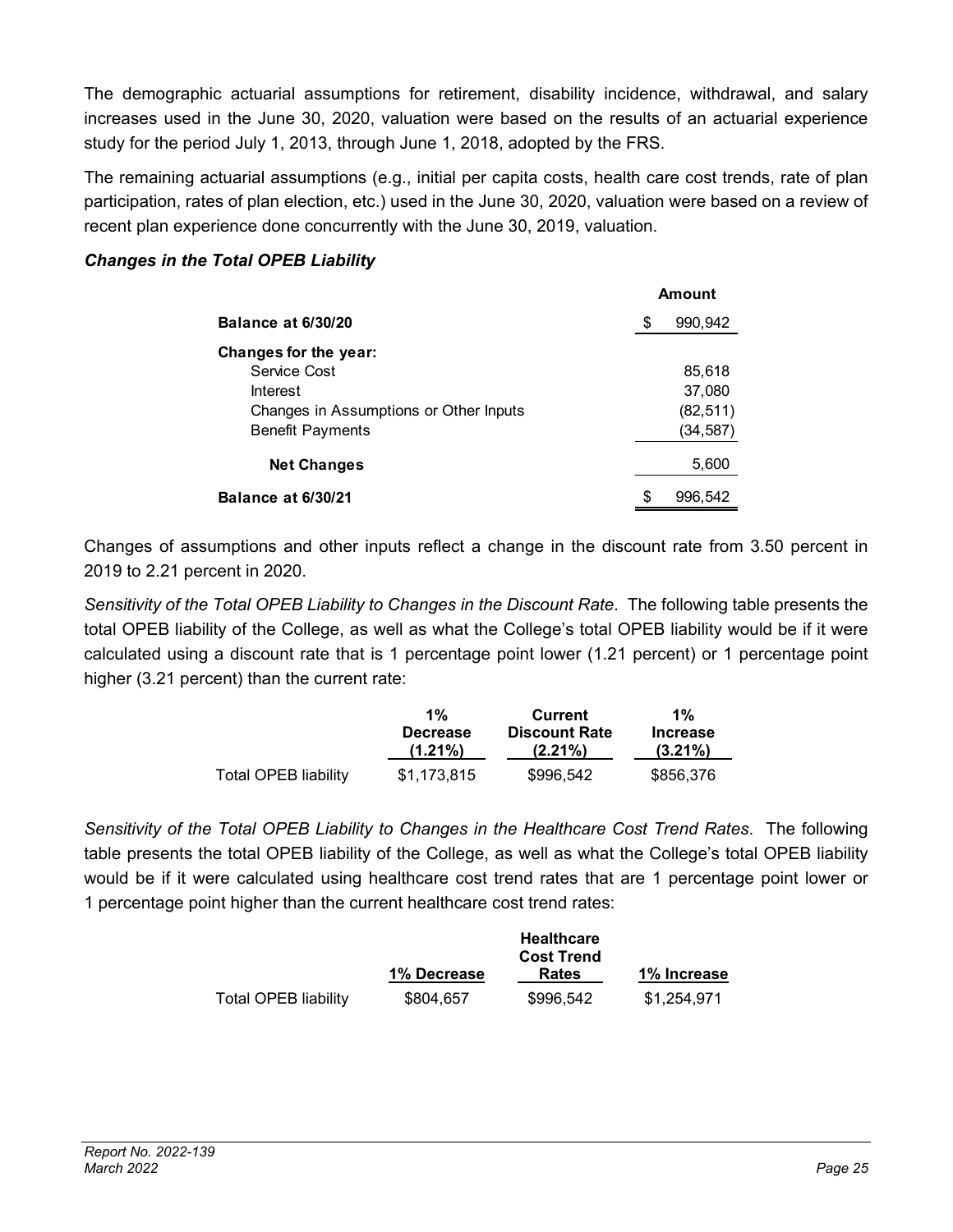### *OPEB Expense and Deferred Outflows of Resources and Deferred Inflows of Resources Related to OPEB*

For the fiscal year ended June 30, 2021, the College recognized OPEB expense of \$113,285. At June 30, 2021, the College reported deferred outflows of resources and deferred inflows of resources related to OPEB from the following sources:

| <b>Description</b>                                                      | <b>Deferred Outflows</b><br>of Resources | <b>Deferred Inflows</b><br>of Resources |         |  |
|-------------------------------------------------------------------------|------------------------------------------|-----------------------------------------|---------|--|
| Differences between expected<br>and actual experience                   | \$<br>48.005                             | S                                       |         |  |
| Change of assumptions or other inputs<br>Transactions subsequent to the | 21,306                                   |                                         | 141.504 |  |
| measurement date                                                        | 27,260                                   |                                         |         |  |
| Total                                                                   | \$<br>96.571                             | S                                       | 141.504 |  |

Of the total amount reported as deferred outflows of resources related to OPEB, \$27,260 resulting from benefits paid subsequent to the measurement date and before the end of the fiscal year will be included as a reduction of the total OPEB liability in the year ended June 30, 2022. Other amounts reported as deferred outflows of resources and deferred inflows of resources related to OPEB will be recognized in OPEB expense as follows:

| <b>Fiscal Year Ending June 30</b> |    | Amount    |  |  |
|-----------------------------------|----|-----------|--|--|
| 2022                              | \$ | (9, 472)  |  |  |
| 2023                              |    | (9, 472)  |  |  |
| 2024                              |    | (9, 472)  |  |  |
| 2025                              |    | (9, 472)  |  |  |
| 2026                              |    | (9, 472)  |  |  |
| Thereafter                        |    | (24, 833) |  |  |
| Total                             |    | (72, 193) |  |  |

**Net Pension Liability**. As a participating employer in the Florida Retirement System (FRS), the College recognizes its proportionate share of the collective net pension liabilities of the FRS cost-sharing multiple-employer defined benefit plans. As of June 30, 2021, the College's proportionate share of the net pension liabilities totaled \$33,892,969. Note 10. includes a complete discussion of defined benefit pension plans.

### **10. Retirement Plans – Defined Benefit Pension Plans**

### *General Information about the Florida Retirement System (FRS)*

The FRS was created in Chapter 121, Florida Statutes, to provide a defined benefit pension plan for participating public employees. The FRS was amended in 1998 to add the Deferred Retirement Option Program (DROP) under the defined benefit plan and amended in 2000 to provide a defined contribution plan alternative to the defined benefit plan for FRS members effective July 1, 2002. This integrated defined contribution pension plan is the FRS Investment Plan. Chapter 121, Florida Statutes, also provides for nonintegrated, optional retirement programs in lieu of the FRS to certain members of the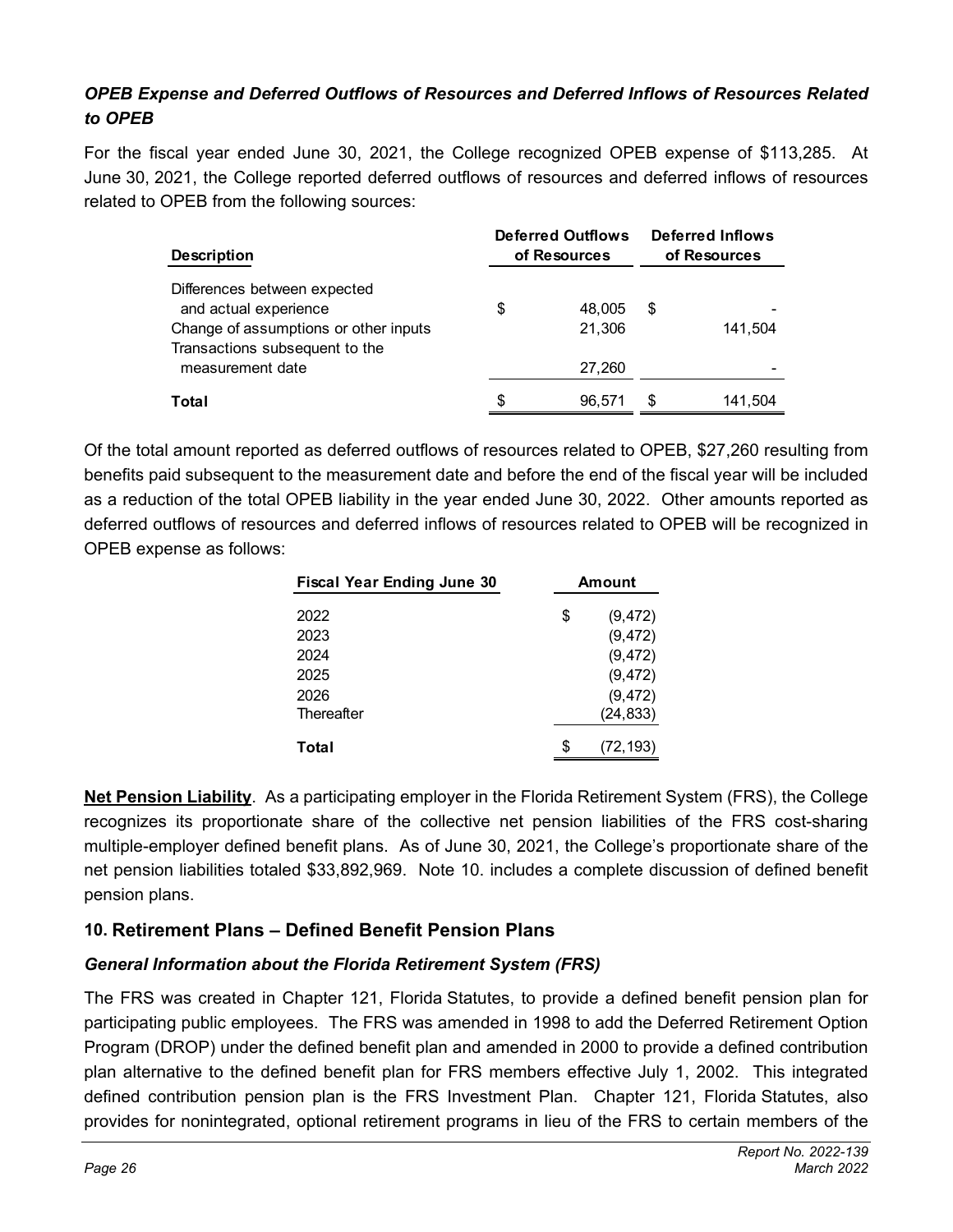Senior Management Service Class employed by the State and faculty and specified employees of State colleges. Chapter 112, Florida Statutes, established the HIS Program, a cost-sharing multiple-employer defined benefit pension plan to assist retired members of any State-administered retirement system in paying the costs of health insurance.

Essentially all regular employees of the College are eligible to enroll as members of the State-administered FRS. Provisions relating to the FRS are established by Chapters 121 and 122, Florida Statutes; Chapter 112, Part IV, Florida Statutes; Chapter 238, Florida Statutes; and FRS Rules, Chapter 60S, Florida Administrative Code; wherein eligibility, contributions, and benefits are defined and described in detail. Such provisions may be amended at any time by further action from the Florida Legislature. The FRS is a single retirement system administered by the Florida Department of Management Services, Division of Retirement, and consists of two cost-sharing multiple-employer defined benefit plans and other nonintegrated programs. An annual comprehensive financial report of the FRS, which includes its financial statements, required supplementary information, actuarial report, and other relevant information, is available from the Florida Department of Management Services Web site (www.dms.myflorida.com).

The College's FRS and HIS pension expense totaled \$5,902,640 for the fiscal year ended June 30, 2021.

### **FRS Pension Plan**

*Plan Description*. The FRS Pension Plan (Plan) is a cost-sharing multiple-employer defined benefit pension plan, with a DROP for eligible employees. The general classes of membership are as follows:

- *Regular Class* Members of the FRS who do not qualify for membership in the other classes.
- *Senior Management Service Class* (SMSC) Members in senior management level positions.

Employees enrolled in the Plan prior to July 1, 2011, vest at 6 years of creditable service and employees enrolled in the Plan on or after July 1, 2011, vest at 8 years of creditable service. All vested members, enrolled prior to July 1, 2011, are eligible for normal retirement benefits at age 62 or at any age after 30 years of creditable service. All members enrolled in the Plan on or after July 1, 2011, once vested, are eligible for normal retirement benefits at age 65 or any time after 33 years of creditable service. Employees enrolled in the Plan may include up to 4 years of credit for military service toward creditable service. The Plan also includes an early retirement provision; however, there is a benefit reduction for each year a member retires before his or her normal retirement date. The Plan provides retirement, disability, death benefits, and annual cost-of-living adjustments to eligible participants.

The DROP, subject to provisions of Section 121.091, Florida Statutes, permits employees eligible for normal retirement under the Plan to defer receipt of monthly benefit payments while continuing employment with an FRS-participating employer. An employee may participate in DROP for a period not to exceed 60 months after electing to participate. During the period of DROP participation, deferred monthly benefits are held in the FRS Trust Fund and accrue interest. The net pension liability does not include amounts for DROP participants, as these members are considered retired and are not accruing additional pension benefits.

*Benefits Provided*. Benefits under the Plan are computed on the basis of age and/or years of service, average final compensation, and service credit. Credit for each year of service is expressed as a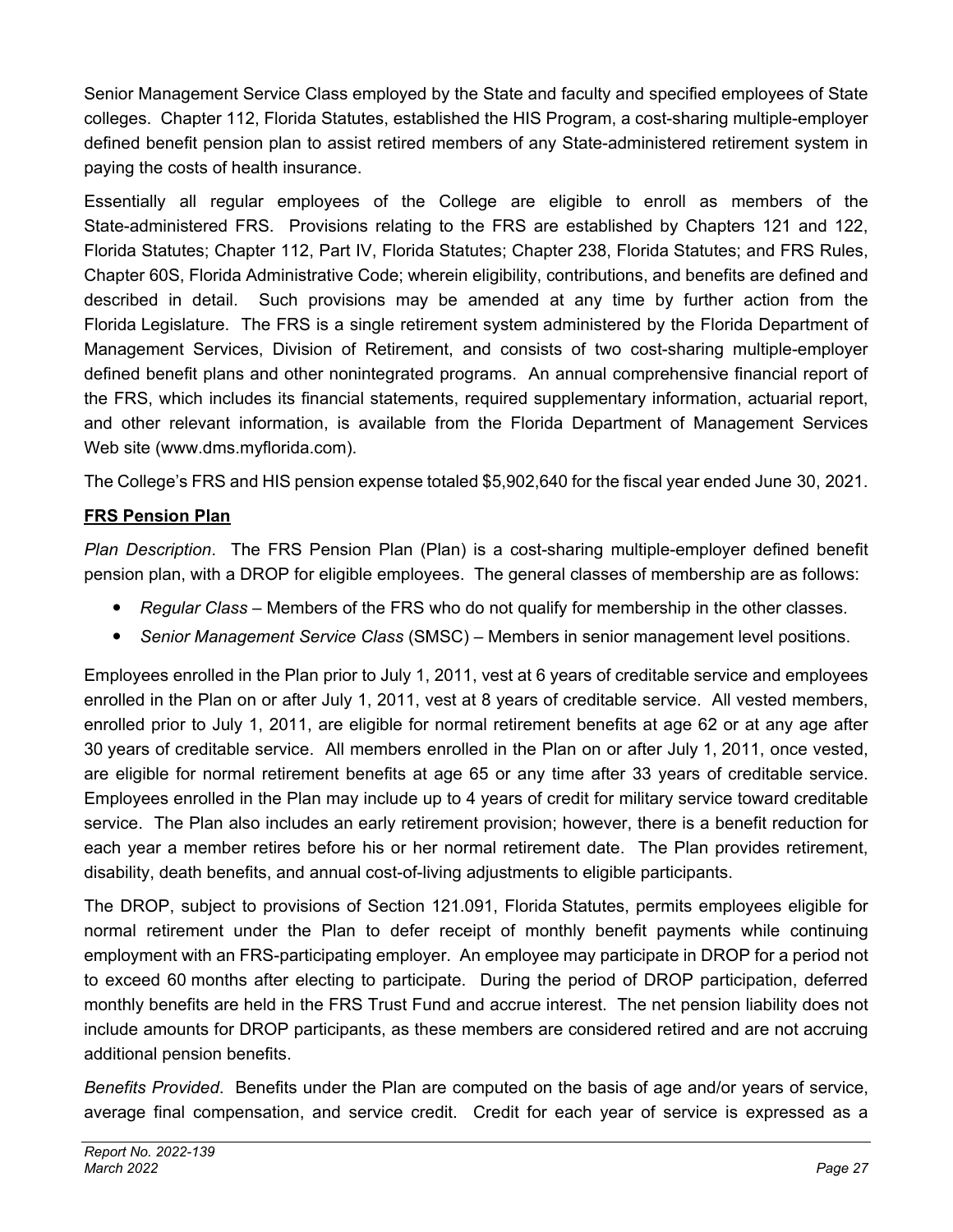percentage of the average final compensation. For members initially enrolled before July 1, 2011, the average final compensation is the average of the 5 highest fiscal years' earnings; for members initially enrolled on or after July 1, 2011, the average final compensation is the average of the 8 highest fiscal years' earnings. The total percentage value of the benefit received is determined by calculating the total value of all service, which is based on retirement plan and/or the class to which the member belonged when the service credit was earned. Members are eligible for in-line-of-duty or regular disability and survivors' benefits. The following table shows the percentage value for each year of service credit earned:

| <b>Class, Initial Enrollment, and Retirement Age/Years of Service</b> | % Value |
|-----------------------------------------------------------------------|---------|
| Regular Class members initially enrolled before July 1, 2011          |         |
| Retirement up to age 62 or up to 30 years of service                  | 1.60    |
| Retirement at age 63 or with 31 years of service                      | 1.63    |
| Retirement at age 64 or with 32 years of service                      | 1.65    |
| Retirement at age 65 or with 33 or more years of service              | 1.68    |
| Regular Class members initially enrolled on or after July 1, 2011     |         |
| Retirement up to age 65 or up to 33 years of service                  | 1.60    |
| Retirement at age 66 or with 34 years of service                      | 1.63    |
| Retirement at age 67 or with 35 years of service                      | 1.65    |
| Retirement at age 68 or with 36 or more years of service              | 1.68    |
| <b>Senior Management Service Class</b>                                | 2.00    |

As provided in Section 121.101, Florida Statutes, if the member was initially enrolled in the Plan before July 1, 2011, and all service credit was accrued before July 1, 2011, the annual cost-of-living adjustment is 3 percent per year. If the member was initially enrolled before July 1, 2011, and has service credit on or after July 1, 2011, there is an individually calculated cost-of-living adjustment. The annual cost-of-living adjustment is a proportion of 3 percent determined by dividing the sum of the pre-July 2011 service credit by the total service credit at retirement multiplied by 3 percent. Plan members initially enrolled on or after July 1, 2011, will not have a cost-of-living adjustment after retirement.

*Contributions*. The Florida Legislature establishes contribution rates for participating employers and employees. Contribution rates during the 2020-21 fiscal year were:

|                                                                                             | <b>Percent of Gross Salary</b> |                |  |
|---------------------------------------------------------------------------------------------|--------------------------------|----------------|--|
| <b>Class</b>                                                                                | <b>Employee</b>                | Employer $(1)$ |  |
| FRS, Regular                                                                                | 3.00                           | 10.00          |  |
| FRS, Senior Management Service                                                              | 3.00                           | 27.29          |  |
| Deferred Retirement Option Program (applicable to<br>members from all of the above classes) | 0.00                           | 16.98          |  |
| FRS, Reemployed Retiree                                                                     | (2)                            | (2)            |  |

(1) Employer rates include 1.66 percent for the postemployment health insurance subsidy. Also, employer rates, other than for DROP participants, include 0.06 percent for administrative costs of the Investment Plan.

(2) Contribution rates are dependent upon retirement class in which reemployed.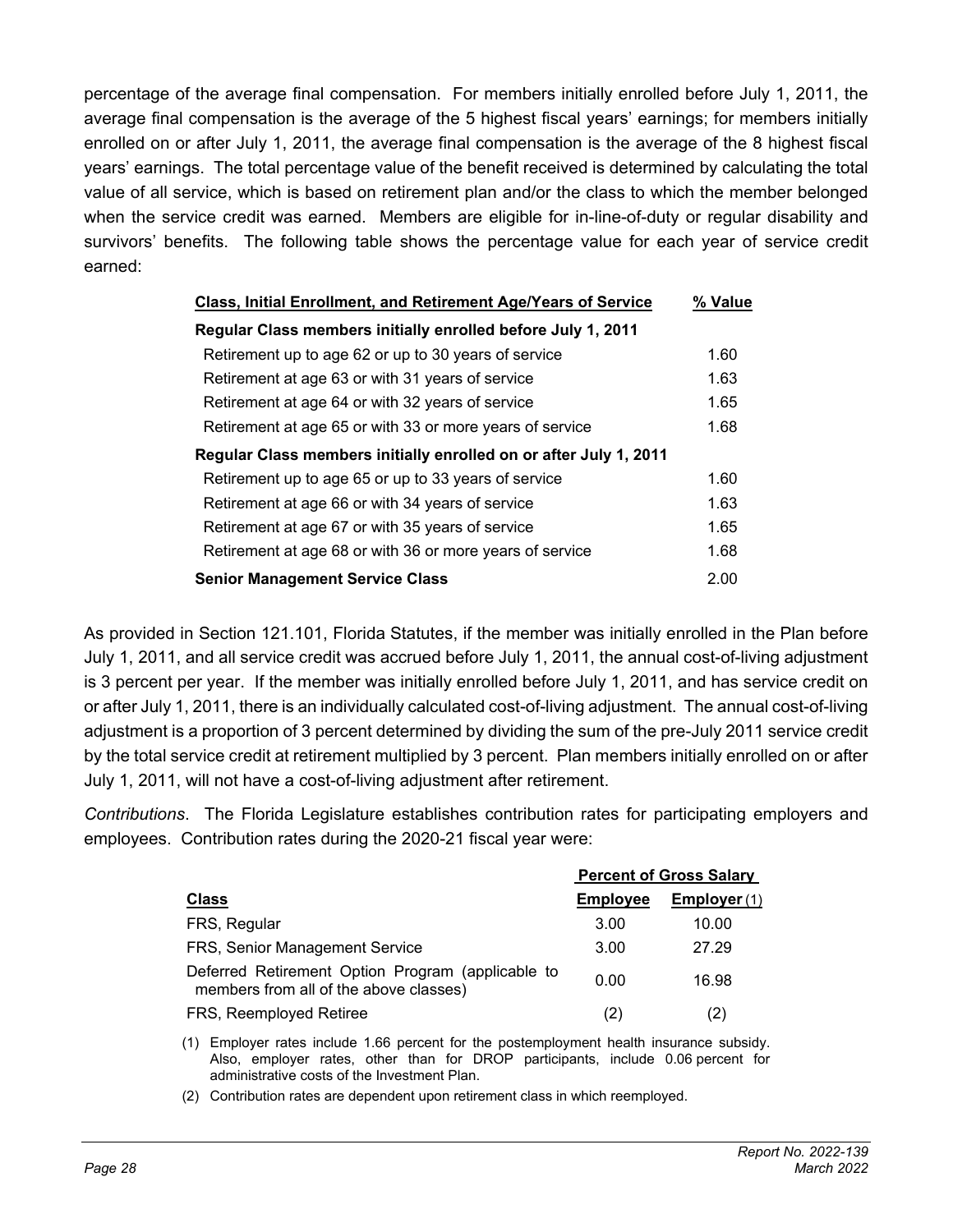The College's contributions to the Plan totaled \$2,023,237 for the fiscal year ended June 30, 2021.

*Pension Liabilities, Pension Expense, and Deferred Outflows of Resources and Deferred Inflows of Resources Related to Pensions*. At June 30, 2021, the College reported a liability of \$24,254,127 for its proportionate share of the net pension liability. The net pension liability was measured as of June 30, 2020, and the total pension liability used to calculate the net pension liability was determined by an actuarial valuation as of July 1, 2020. The College's proportionate share of the net pension liability was based on the College's 2019-20 fiscal year contributions relative to the total 2019-20 fiscal year contributions of all participating members. At June 30, 2020, the College's proportionate share was 0.055959339 percent, which was an increase of 0.000123548 from its proportionate share measured as of June 30, 2019.

For the fiscal year ended June 30, 2021, the College recognized pension expense of \$5,109,371. In addition, the College reported deferred outflows of resources and deferred inflows of resources related to pensions from the following sources:

| <b>Deferred Outflows</b><br><b>Description</b><br>of Resources |    | <b>Deferred Inflows</b><br>of Resources |   |         |
|----------------------------------------------------------------|----|-----------------------------------------|---|---------|
| Differences between expected and                               |    |                                         |   |         |
| actual experience                                              | \$ | 928,235                                 | S |         |
| Change of assumptions                                          |    | 4,390,674                               |   |         |
| Net difference between projected and actual                    |    |                                         |   |         |
| earnings on FRS Plan investments                               |    | 1.444.083                               |   |         |
| Changes in proportion and differences between                  |    |                                         |   |         |
| College FRS contributions and proportionate                    |    |                                         |   |         |
| share of contributions                                         |    | 123.844                                 |   | 339.015 |
| College FRS contributions subsequent to                        |    |                                         |   |         |
| the measurement date                                           |    | 2,023,237                               |   |         |
| Total                                                          | \$ | 8,910,073                               | S | 339,015 |

The deferred outflows of resources totaling \$2,023,237, resulting from College contributions subsequent to the measurement date will be recognized as a reduction of the net pension liability in the fiscal year ending June 30, 2022. Other amounts reported as deferred outflows of resources and deferred inflows of resources related to pensions will be recognized in pension expense as follows:

| <b>Fiscal Year Ending June 30</b> | <b>Amount</b>  |
|-----------------------------------|----------------|
| 2022                              | 1,291,809<br>S |
| 2023                              | 2,116,964      |
| 2024                              | 1,812,007      |
| 2025                              | 1,077,824      |
| 2026                              | 249,217        |
| Total                             | 6,547,821      |

*Actuarial Assumptions*. The total pension liability in the July 1, 2020, actuarial valuation was determined using the following actuarial assumptions, applied to all periods included in the measurement: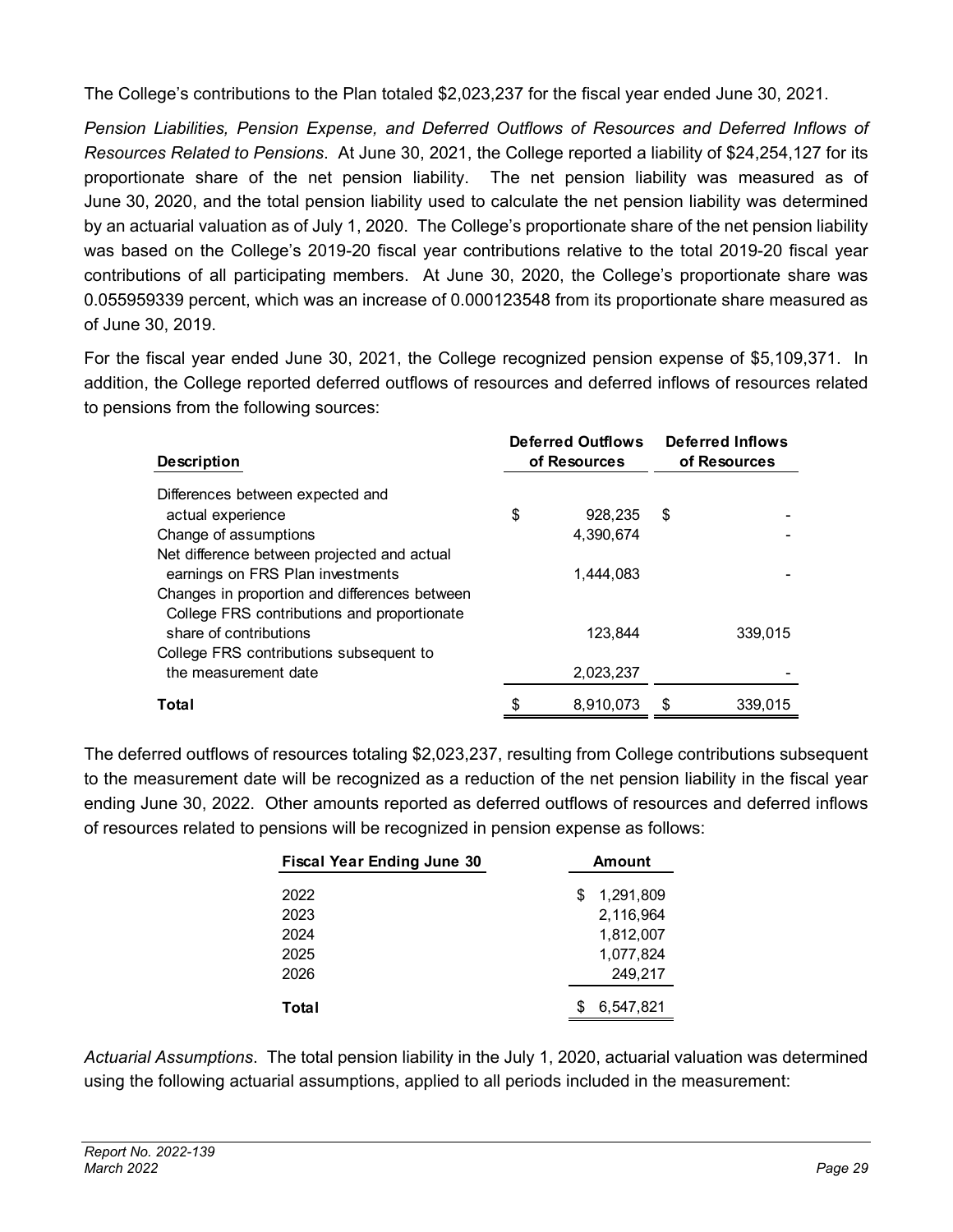| Inflation                 | 2.40 percent                                                                 |
|---------------------------|------------------------------------------------------------------------------|
| Salary increases          | 3.25 percent, average, including inflation                                   |
| Investment rate of return | 6.80 percent, net of pension plan investment<br>expense, including inflation |

Mortality rates were based on the PUB-2010 base table, projected generationally with Scale MP-2018.

The actuarial assumptions used in the July 1, 2020, valuation were based on the results of an actuarial experience study for the period July 1, 2013, through June 30, 2018.

The long-term expected rate of return on pension plan investments was not based on historical returns, but instead is based on a forward-looking capital market economic model. The allocation policy's description of each asset class was used to map the target allocation to the asset classes shown below. Each asset class assumption is based on a consistent set of underlying assumptions, and includes an adjustment for the inflation assumption. The target allocation and best estimates of arithmetic and geometric real rates of return for each major asset class are summarized in the following table:

| <b>Asset Class</b>           | <b>Target</b><br>Allocation (1) | Annual<br><b>Arithmetic</b><br>Return | Compound<br>Annual<br>(Geometric)<br>Return | <b>Standard</b><br><b>Deviation</b> |
|------------------------------|---------------------------------|---------------------------------------|---------------------------------------------|-------------------------------------|
| Cash                         | 1.0%                            | 2.2%                                  | 2.2%                                        | 1.2%                                |
| Fixed Income                 | 19.0%                           | $3.0\%$                               | 2.9%                                        | 3.5%                                |
| <b>Global Equity</b>         | 54.2%                           | 8.0%                                  | 6.7%                                        | 17.1%                               |
| Real Estate (Property)       | 10.3%                           | 6.4%                                  | 5.8%                                        | 11.7%                               |
| <b>Private Equity</b>        | 11.1%                           | 10.8%                                 | 8.1%                                        | 25.7%                               |
| <b>Strategic Investments</b> | 4.4%                            | 5.5%                                  | 5.3%                                        | 6.9%                                |
| <b>Total</b>                 | 100.0%                          |                                       |                                             |                                     |
| Assumed inflation - Mean     |                                 |                                       | 2.4%                                        | 1.7%                                |
|                              |                                 |                                       |                                             |                                     |

(1) As outlined in the Plan's investment policy.

*Discount Rate*. The discount rate used to measure the total pension liability was 6.80 percent. The Plan's fiduciary net position was projected to be available to make all projected future benefit payments of current active and inactive employees. Therefore, the discount rate for calculating the total pension liability is equal to the long-term expected rate of return. The discount rate used in the 2020 valuation was updated from 6.90 percent to 6.80 percent.

*Sensitivity of the College's Proportionate Share of the Net Pension Liability to Changes in the Discount Rate*. The following presents the College's proportionate share of the net pension liability calculated using the discount rate of 6.80 percent, as well as what the College's proportionate share of the net pension liability would be if it were calculated using a discount rate that is 1 percentage point lower (5.80 percent) or 1 percentage point higher (7.80 percent) than the current rate: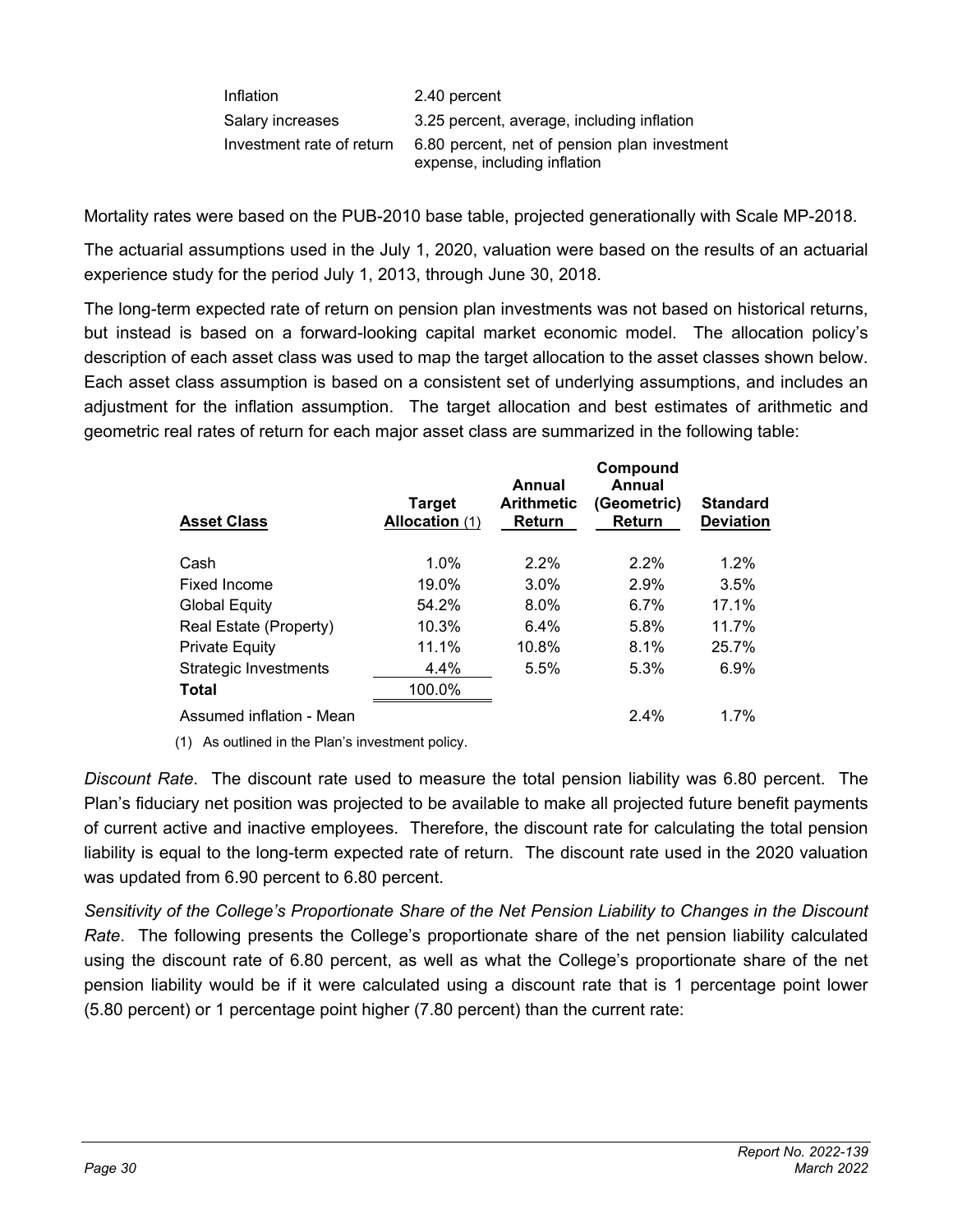|                                                               | 1%              | <b>Current</b>       | $1\%$           |
|---------------------------------------------------------------|-----------------|----------------------|-----------------|
|                                                               | <b>Decrease</b> | <b>Discount Rate</b> | <b>Increase</b> |
|                                                               | $(5.80\%)$      | $(6.80\%)$           | $(7.80\%)$      |
| College's proportionate share<br>of the net pension liability | \$38,728,927    | \$24,254,127         | \$12,163,748    |

*Pension Plan Fiduciary Net Position*. Detailed information about the Plan's fiduciary net position is available in the separately issued FRS Pension Plan and Other State Administered Systems Annual Comprehensive Financial Report.

*Payables to the Pension Plan*. At June 30, 2021, the College reported a payable of \$15,901 for the outstanding amount of contributions to the Plan required for the fiscal year ended June 30, 2021.

### **HIS Pension Plan**

*Plan Description*. The HIS Pension Plan (HIS Plan) is a cost-sharing multiple-employer defined benefit pension plan established under Section 112.363, Florida Statutes. The benefit is a monthly payment to assist retirees of State-administered retirement systems in paying their health insurance costs and is administered by the Florida Department of Management Services, Division of Retirement.

*Benefits Provided*. For the fiscal year ended June 30, 2021, eligible retirees and beneficiaries received a monthly HIS payment of \$5 for each year of creditable service completed at the time of retirement with a minimum HIS payment of \$30 and a maximum HIS payment of \$150 per month, pursuant to Section 112.363, Florida Statutes. To be eligible to receive a HIS benefit, a retiree under a State-administered retirement system must provide proof of health insurance coverage, which can include Medicare.

*Contributions*. The HIS Plan is funded by required contributions from FRS participating employers as set by the Florida Legislature. Employer contributions are a percentage of gross compensation for all active FRS members. For the fiscal year ended June 30, 2021, the contribution rate was 1.66 percent of payroll pursuant to Section 112.363, Florida Statutes. The College contributed 100 percent of its statutorily required contributions for the current and preceding 3 years. HIS Plan contributions are deposited in a separate trust fund from which HIS payments are authorized. HIS Plan benefits are not guaranteed and are subject to annual legislative appropriation. In the event the legislative appropriation or available funds fail to provide full subsidy benefits to all participants, benefits may be reduced or canceled.

The College's contributions to the HIS Plan totaled \$428,335 for the fiscal year ended June 30, 2021.

*Pension Liabilities, Pension Expense, and Deferred Outflows of Resources and Deferred Inflows of Resources Related to Pensions*. At June 30, 2021, the College reported a net pension liability of \$9,638,842 for its proportionate share of the net pension liability. The current portion of the net pension liability is the College's proportionate share of benefit payments expected to be paid within 1 year, net of the College's proportionate share of the HIS Plan's fiduciary net position available to pay that amount. The net pension liability was measured as of June 30, 2020, and the total pension liability used to calculate the net pension liability was determined by an actuarial valuation as of July 1, 2020. The College's proportionate share of the net pension liability was based on the College's 2019-20 fiscal year contributions relative to the total 2019-20 fiscal year contributions of all participating members. At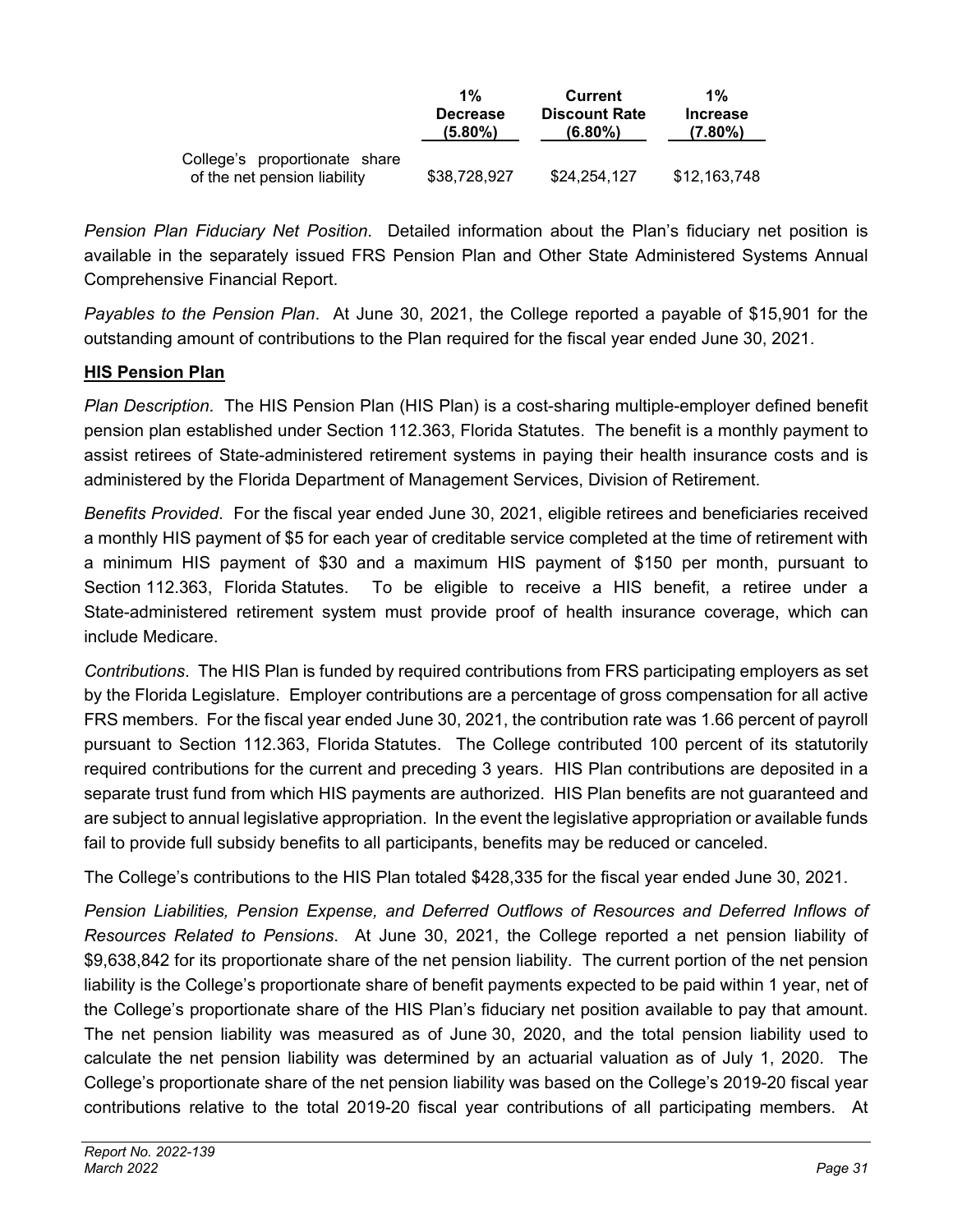June 30, 2020, the College's proportionate share was 0.078943245 percent, which was a decrease of 0.000821942 from its proportionate share measured as of June 30, 2019.

For the fiscal year ended June 30, 2021, the College recognized pension expense of \$793,269. In addition, the College reported deferred outflows of resources and deferred inflows of resources related to pensions from the following sources:

| <b>Description</b>                                                                           |    | <b>Deferred Outflows</b><br>of Resources |   | Deferred Inflows<br>of Resources |
|----------------------------------------------------------------------------------------------|----|------------------------------------------|---|----------------------------------|
| Differences between expected and actual experience \$                                        |    | 394.287                                  | S | 7,436                            |
| Change of assumptions                                                                        |    | 1,036,450                                |   | 560.461                          |
| Net difference between projected and actual                                                  |    |                                          |   |                                  |
| earnings on HIS Plan investments                                                             |    | 7.696                                    |   |                                  |
| Changes in proportion and differences between<br>College HIS contributions and proportionate |    |                                          |   |                                  |
| share of HIS contributions                                                                   |    | 66.234                                   |   | 193.091                          |
| College contributions subsequent to the                                                      |    |                                          |   |                                  |
| measurement date                                                                             |    | 428,335                                  |   |                                  |
| Total                                                                                        | ß. | 1,933,002                                | S | 760.988                          |

The deferred outflows of resources totaling \$428,335, resulting from College contributions subsequent to the measurement date will be recognized as a reduction of the net pension liability in the fiscal year ending June 30, 2022. Other amounts reported as deferred outflows of resources and deferred inflows of resources related to pensions will be recognized in pension expense as follows:

| <b>Fiscal Year Ending June 30</b> | <b>Amount</b> |         |
|-----------------------------------|---------------|---------|
| 2022                              | \$            | 239,421 |
| 2023                              |               | 149,077 |
| 2024                              |               | 11,333  |
| 2025                              |               | 81,819  |
| 2026                              |               | 141,660 |
| Thereafter                        |               | 120,369 |
| Total                             | \$.           | 743,679 |

*Actuarial Assumptions.* The total pension liability at July 1, 2020, actuarial valuation was determined using the following actuarial assumptions, applied to all periods included in the measurement:

| Inflation           | 2.40 percent                               |
|---------------------|--------------------------------------------|
| Salary increases    | 3.25 percent, average, including inflation |
| Municipal bond rate | 2.21 percent                               |

Mortality rates were based on the PUB-2010 base table, projected generationally with Scale MP-2018. This is a change from the prior year mortality assumption which was based on the Generational RP-2000 with Projection Scale BB tables.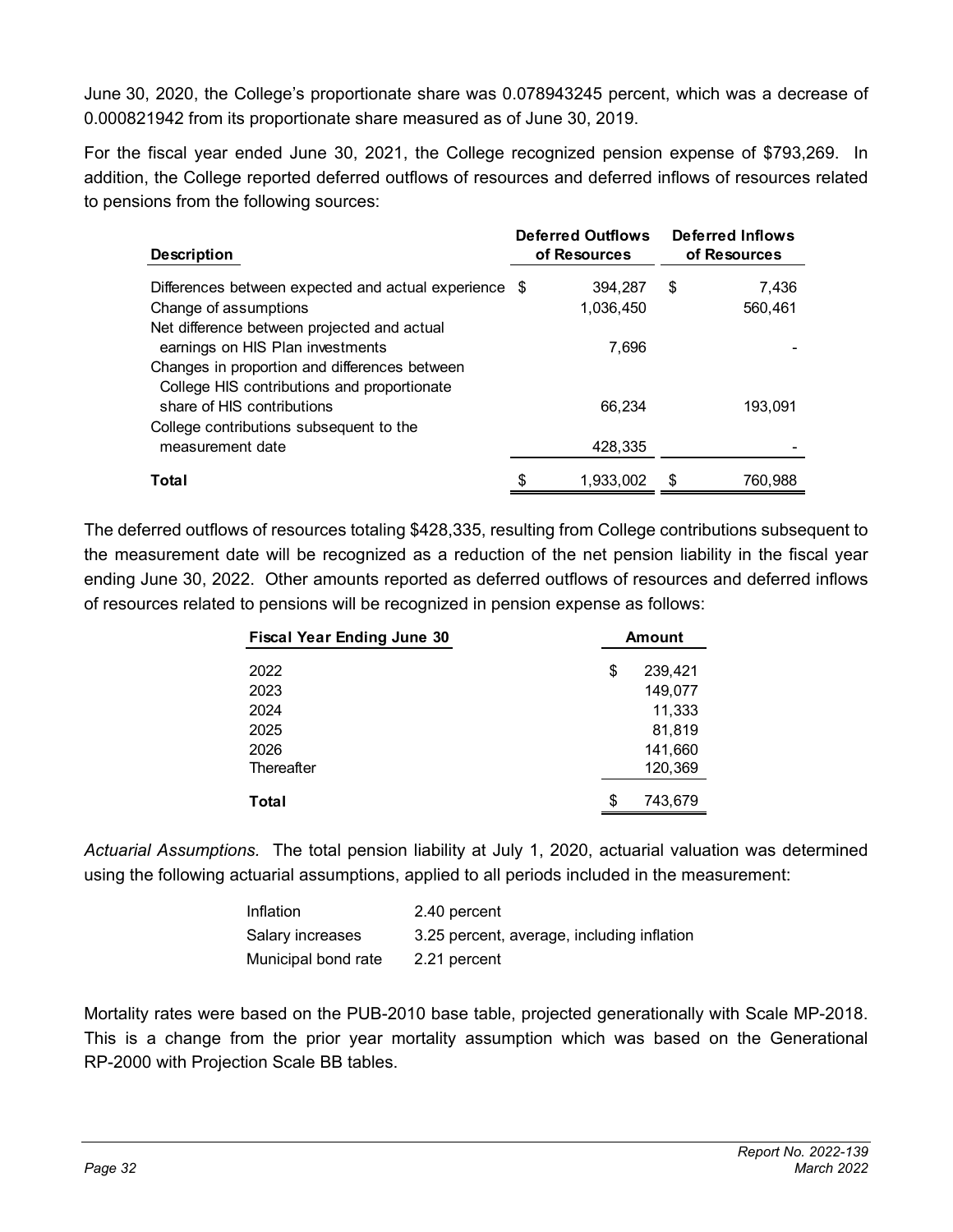While an experience study had not been completed for the HIS Plan, the actuarial assumptions that determined the total pension liability for the HIS Plan were based on certain results of the most recent experience study for the FRS Plan.

*Discount Rate*. The discount rate used to measure the total pension liability was 2.21 percent. In general, the discount rate for calculating the total pension liability is equal to the single rate equivalent to discounting at the long-term expected rate of return for benefit payments prior to the projected depletion date. Because the HIS benefit is essentially funded on a pay-as-you-go basis, the depletion date is considered to be immediate, and the single equivalent discount rate is equal to the municipal bond rate selected by the plan sponsor. The Bond Buyer General Obligation 20-Bond Municipal Bond Index was adopted as the applicable municipal bond index. The discount rate used in the 2020 valuation was updated from 3.50 percent to 2.21 percent.

*Sensitivity of the College's Proportionate Share of the Net Pension Liability to Changes in the Discount Rate*. The following presents the College's proportionate share of the net pension liability calculated using the discount rate of 2.21 percent, as well as what the College's proportionate share of the net pension liability would be if it were calculated using a discount rate that is 1 percentage point lower (1.21 percent) or 1 percentage point higher (3.21 percent) than the current rate:

|                                                               | 1%              | <b>Current</b>       | 1%              |
|---------------------------------------------------------------|-----------------|----------------------|-----------------|
|                                                               | <b>Decrease</b> | <b>Discount Rate</b> | <b>Increase</b> |
|                                                               | $(1.21\%)$      | $(2.21\%)$           | $(3.21\%)$      |
| College's proportionate share<br>of the net pension liability | \$11,142,071    | \$9,638,842          | \$8,408,453     |

*Pension Plan Fiduciary Net Position*. Detailed information about the HIS Plan's fiduciary net position is available in the separately issued FRS Pension Plan and Other State Administered Systems Annual Comprehensive Financial Report.

*Payables to the Pension Plan*. At June 30, 2021, the College reported a payable of \$50,623 for the outstanding amount of contributions to the HIS Plan required for the fiscal year ended June 30, 2021.

### **11. Retirement Plans – Defined Contribution Pension Plans**

**FRS Investment Plan**. The SBA administers the defined contribution plan officially titled the FRS Investment Plan (Investment Plan). The Investment Plan is reported in the SBA's annual financial statements and in the State's Annual Comprehensive Financial Report.

As provided in Section 121.4501, Florida Statutes, eligible FRS members may elect to participate in the Investment Plan in lieu of the FRS defined benefit plan. College employees already participating in the State College System Optional Retirement Program or DROP are not eligible to participate in the Investment Plan. Employer and employee contributions are defined by law, but the ultimate benefit depends in part on the performance of investment funds. Service retirement benefits are based upon the value of the member's account upon retirement. Benefit terms, including contribution requirements, are established and may be amended by the Florida Legislature. The Investment Plan is funded with the same employer and employee contributions rates, that are based on salary and membership class (Regular Class, Senior Management Service Class, etc.), as the FRS defined benefit plan. Contributions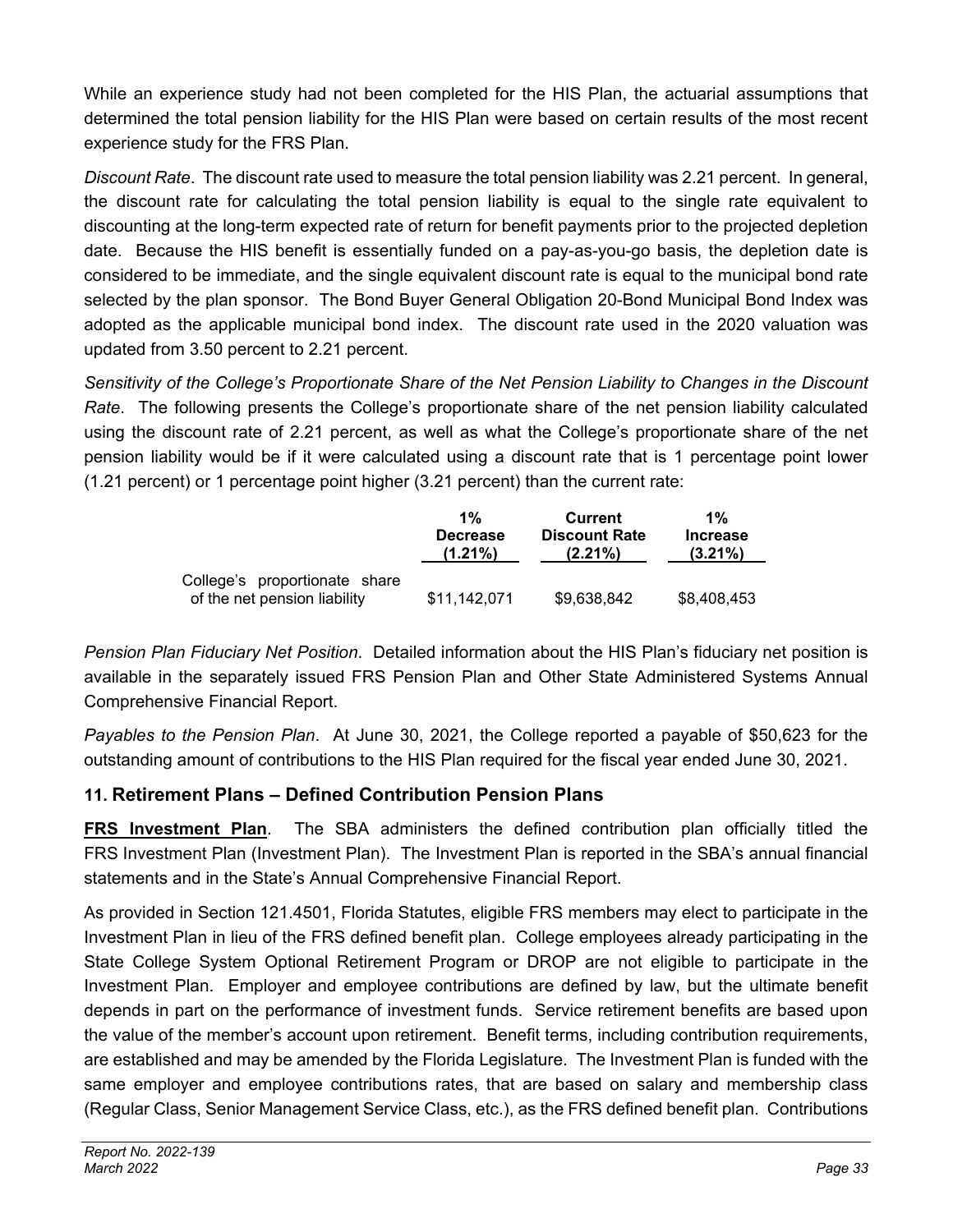are directed to individual member accounts and the individual members allocate contributions and account balances among various approved investment choices. Costs of administering the Investment Plan, including the FRS Financial Guidance Program, are funded through an employer contribution of 0.06 percent of payroll and by forfeited benefits of Investment Plan members. Allocations to the Investment Plan member accounts during the 2020-21 fiscal year were as follows:

|                                | <b>Percent of</b> |
|--------------------------------|-------------------|
|                                | <b>Gross</b>      |
| <b>Class</b>                   | Compensation      |
| FRS, Regular                   | 6.30              |
| FRS, Senior Management Service | 7 67              |

For all membership classes, employees are immediately vested in their own contributions and are vested after 1 year of service for employer contributions and investment earnings regardless of membership class. If an accumulated benefit obligation for service credit originally earned under the FRS Pension Plan is transferred to the Investment Plan, the member must have the years of service required for FRS Pension Plan vesting (including the service credit represented by the transferred funds) to be vested for these funds and the earnings on the funds. Nonvested employer contributions are placed in a suspense account for up to 5 years. If the employee returns to FRS-covered employment within the 5-year period, the employee will regain control over their account. If the employee does not return within the 5-year period, the employee will forfeit the accumulated account balance. For the fiscal year ended June 30, 2021, the information for the amount of forfeitures was unavailable from the SBA; however, management believes that these amounts, if any, would be immaterial to the College.

After termination and applying to receive benefits, the member may roll over vested funds to another qualified plan, structure a periodic payment under the Investment Plan, receive a lump-sum distribution, leave the funds invested for future distribution, or any combination of these options. Disability coverage is provided in which the member may either transfer the account balance to the FRS Pension Plan when approved for disability retirement to receive guaranteed lifetime monthly benefits under the FRS Pension Plan, or remain in the Investment Plan and rely upon that account balance for retirement income.

The College's Investment Plan pension expense totaled \$883,788 for the fiscal year ended June 30, 2021.

**State College System Optional Retirement Program**. Section 1012.875, Florida Statutes, provides for an Optional Retirement Program (Program) for eligible college instructors and administrators. The Program is designed to aid colleges in recruiting employees by offering more portability to employees not expected to remain in the FRS for 8 or more years.

The Program is a defined contribution plan, which provides full and immediate vesting of all contributions submitted to the participating companies on behalf of the participant. Employees in eligible positions can make an irrevocable election to participate in the Program, rather than the FRS, and purchase retirement and death benefits through contracts provided by certain insurance carriers. The employing college contributes 5.15 percent of the participant's salary to the participant's account and 3.44 percent to cover the unfunded actuarial liability of the FRS pension plan for a total of 8.59 percent, and employees contribute 3 percent of the employee's salary. Additionally, the employee may contribute, by payroll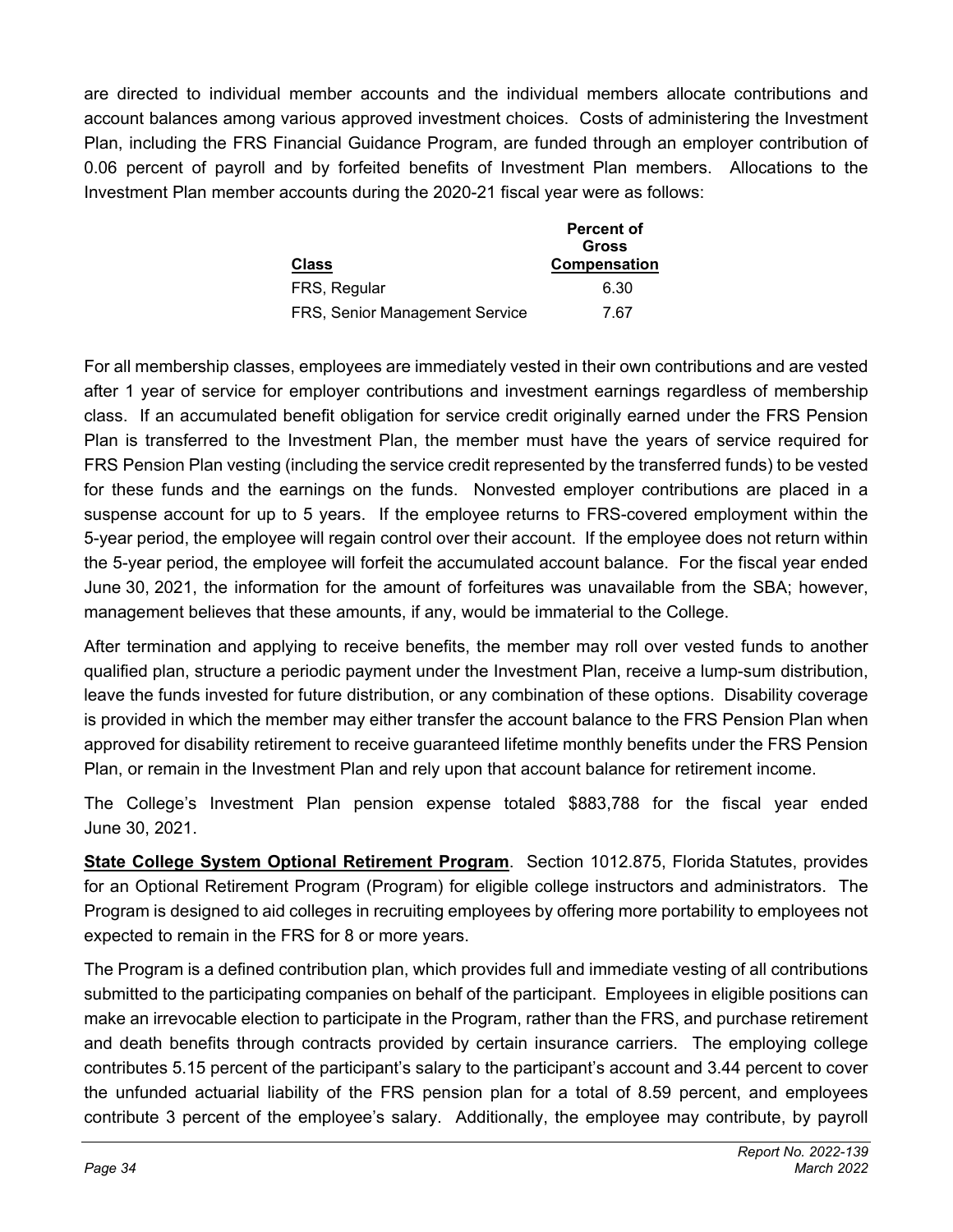deduction, an amount not to exceed the percentage contributed by the college to the participant's annuity account. The contributions are invested in the company or companies selected by the participant to create a fund for the purchase of annuities at retirement.

The College's contributions to the Program totaled \$119,897 and employee contributions totaled \$74,680 for the 2020-21 fiscal year.

### **12. Risk Management Programs**

The College is exposed to various risks of loss related to torts; theft of, damage to, and destruction of assets; errors and omissions; injuries to employees; and natural disasters. The College provided coverage for these risks primarily through the Florida College System Risk Management Consortium (Consortium), which was created under authority of Section 1001.64(27), Florida Statutes, by the boards of trustees of the Florida public colleges for the purpose of joining a cooperative effort to develop, implement, and participate in a coordinated Statewide college risk management program. The Consortium is self-sustaining through member assessments (premiums) and purchases excess insurance through commercial companies for claims in excess of specified amounts. Excess insurance from commercial companies provided coverage of up to \$110 million to February 28, 2021, and up to \$100 million from March 1, 2021, for property insurance. Insurance coverage obtained through the Consortium included fire and extended property, general and automobile liability, workers' compensation, health, life, and other liability coverage. Settled claims resulting from these risks have not exceeded commercial coverage in any of the past 3 fiscal years.

Bonding and Business travel Accident Insurance of the members of the District Board of Trustees is provided through purchased commercial insurance with minimum deductibles.

### **13. Litigation**

The College is involved in several pending and threatened legal actions. The range of potential loss from all such claims and actions, as estimated by the College's legal counsel and management, should not materially affect the College's financial position.

### **14. Functional Distribution of Operating Expenses**

The functional classification of an operating expense (instruction, academic support, etc.) is assigned to a department based on the nature of the activity, which represents the material portion of the activity attributable to the department. For example, activities of an academic department for which the primary departmental function is instruction may include some activities other than direct instruction such as public service. However, when the primary mission of the department consists of instructional program elements, all expenses of the department are reported under the instruction classification. The operating expenses on the statement of revenues, expenses, and changes in net position are presented by natural classifications. The following are those same expenses presented in functional classifications as recommended by NACUBO: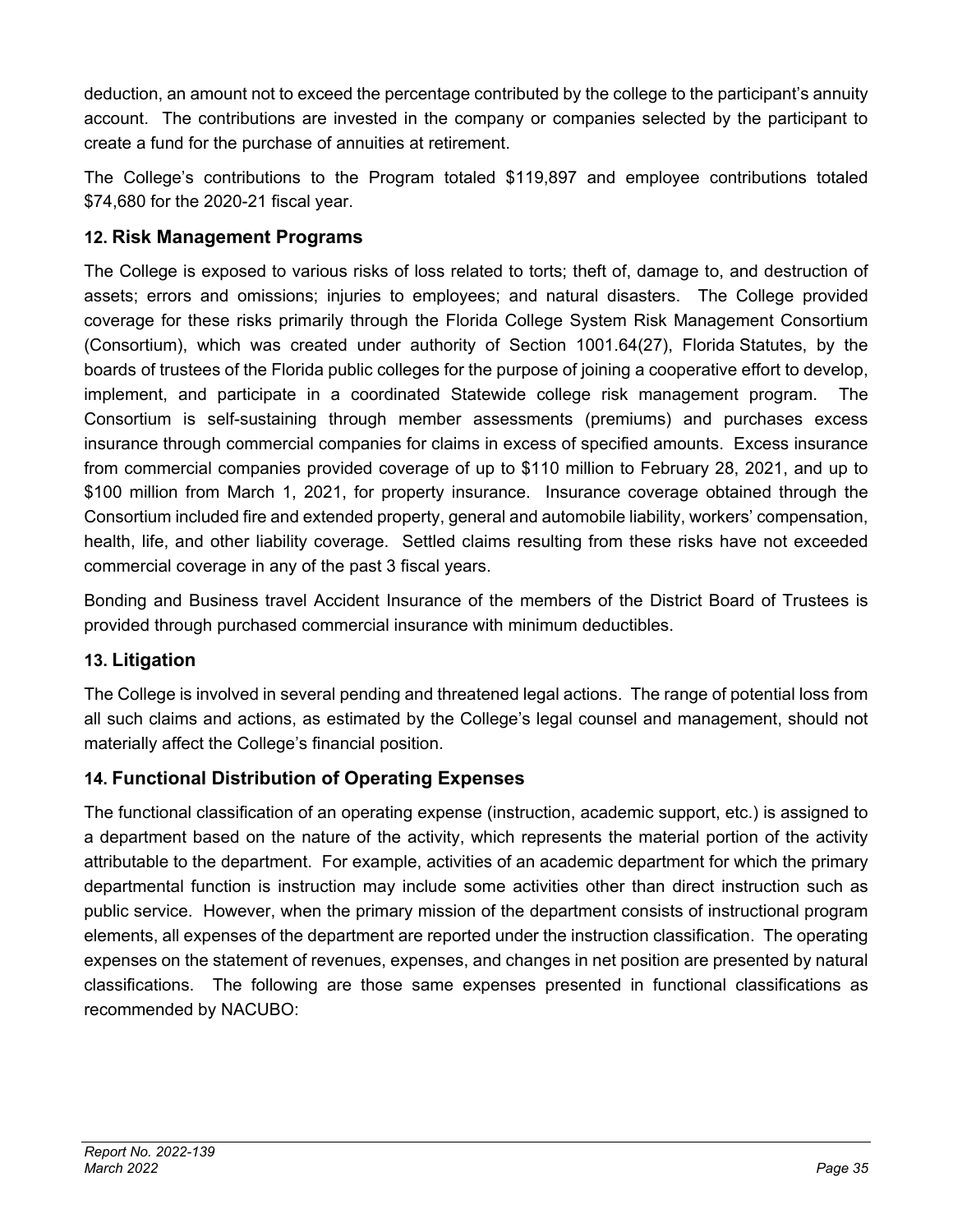| <b>Functional Classification</b>   | <b>Amount</b> |
|------------------------------------|---------------|
| Instruction                        | \$26,159,845  |
| <b>Public Services</b>             | 368,024       |
| Academic Support                   | 11,198,342    |
| <b>Student Services</b>            | 5,199,456     |
| Institutional Support              | 15,487,217    |
| Operation and Maintenance of Plant | 10,119,447    |
| Scholarships and Waivers           | 13,507,484    |
| Depreciation                       | 3,650,465     |
| <b>Auxiliary Enterprises</b>       | 2,431,199     |
| <b>Total Operating Expenses</b>    | \$88,121,479  |

### **15. Related Party Transaction**

The College has deposited its surplus funds in an interest-bearing money market account with a local bank. A reconciliation of this account, its activity, and any interest earned is reported monthly to the College's District Board of Trustees. The money market account totaled \$7,843,099 as of June 30, 2021. The President and CEO of the local bank is a member of the College's Board of Trustees.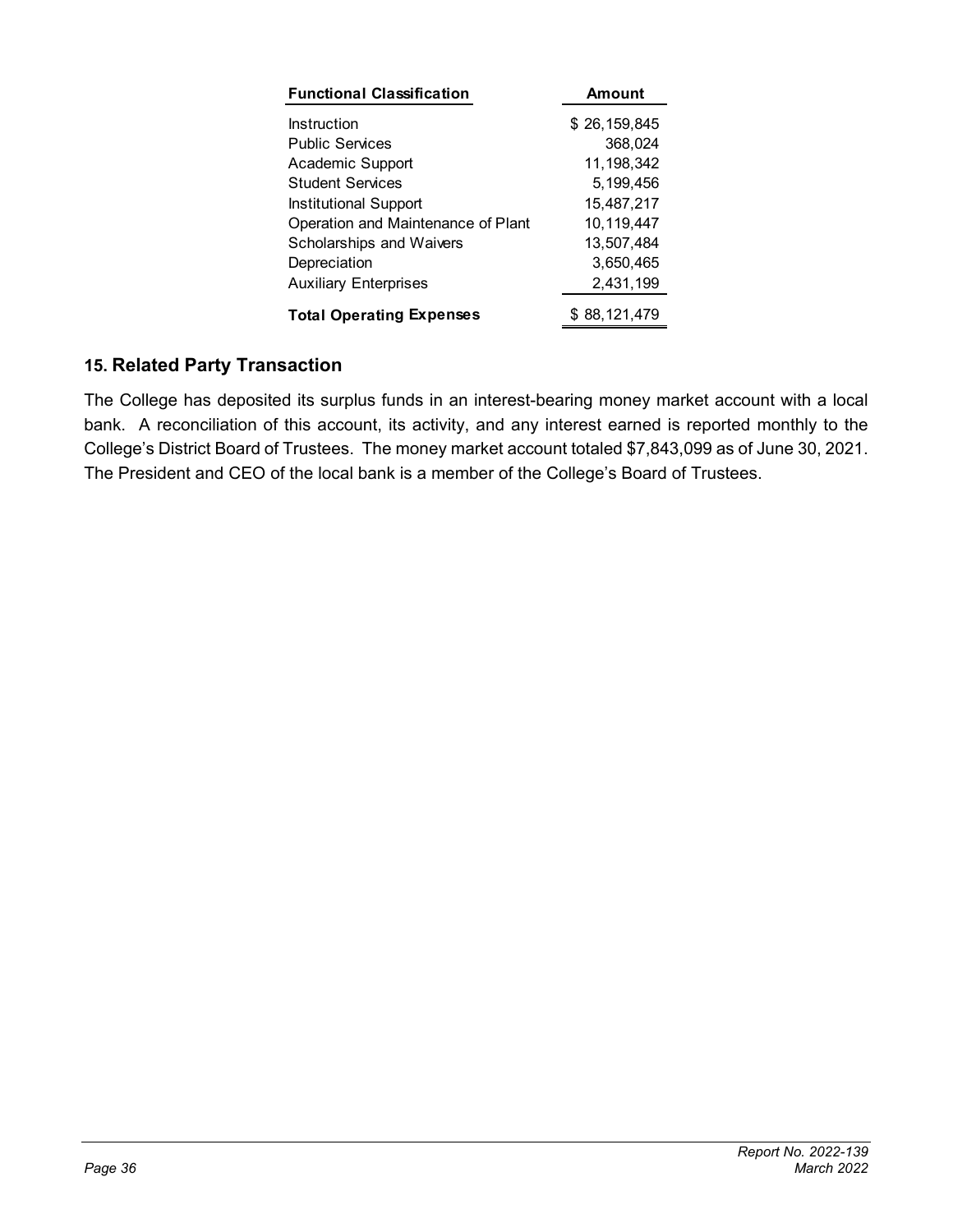## <span id="page-40-0"></span>*OTHER REQUIRED SUPPLEMENTARY INFORMATION*

|                                                                            | 2020 |              | 2019 | 2018         | 2017          |              |
|----------------------------------------------------------------------------|------|--------------|------|--------------|---------------|--------------|
| <b>Total OPEB Liability</b>                                                |      |              |      |              |               |              |
| Service cost                                                               | \$   | 85,618       | \$   | 56,852       | \$<br>58,568  | \$<br>63,489 |
| Interest                                                                   |      | 37,080       |      | 32,179       | 28,997        | 24,827       |
| Difference between expected and                                            |      |              |      |              |               |              |
| actual experience                                                          |      |              |      | 60,841       |               |              |
| Changes of assumptions or other inputs                                     |      | (82, 511)    |      | 27,004       | (37, 899)     | (69, 697)    |
| <b>Benefit Payments</b>                                                    |      | (34, 587)    |      | (34, 536)    | (30, 894)     | (27,005)     |
| Net change in total OPEB liability                                         |      | 5,600        |      | 142,340      | 18,772        | (8,386)      |
| Total OPEB Liability - beginning                                           |      | 990,942      |      | 848,602      | 829,830       | 838,216      |
| <b>Total OPEB Liability - ending</b>                                       | \$   | 996,542      | \$.  | 990,942      | \$<br>848,602 | 829,830      |
| Covered-Employee Payroll                                                   |      | \$24,776,542 |      | \$24,776,542 | \$25,058,702  | \$25,058,702 |
| <b>Total OPEB Liability as a percentage</b><br>of covered-employee payroll |      | 4.02%        |      | 4.00%        | 3.39%         | 3.31%        |

#### **Schedule of Changes in the College's Total Other Postemployment Benefits Liability and Related Ratios**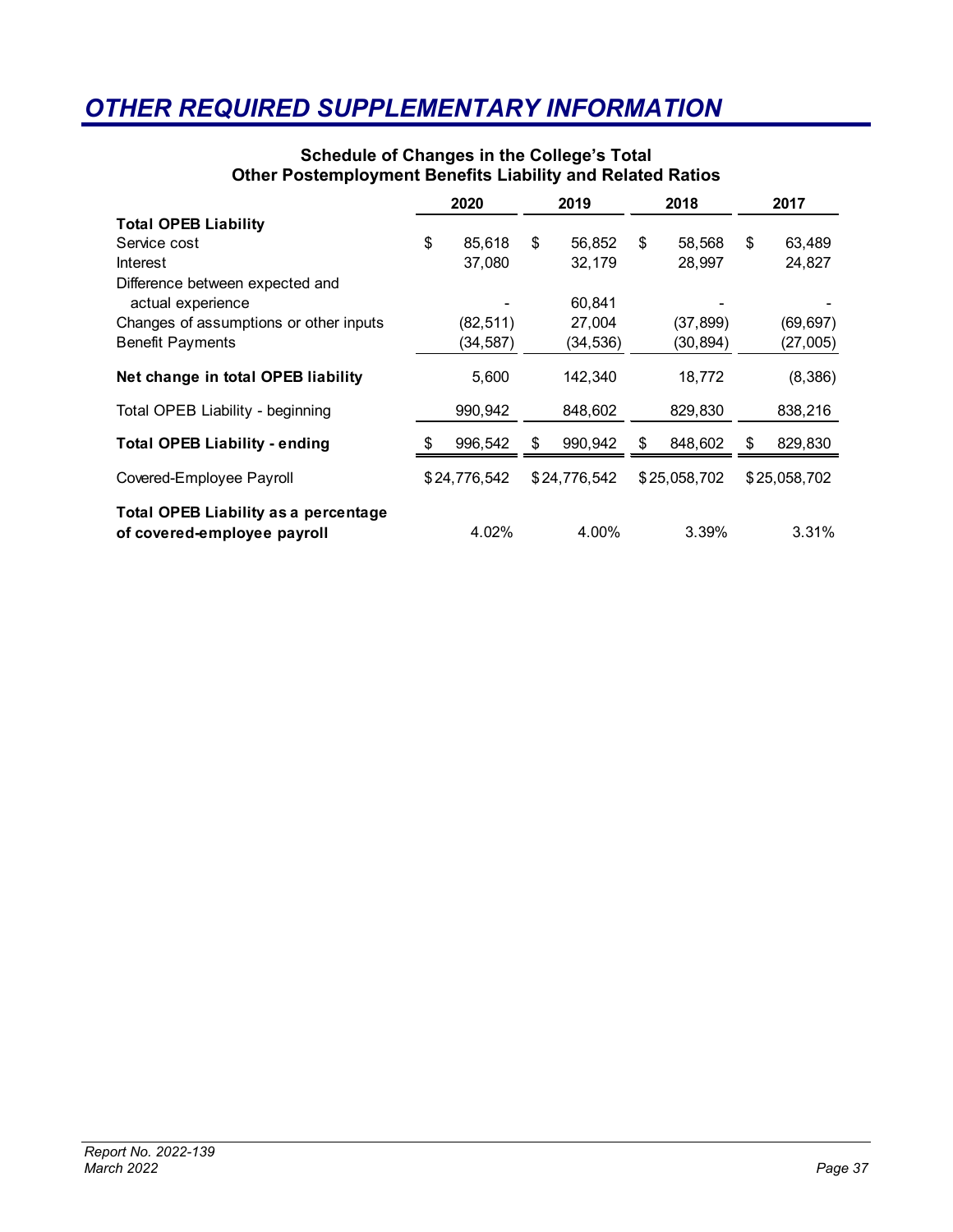#### **Schedule of the College's Proportionate Share of the Net Pension Liability – Florida Retirement System Pension Plan**

<span id="page-41-0"></span>

|                                                                                                             | 2020(1)             |      | 2019(1)       | 2018(1)       | 2017(1)      |
|-------------------------------------------------------------------------------------------------------------|---------------------|------|---------------|---------------|--------------|
| College's proportion of the FRS<br>net pension liability<br>College's proportionate share of                | 0.055959339%        |      | 0.055835791%  | 0.056341509%  | 0.057645793% |
| the FRS net pension liability                                                                               | \$<br>24, 254, 127  | - \$ | 19,229,068 \$ | 16,970,354 \$ | 17,051,239   |
| College's covered payroll (2)                                                                               | \$<br>29,910,699 \$ |      | 29,310,169 \$ | 28,639,027 \$ | 28,609,721   |
| College's proportionate share of<br>the FRS net pension liability as a<br>percentage of its covered payroll | 81.09%              |      | 65.61%        | 59.26%        | 59.60%       |
| FRS Plan fiduciary net position as<br>a percentage of the FRS total<br>pension liability                    | 78.85%              |      | 82.61%        | 84.26%        | 83.89%       |

(1) The amounts presented for each fiscal year were determined as of June 30.

(2) Covered payroll includes defined benefit plan actives, investment plan members, State college system optional retirement plan members, and members in DROP because total employer contributions are determined on a uniform basis (blended rate) as required by Part III of Chapter 121, Florida Statutes.

#### **Schedule of College Contributions – Florida Retirement System Pension Plan**

|                                                                             | 2021(1)             | 2020(1)                  | 2019(1)          |     | 2018(1)     |
|-----------------------------------------------------------------------------|---------------------|--------------------------|------------------|-----|-------------|
| Contractually required FRS<br>contribution                                  | \$<br>2,023,237 \$  | 1,856,705 \$             | 1,731,312 \$     |     | 1,610,892   |
| FRS contributions in relation to the<br>contractually required contribution | (2,023,237)         | (1,856,705)              | (1,731,312)      |     | (1,610,892) |
| FRS contribution deficiency<br>(excess)                                     |                     | $\overline{\phantom{0}}$ |                  |     |             |
| College's covered payroll (2)                                               | \$<br>27,986,308 \$ | 29,910,699               | \$<br>29,310,169 | -\$ | 28,639,027  |
| FRS contributions as a percentage<br>of covered payroll                     | 7.23%               | 6.21%                    | 5.91%            |     | 5.62%       |

(1) The amounts presented for each fiscal year were determined as of June 30.

(2) Covered payroll includes defined benefit plan actives, investment plan members, State college system optional retirement plan members, and members in DROP because total employer contributions are determined on a uniform basis (blended rate) as required by Part III of Chapter 121, Florida Statutes.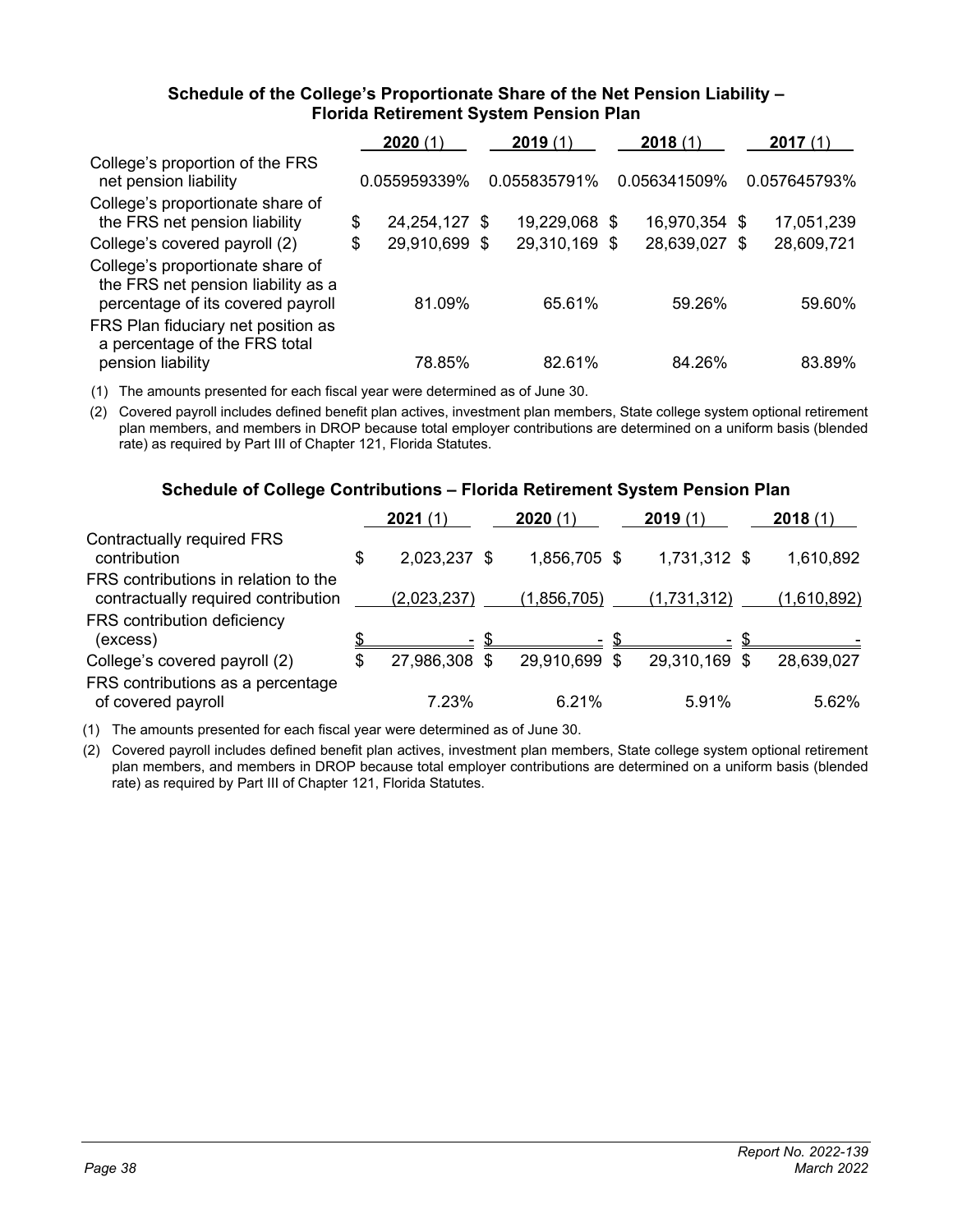|    | 2016(1)       |      | 2015(1)      |   | 2014(1)       | 2013 (1      |
|----|---------------|------|--------------|---|---------------|--------------|
|    | 0.056206639%  |      | 0.060926073% |   | 0.059032633%  | 0.048668319% |
| \$ | 14,192,219 \$ |      | 7,869,419 \$ |   | 3,601,859 \$  | 8,377,984    |
| \$ | 27,955,584    | - \$ | 27,576,807   | S | 26,898,624 \$ | 24,732,450   |
|    | 50.77%        |      | 28.54%       |   | 13.39%        | 33.87%       |
|    | 84.88%        |      | 92.00%       |   | 96.09%        | 88.54%       |

| 2017(1)             | 2016(1)       | 2015(1)       | 2014(1)     |
|---------------------|---------------|---------------|-------------|
| \$<br>1,507,576 \$  | 1,370,689 \$  | 1,485,429 \$  | 1,293,065   |
| (1,507,576)         | (1,370,689)   | (1,485,429)   | (1,293,065) |
|                     |               |               |             |
| \$<br>28,609,721 \$ | 27,955,584 \$ | 27,576,807 \$ | 26,898,624  |
| 5.27%               | 4.90%         | 5.39%         | 4.81%       |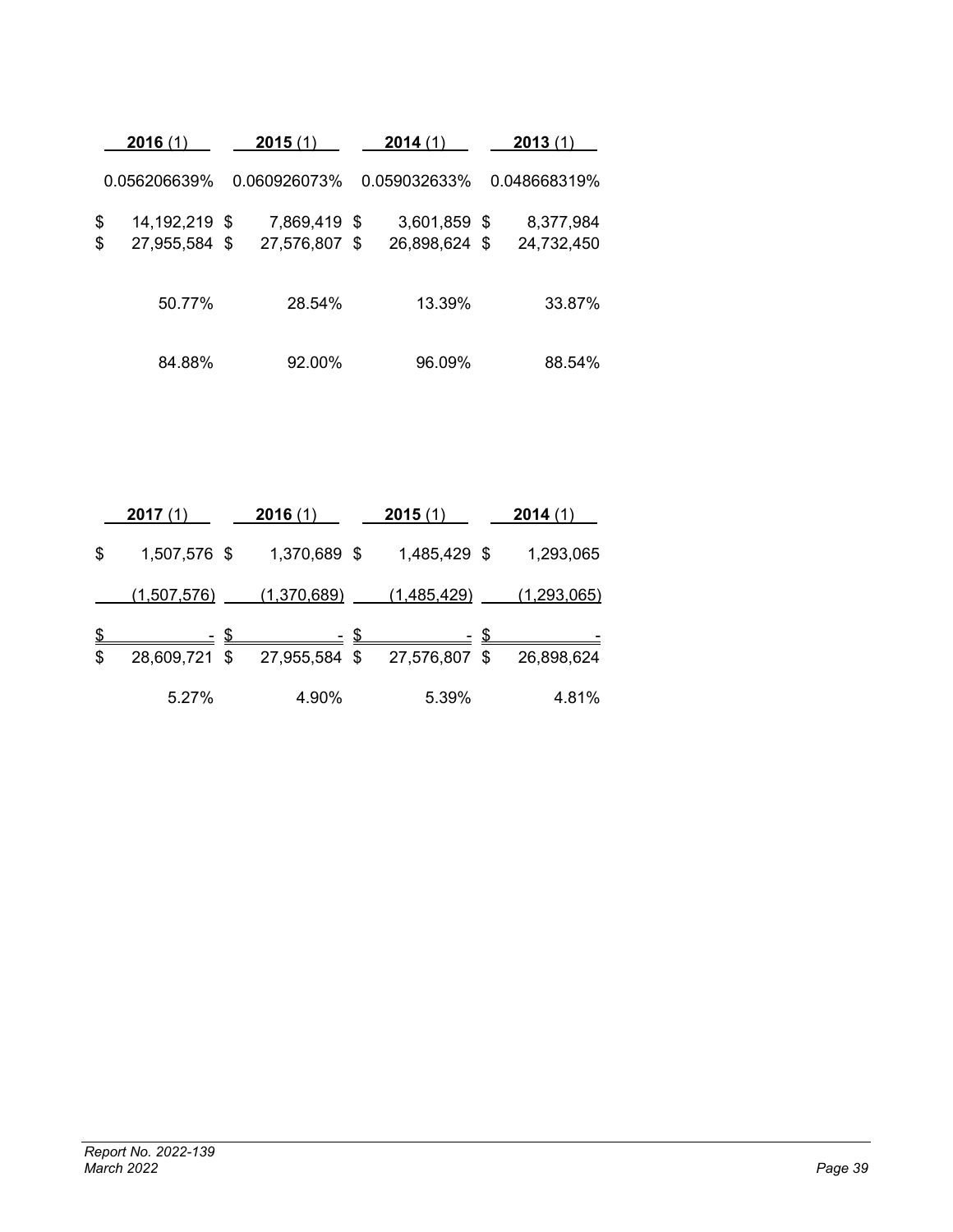#### **Schedule of the College's Proportionate Share of the Net Pension Liability – Health Insurance Subsidy Pension Plan**

<span id="page-43-0"></span>

|                                                                                                             | 2020(1)             | 2019(1)       | 2018(1)       | 2017 (1      |
|-------------------------------------------------------------------------------------------------------------|---------------------|---------------|---------------|--------------|
| College's proportion of the HIS net<br>pension liability<br>College's proportionate share of                | 0.078943245%        | 0.079765187%  | 0.079507541%  | 0.081025883% |
| the HIS net pension liability                                                                               | \$<br>9,638,842 \$  | 8,924,926 \$  | 8,415,167 \$  | 8,663,661    |
| College's covered payroll (2)                                                                               | \$<br>27,442,745 \$ | 26,704,719 \$ | 25,973,789 \$ | 25,863,487   |
| College's proportionate share of<br>the HIS net pension liability as a<br>percentage of its covered payroll | 35.12%              | 33.42%        | 32.40%        | 33.50%       |
| HIS Plan fiduciary net position as<br>a percentage of the HIS total<br>pension liability                    | 3.00%               | 2.63%         | 2.15%         | 1.64%        |

(1) The amounts presented for each fiscal year were determined as of June 30.

(2) Covered payroll includes defined benefit plan actives, investment plan members, and members in DROP.

#### **Schedule of College Contributions – Health Insurance Subsidy Pension Plan**

|                                                                    | 2021(1)          | 2020(1)             | 2019(1)    | 2018(1)          |
|--------------------------------------------------------------------|------------------|---------------------|------------|------------------|
| Contractually required HIS<br>contribution                         | \$<br>428,335 \$ | 454,913 \$          | 442,928 \$ | 431,171          |
| HIS contributions in relation to the<br>contractually required HIS |                  |                     |            |                  |
| contribution                                                       | (428, 335)       | (454, 913)          | (442, 928) | <u>(431,171)</u> |
| HIS contribution deficiency                                        |                  |                     |            |                  |
| (excess)                                                           |                  | \$                  |            |                  |
| College's covered payroll (2)                                      | \$<br>25,814,496 | \$<br>27,442,745 \$ | 26,704,719 | \$<br>25,973,789 |
| HIS contributions as a percentage<br>of covered payroll            | 1.66%            | 1.66%               | 1.66%      | 1.66%            |

(1) The amounts presented for each fiscal year were determined as of June 30.

(2) Covered payroll includes defined benefit plan actives, investment plan members, and members in DROP.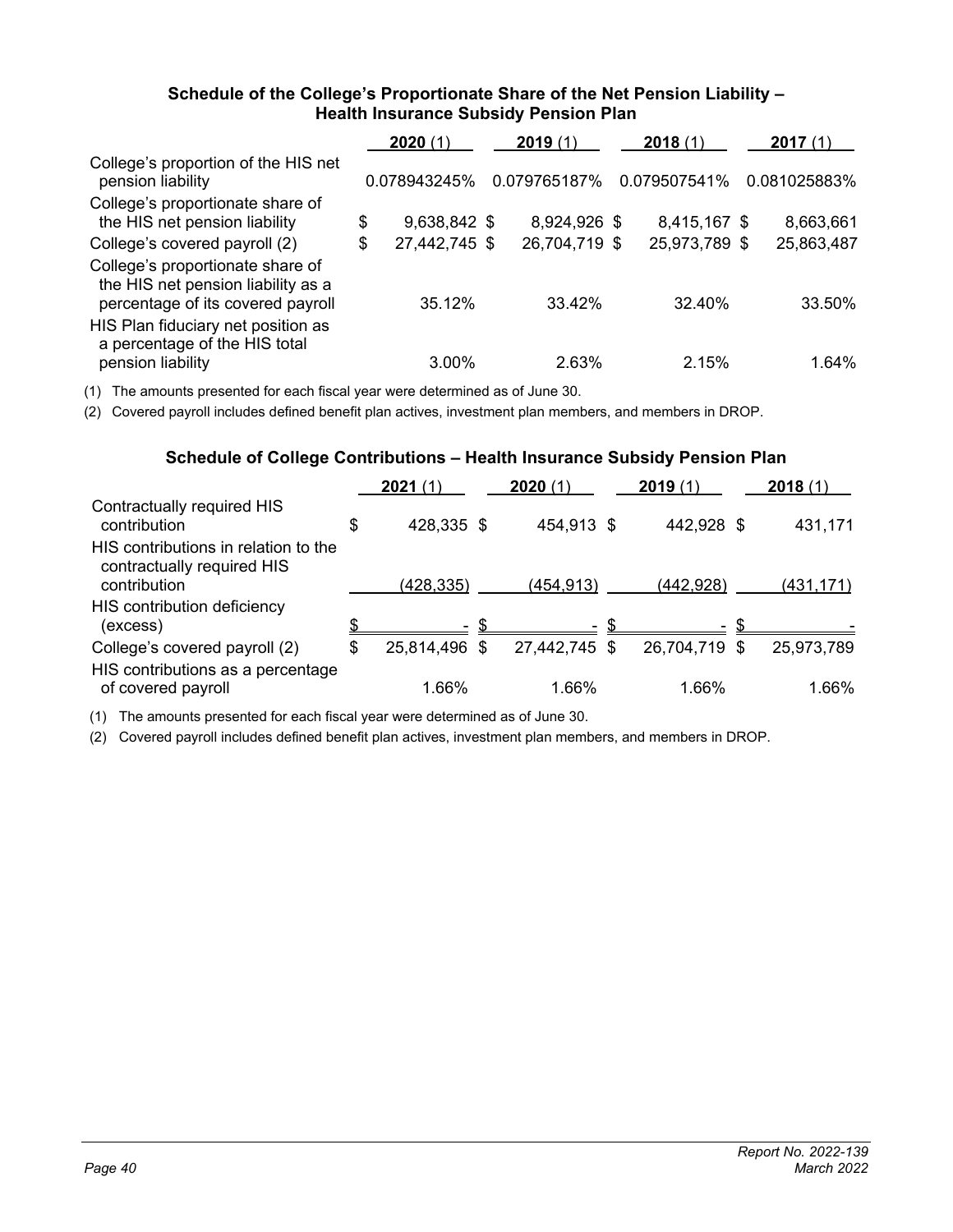|    | 2016(1)       | 2015(1)       | 2014(1)       | 2013 (1 |              |  |  |  |
|----|---------------|---------------|---------------|---------|--------------|--|--|--|
|    | 0.081660814%  | 0.081268911%  | 0.079761094%  |         | 0.074372422% |  |  |  |
| \$ | 9,517,230 \$  | 8,288,151 \$  | 7,457,857 \$  |         | 6,475,097    |  |  |  |
| \$ | 25,239,845 \$ | 24,667,665 \$ | 23,701,225 \$ |         | 21,613,188   |  |  |  |
|    | 37.71%        | 33.60%        | 31.47%        |         | 29.96%       |  |  |  |
|    | 0.97%         | 0.50%         | 0.99%         |         | 1.78%        |  |  |  |

| 2017(1)             |      | 2016(1)       |      | 2015(1)       | 2014(1)    |
|---------------------|------|---------------|------|---------------|------------|
| \$<br>429,334 \$    |      | 418,564 \$    |      | 310,660 \$    | 273,235    |
| (429, 334)          |      | (418, 564)    |      | (310, 660)    | (273,235)  |
|                     | - \$ |               | - \$ |               |            |
| \$<br>25,863,487 \$ |      | 25,239,845 \$ |      | 24,667,665 \$ | 23,701,225 |
| 1.66%               |      | 1.66%         |      | 1.26%         | 1.15%      |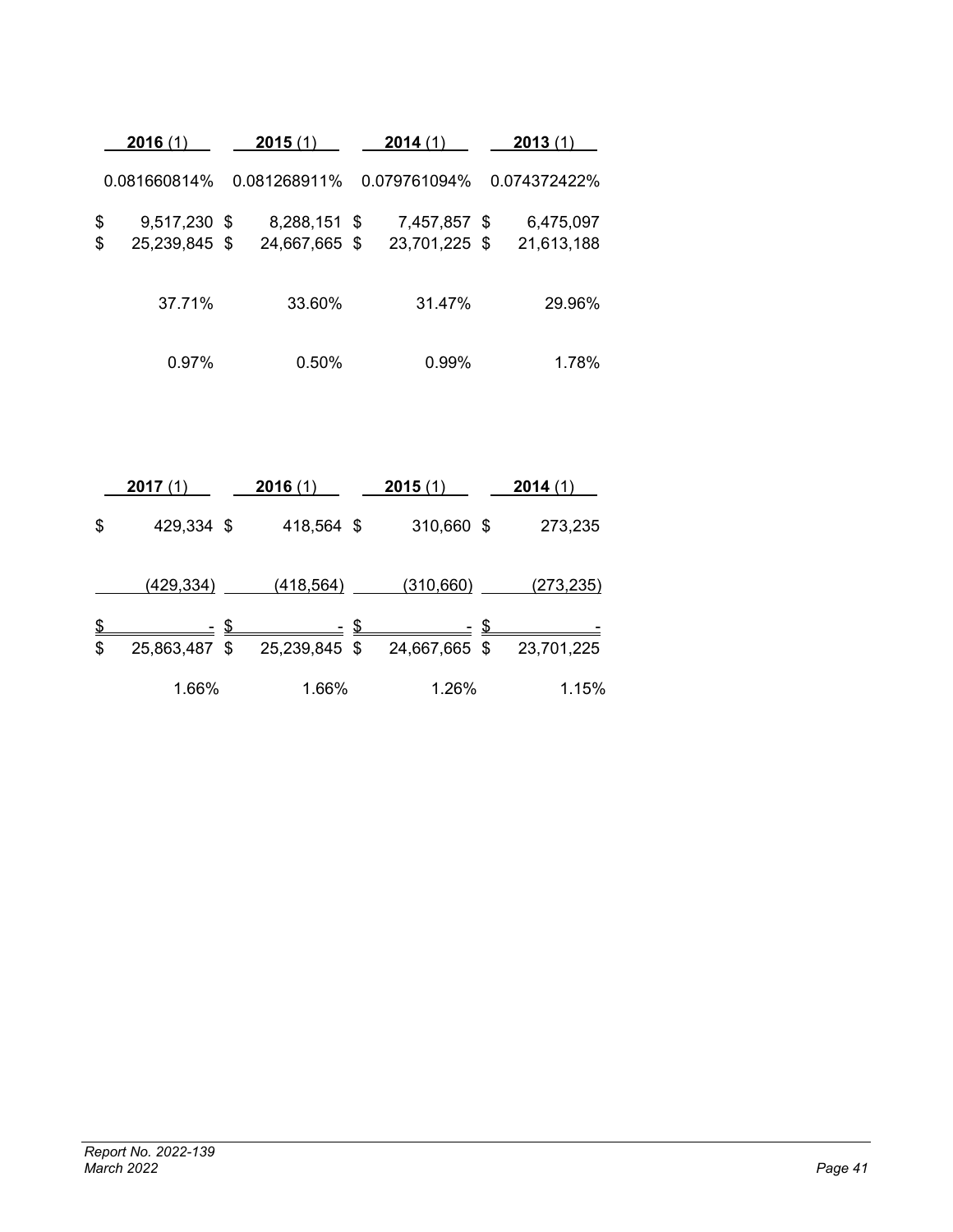### <span id="page-45-0"></span>**1. Schedule of Changes in the College's Total Other Postemployment Benefits Liability and Related Ratios**

No assets are accumulated in a trust that meet the criteria in paragraph 4 of GASB Statement No. 75 to pay related benefits.

*Changes of Assumptions*. The Municipal Bond Index Rate decreased from 3.50 percent to 2.21 percent, and mortality, retirement, and termination rates and salary increases were updated.

#### **2. Schedule of Net Pension Liability and Schedule of Contributions – Florida Retirement System Pension Plan**

*Changes of Assumptions.* The long-term expected rate of return was decreased from 6.90 percent to 6.80 percent.

### **3. Schedule of Net Pension Liability and Schedule of Contributions – Health Insurance Subsidy Pension Plan**

*Changes of Assumptions.* The municipal rate used to determine total pension liability decreased from 3.50 percent to 2.21 percent.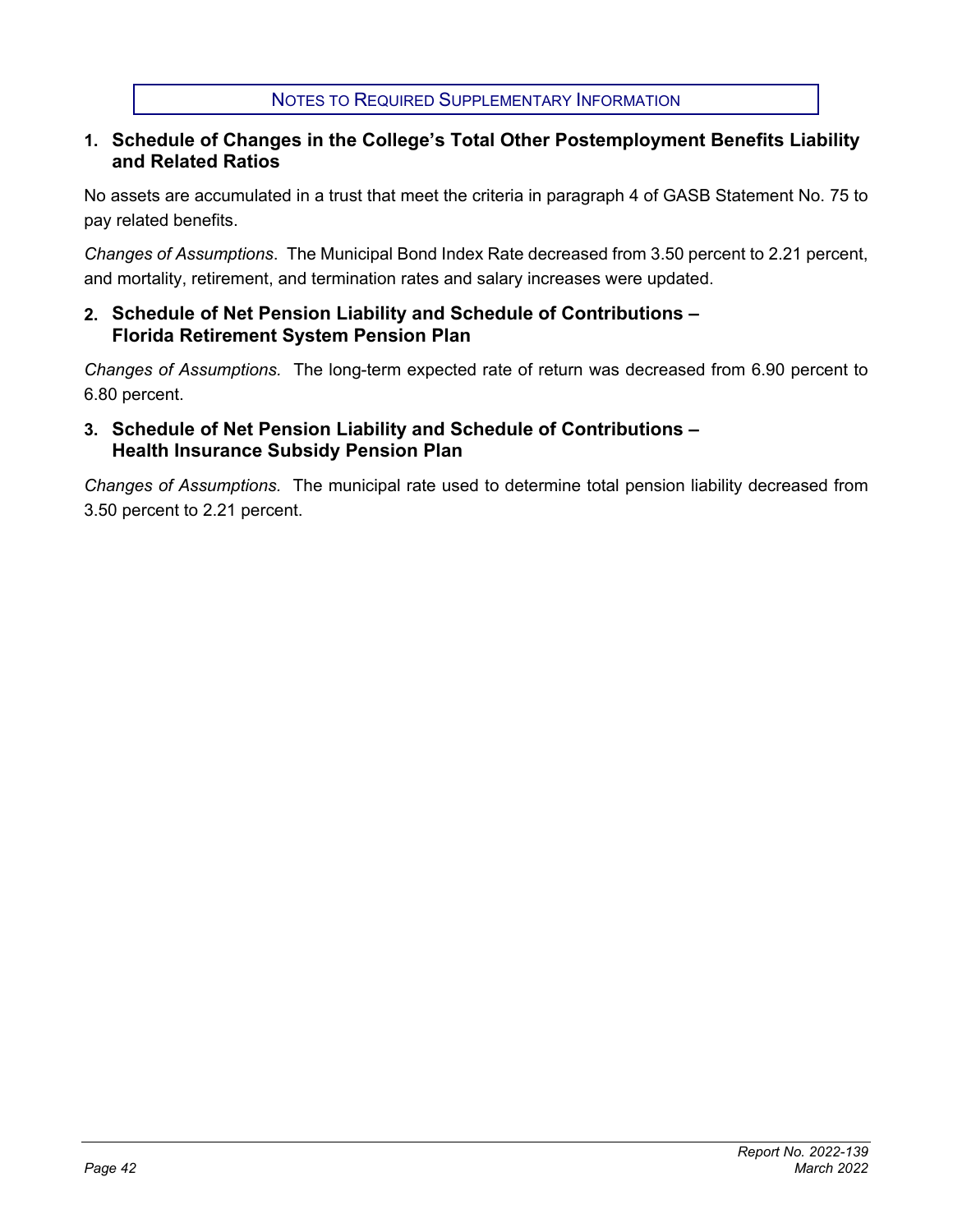<span id="page-46-0"></span>

Sherrill F. Norman, CPA Auditor General

# **AUDITOR GENERAL STATE OF FLORIDA**

Claude Denson Pepper Building, Suite G74 111 West Madison Street Tallahassee, Florida 32399-1450



Phone: (850) 412-2722 Fax: (850) 488-6975

The President of the Senate, the Speaker of the House of Representatives, and the Legislative Auditing Committee

### **INDEPENDENT AUDITOR'S REPORT ON INTERNAL CONTROL OVER FINANCIAL REPORTING AND ON COMPLIANCE AND OTHER MATTERS BASED ON AN AUDIT OF FINANCIAL STATEMENTS PERFORMED IN ACCORDANCE WITH** *GOVERNMENT AUDITING STANDARDS*

We have audited, in accordance with the auditing standards generally accepted in the United States of America and the standards applicable to financial audits contained in *Government Auditing Standards* issued by the Comptroller General of the United States, the financial statements of the Polk State College, a component unit of the State of Florida, and its discretely presented component unit as of and for the fiscal year ended June 30, 2021, and the related notes to the financial statements, which collectively comprise the College's basic financial statements, and have issued our report thereon dated March 7, 2022, included under the heading **INDEPENDENT AUDITOR'S REPORT**. Our report includes a reference to other auditors who audited the financial statements of the discretely presented component unit, as described in our report on the College's financial statements. This report does not include the results of the other auditors' testing of internal control over financial reporting or compliance and other matters that are reported on separately by those auditors.

### **Internal Control Over Financial Reporting**

In planning and performing our audit of the financial statements, we considered the College's internal control over financial reporting (internal control) as a basis for designing audit procedures that are appropriate in the circumstances for the purpose of expressing our opinions on the financial statements, but not for the purpose of expressing an opinion on the effectiveness of the College's internal control. Accordingly, we do not express an opinion on the effectiveness of the College's internal control.

A *deficiency in internal control* exists when the design or operation of a control does not allow management or employees, in the normal course of performing their assigned functions, to prevent, or detect and correct, misstatements on a timely basis. A *material weakness* is a deficiency, or a combination of deficiencies, in internal control such that there is a reasonable possibility that a material misstatement of the College's financial statements will not be prevented, or detected and corrected on a timely basis. A *significant deficiency* is a deficiency, or a combination of deficiencies, in internal control